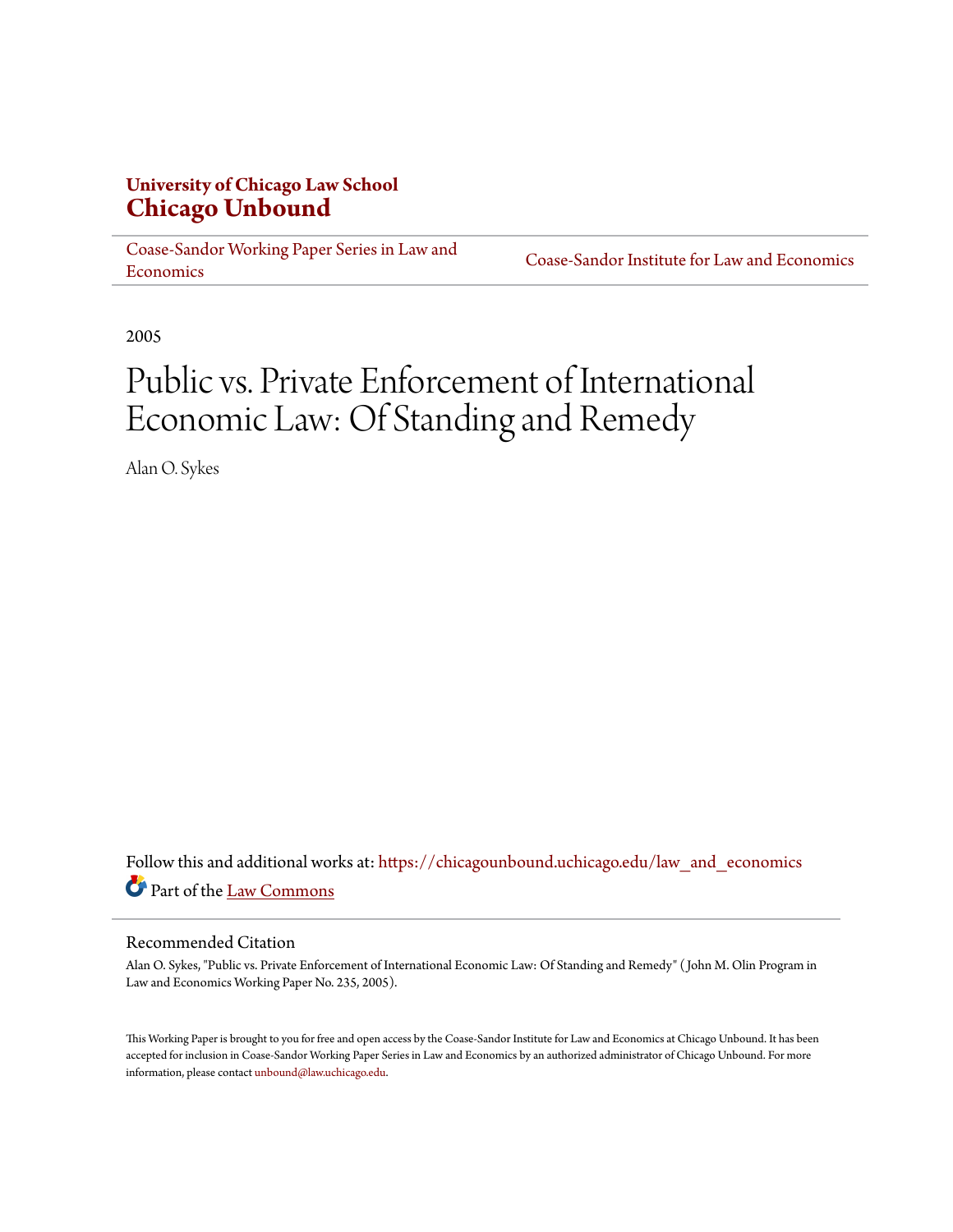# CHICAGO

#### **JOHN M. OLIN LAW & ECONOMICS WORKING PAPER NO. 235 (2D SERIES)**



# Public vs. Private Enforcement of International Economic Law: Of Standing and Remedy

*Alan O. Sykes*

## **THE LAW SCHOOL THE UNIVERSITY OF CHICAGO**

February 2005

This paper can be downloaded without charge at: The Chicago Working Paper Series Index: http://www.law.uchicago.edu/Lawecon/index.html and at the Social Science Research Network Electronic Paper Collection: http://ssrn.com/abstract\_id=671801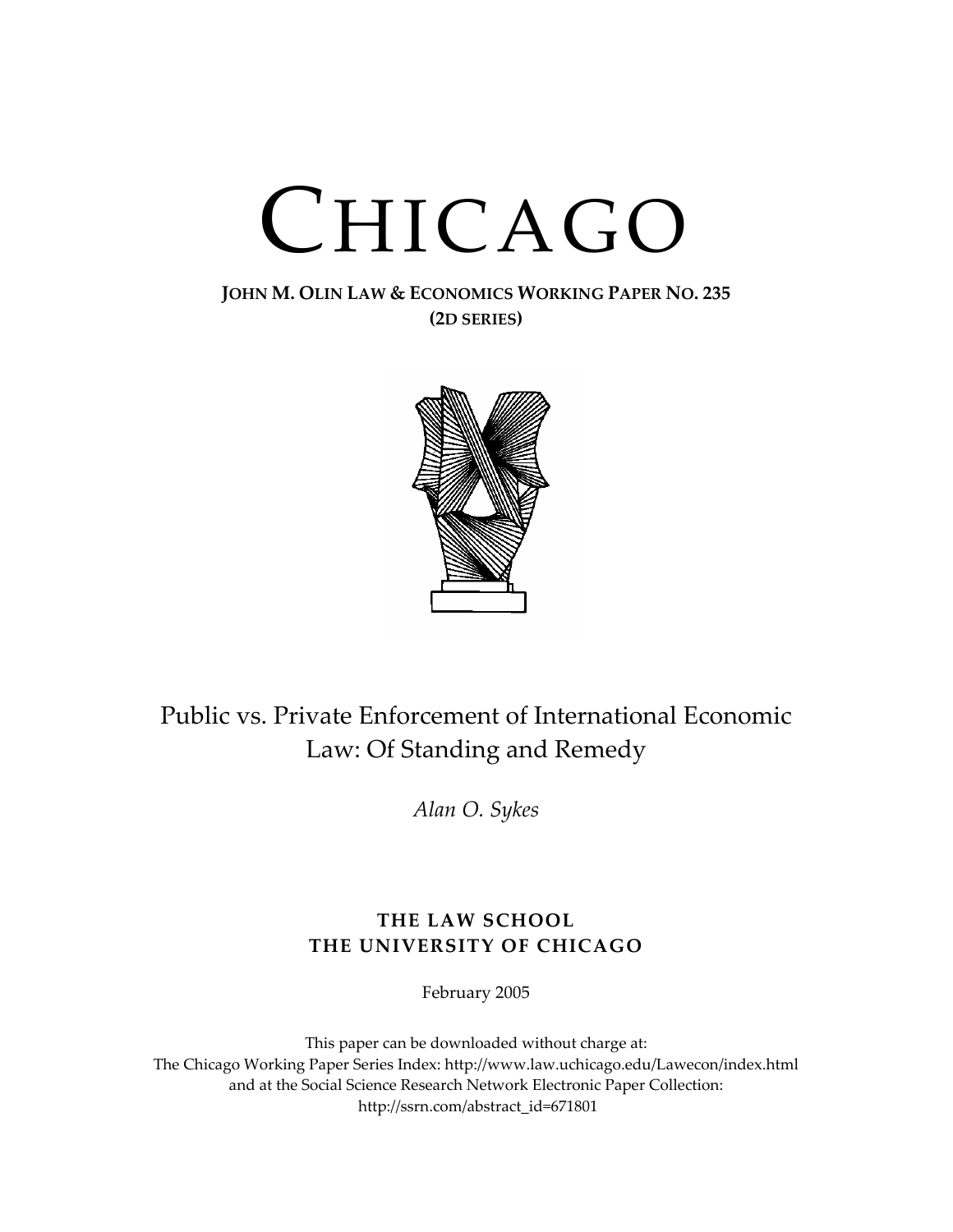#### Public vs. Private Enforcement of International Economic Law: Of Standing and Remedy

#### Alan O. Sykes\*

#### *Abstract*

*This paper develops a positive theory of the rules regarding standing and remedy in international trade and investment agreements. In the investment setting, the paper argues that a central objective of investment treaties is to reduce the risks confronting private investors and thereby to lower the cost of capital for capital importing nations. This objective requires a credible government-to-firm commitment (or signal) that the capital importer will not engage in expropriation or related practices. A private right of action for money damages is the best way to make such a commitment. In the trade setting, by contrast, importing nations have no direct interest in reducing the risks confronting exporters of goods and services, and will desire to make market access promises more secure only if such behavior secures reciprocal benefits for their own exporters. Consequently, commitments in trade agreements are best viewed as government-to-government rather than government-to-firm. The parties to trade agreements can enhance their mutual political welfare by declining to enforce commitments that benefit politically inefficacious exporters, and can most cheaply do so by reserving to themselves the standing to initiate dispute proceedings—a right to act as a "political filter." The paper also suggests why governments may prefer to utilize trade sanctions rather than money damages as the penalty for breach of a trade agreement.* 

 Like all bodies of law, the public international law of trade and investment requires an enforcement mechanism. The choices to be made in designing such a mechanism are many. Parties to trade and investment agreements must decide whether to create an adjudicative body to hear complaints about alleged breach of obligations, or to rely on informal diplomacy. They must decide whether to create formal sanctions for breach of obligations, or to rely on each party's concern for its reputation, and perhaps unilateral retaliatory actions, to discourage breach. If they choose to create an adjudicative body, they must decide who has standing to bring complaints before that body. And if they choose to create a formal sanction for breach of obligations, they must select the type of penalty that they will use as well as some mechanism for calibrating its magnitude.

 <sup>\*</sup> I am grateful to Roger Saad for able research assistance, and to workshop and conference participants at the University of Chicago and the University of California, Berkeley for many useful suggestions.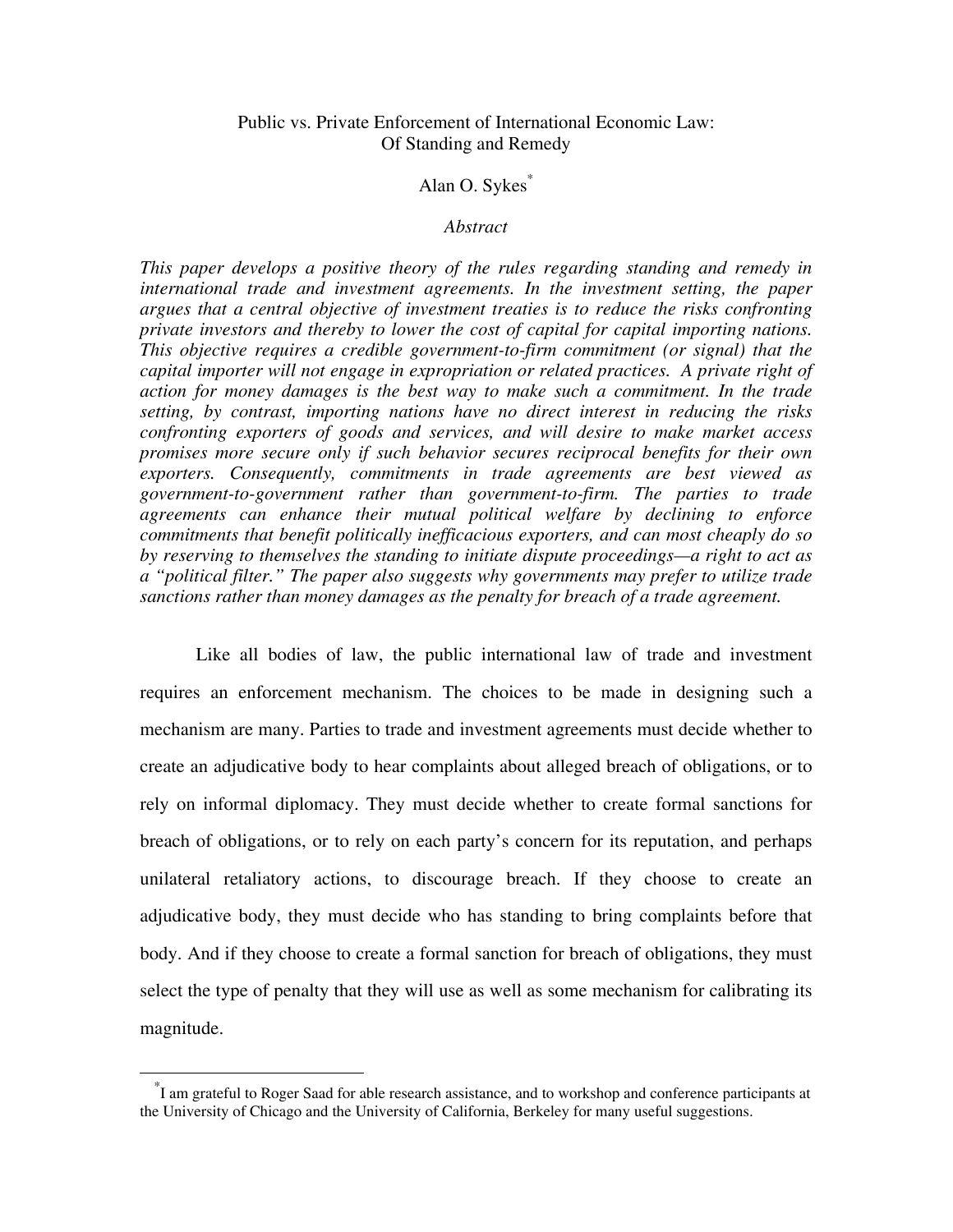A fair amount has been written about various aspects of these issues with specific reference to international economic law, but little has been written from an analytical perspective about what the law and economics literature terms the choice between public and private enforcement of  $law$ .<sup>1</sup> This choice becomes relevant once parties to an international agreement elect to allow an adjudicative body to hear complaints. They may then reserve to themselves the exclusive right to petition that body (public enforcement), or allow private actors with a stake in the dispute to petition it (private enforcement). Intertwined with that choice is the parties' choice of a sanction for breach of obligations—regardless of who has standing before the adjudicative body, the parties to the pertinent agreement may provide no formal sanctions for a finding of breach, they may provide for sanctions that only a governmental party to the agreement has the capacity to administer (such as trade sanctions), or they may provide for money damages that can be paid to the parties injured by violations

 A quick survey of international economic law reveals quite a mixed picture along these dimensions. Private rights of action for money damages have become routine in international investment agreements. In the trade area, by contrast, money damages are much more circumscribed, and provisions for the award of such damages are absent from important multilateral arrangements (although they are always an option for the settlement of disputes as a practical matter). Likewise, some trade agreements afford private actors standing to enforce the rules in a court, while others do not. The goal of this paper is to explain these features of current law from a political economy perspective.

 In brief, I argue that in the *investment* arena, the function of international agreements is to reduce the perceived risk of expropriation and related events for private firms operating in global capital markets, and thereby to reduce the cost of capital for

 $\frac{1}{1}$ Exceptions include Levy and Srinivasan (1996), Trachtman and Moremen (2003) and Nzelibe (2005), all discussed herein.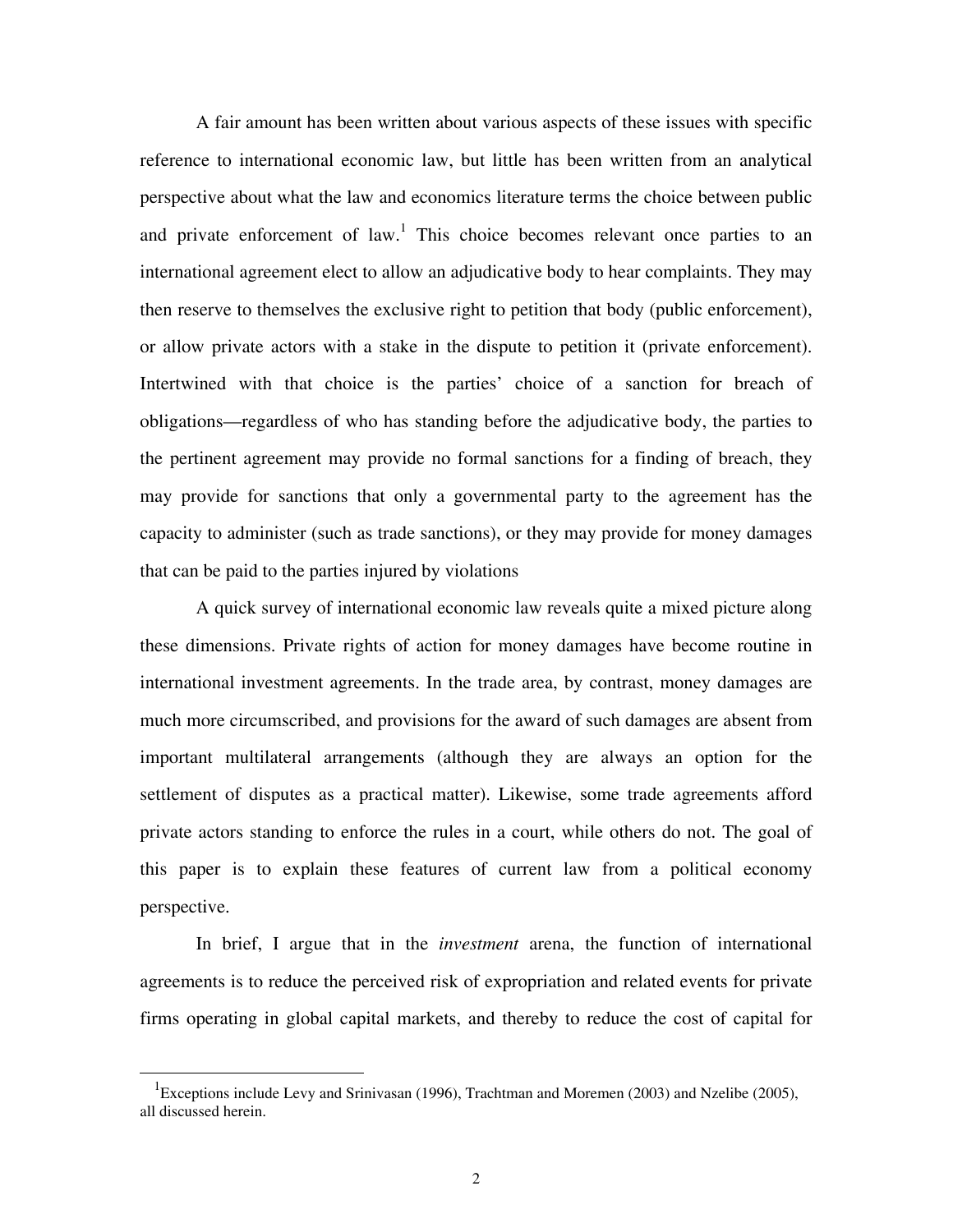capital-importing nations. The most effective mechanism for such risk reduction is a private right of action for compensatory damages should an importing nation engage in proscribed behavior. In the *trade* arena, by contrast, the function of international agreements is to make credible government to government commitments regarding trade policy, and thereby to raise mutual political welfare relative to an environment without bilateral or multilateral cooperation. For the enforcement of such agreements, it can suffice to provide standing and remedy only to governments, and indeed a private right of action for damages may prove politically counterproductive. By reserving standing to themselves, governments can interpose themselves as "political filters" to exclude certain enforcement actions that private actors might otherwise wish to bring. In some systems, the political filtering process may also occur *ex post*, as through legislative reversal of politically unpalatable judicial decisions. Regarding the remedy available for breach of trade agreements, I offer several reasons why governments would prefer to employ trade sanctions rather than money damages, and in the process rebut the suggestion by other commentators that trade sanctions are preferred because they are better at coercing compliance.

 Section I sets out relevant characteristics of international trade and investment law, and reviews existing commentary on private standing and remedies. Section II then offers a political economy explanation for why investment agreements have private rights of action, emphasizing the importance to investment agreements of inducing private actors to incur new sunk costs. Section III considers the heterogeneity among trade agreements regarding the remedies available to private parties, and explains why governmental parties to trade agreements may prefer to act as political filters in the dispute process by reserving standing to themselves, particularly in the absence of a political body with the power to reverse problematic judicial decisions.

3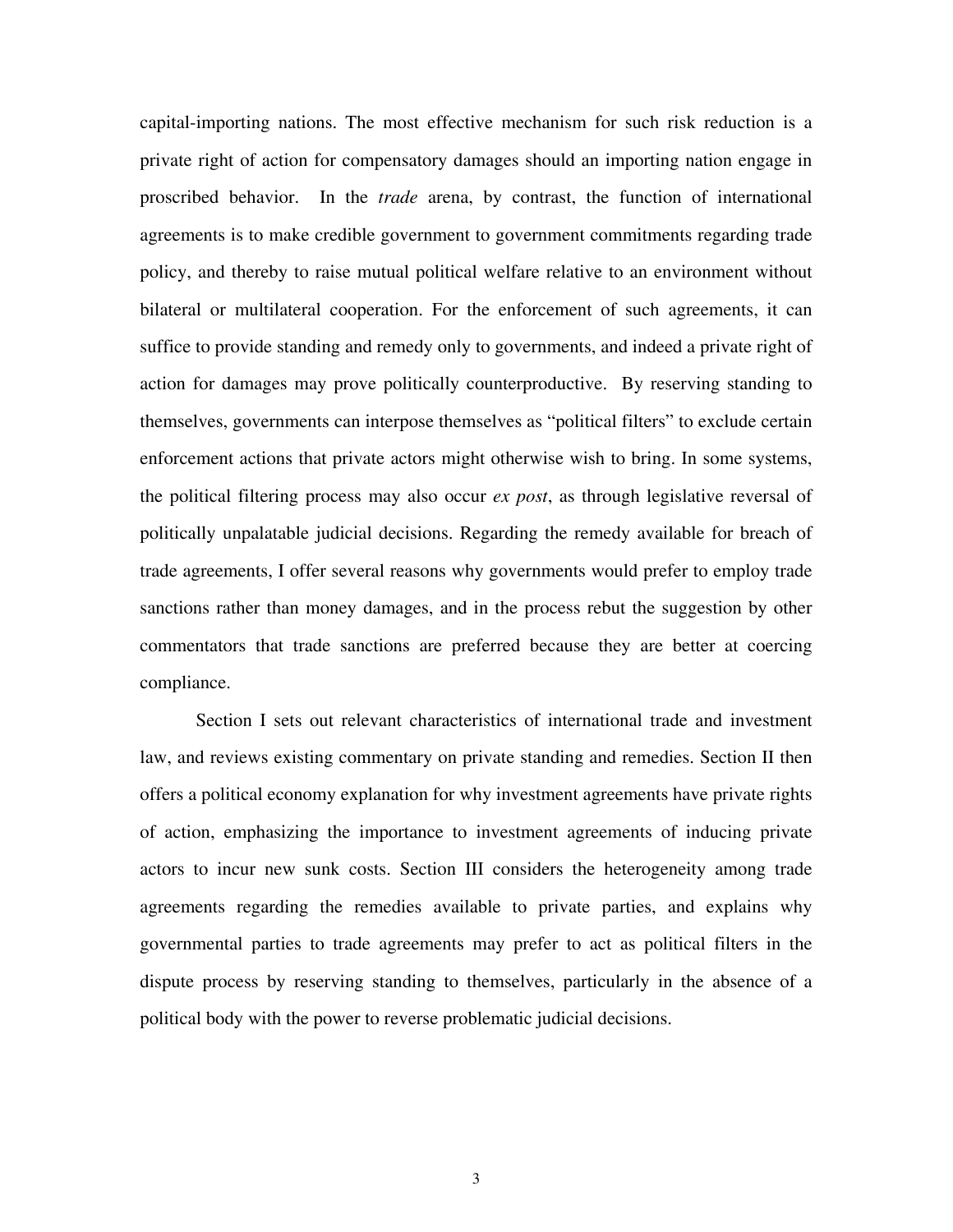#### **I. Legal and Economic Background**

#### A. Current Law

#### *1. Investment*

 The public international law of investment is largely a creation of bilateral agreements, and to a lesser extent customary international law. The United States, for example, has relied on a network of bilateral Friendship, Commerce and Navigation (FCN) Treaties to secure limited rights for investors (as well as certain trade and shipping rights) in foreign countries throughout much of its history.<sup>2</sup> These treaties generally did not create any private rights of action. It was also long thought that customary international law provided foreign investors with protection against expropriation, requiring "prompt, adequate and effective compensation" in the event of any expropriation. Customary law would afford a private right of action to an investor if the host country would allow customary law to be enforced against it in its domestic courts, or would comply with an award by a foreign court.

 During the middle of the 20th century, various developing countries began to question whether customary law obliged them to provide "prompt, adequate and effective compensation" for expropriation. This movement culminated with the 1974 U.N. Charter of Economic Rights and Duties of States, adopted by the general Assembly, which provided that compensation for expropriation was to be measured by the law of the expropriating state. These developments created considerable unease among investors in developing countries, and spawned an initiative that began in Europe to negotiate new "Bilateral Investment Treaties" (BITs). The United States began its own program to negotiate BITs in 1977.<sup>3</sup> BITs typically provide various nondiscrimination commitments, and expressly embrace the old customary law standard of "prompt, adequate and

 $\frac{1}{2}$  $F^2$ For illustrative examples of an FCN treaty, one between the United States and Argentina (1853) and one between the United States and Liberia (1939), see

http://www.yale.edu/lawweb/avalon/diplomacy/argentina/argen02.htm

and http://170.110.214.18/tcc/data/commerce\_html/TCC\_2/LiberiaFriendship.html.

 ${}^{3}$ For a thorough history, see Vandevelde (1993).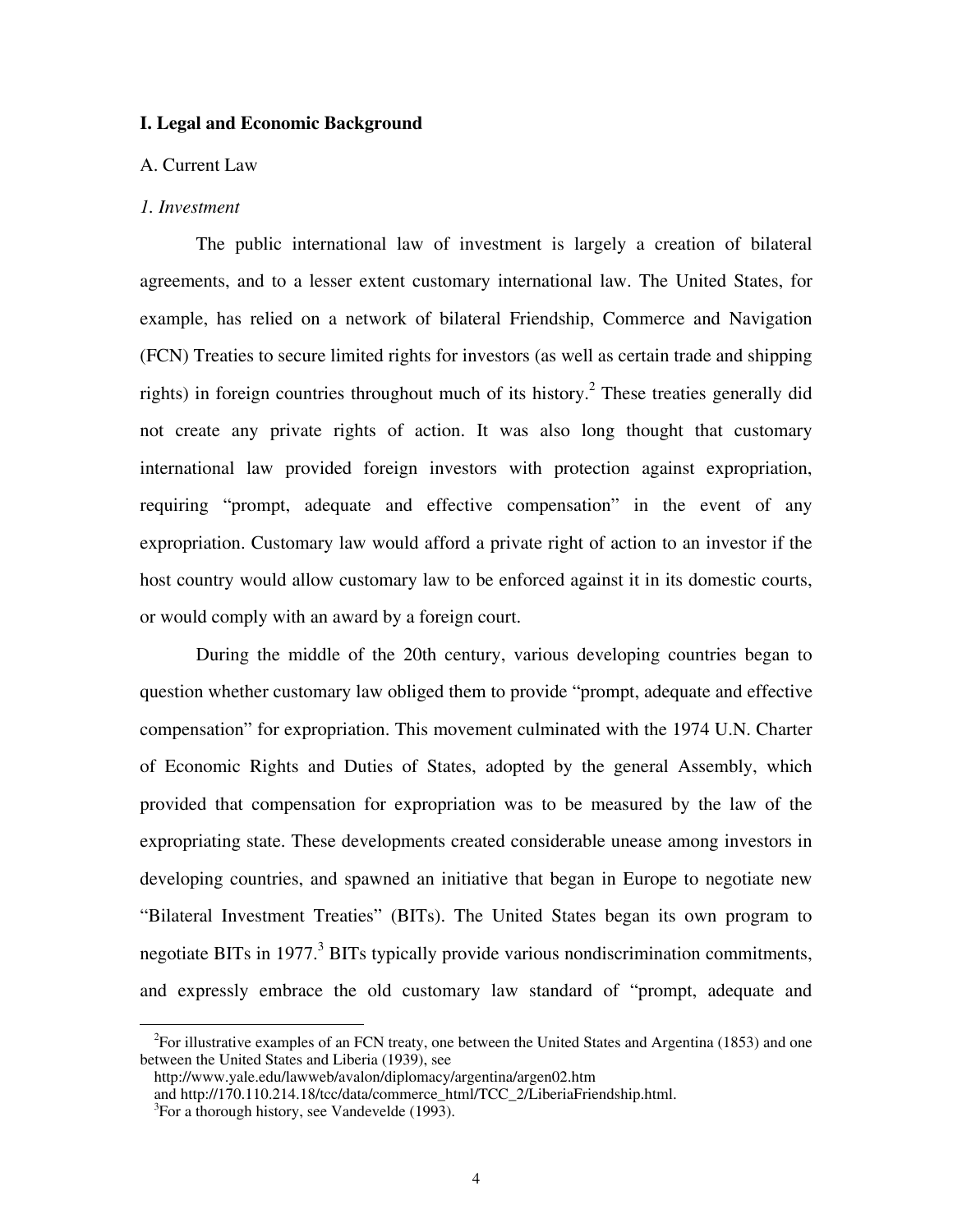effective compensation" for expropriation. They provide investors with the right to take investment disputes to neutral international arbitration, and commit each party to enforce arbitral awards (including an award of damages). $4$ 

 Many of the principles found in BITs were incorporated into the investor rights provisions of NAFTA. Chapter Eleven of NAFTA contains non-discrimination obligations respecting investment and an obligation to provide prompt compensation for any "expropriation."<sup>5</sup> It also requires parties to accord investors of another party "treatment in accordance with international law, including fair and equitable treatment and full protection and security."<sup>6</sup> Any dispute under these provisions may be submitted by an investor to arbitration, and the arbitrators have the power to award money damages and restitution.<sup>7</sup>

 NAFTA Chapter Eleven has sparked a number of interesting cases in recent years, which have led some public officials and academic commentators to question the wisdom of the investor rights provisions. I will say more about these controversies below.

 Finally, the OECD's proposed (and now abandoned) Multilateral Agreement on Investment also would have included private rights of action for investors. Its provisions in this regard closely resembled a typical BIT, with investors having the right to proceed to arbitration and to collect monetary compensation from violator states. $8$ 

#### *2. International Trade Law*

 International trade law is a vast area, encompassing numerous bilateral, regional and multilateral agreements. It will suffice for my purposes to note four of these arrangements: the WTO (incorporating GATT); NAFTA; the Treaty Establishing the

 <sup>4</sup> The U.N. maintains a searchable database of BITs on the UNCTAD website—see http://www.unctadxi.org/templates/DocSearch\_\_\_\_779.aspx. When last visited, the website listed 44 BITS to which the United States is a party.

<sup>&</sup>lt;sup>5</sup>NAFTA Art. 1110.

<sup>6</sup> NAFTA Art. 1105(1). See generally NAFTA Arts. 1102 (national treatment), 1103 (most-favored nation treatment), 1110 (expropriation and compensation).

 $7$ See NAFTA Art. 1135.

<sup>&</sup>lt;sup>8</sup>The negotiating text of the MAI may be found at 1998 BDIEL AD LEXIS 33.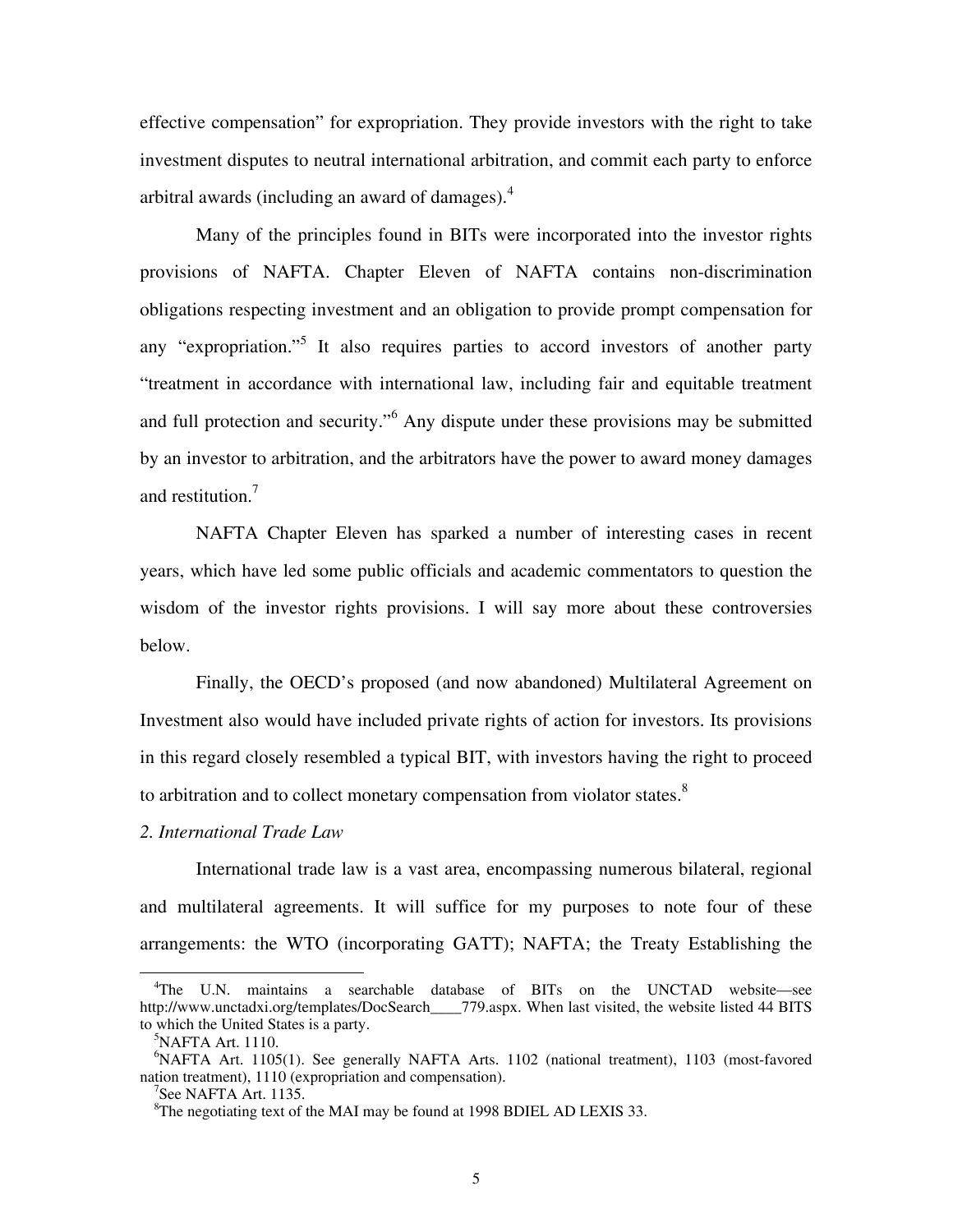European Community (the EC Treaty); and the United States Constitution. I recognize, of course, that the EC Treaty and the U.S. Constitution are much more than simply "trade agreements," but it is their trade-related provisions, as interpreted by their respective high courts, that are of interest here.

 Although these trading arrangements differ in many particulars, they are strikingly similar as to many core substantive obligations. All four arrangements expressly limit or eliminate tariffs on trade among their members.<sup>9</sup> All four arrangements place severe limitations on quotas and other quantitative restrictions.<sup>10</sup> And all four systems prohibit discriminatory taxation and regulation that disadvantages commerce from other member states for the purpose of protecting domestic firms against foreign competition.<sup>11</sup> Many other similarities might be noted.

 The four systems differ importantly, however, regarding the *standing* of private parties to invoke the rules. Under the law of the WTO, only member governments may bring disputes into the dispute resolution process. Private parties may lobby their governments to do so, of course, but the ultimate decision to pursue a case is reserved to national governments.

 Putting aside the investor rights provisions noted above (as well as heretofore unused private rights of action under the largely meaningless NAFTA side agreements on labor and the environment), NAFTA also denies standing to private parties. Only the three member governments can initiate a case to enforce the core trade commitments

<sup>&</sup>lt;sup>9</sup>See GATT Art. II; NAFTA Art. 302; Treaty of Rome Art. 25; U.S. Const. Art. I, Sec. 10.

 $^{10}$ See GATT Arts. XI & XX; NAFTA Art. 309; Treaty of Rome Arts. 28 & 30. Under the U.S. Constitution, protectionist quantitative restrictions are prohibited by judicial interpretation, the so-called "Dormant Commerce Clause."<br><sup>11</sup>See GATT Art. III; NAFTA Art. 301. Under the EC Treaty, such discriminatory measures will be

found to have "equivalent effect" to quantitative restrictions, and thus be prohibited under Article 28 unless they can be justified by certain "mandatory requirements" such as public health. (see Article 30). The leading case remains Rewe-Zentral AG v. Bundesmonopolverwaltung Fur Branntwein (Cassis de Dijon) ECJ Case 120/78, [1979] ECR 649. Similar jurisprudence has evolved in the Dormant Commerce Clause cases in the United States. See David Currie, The Constitution of the United States, Chap. 3.(University of Chicago Press: 2000).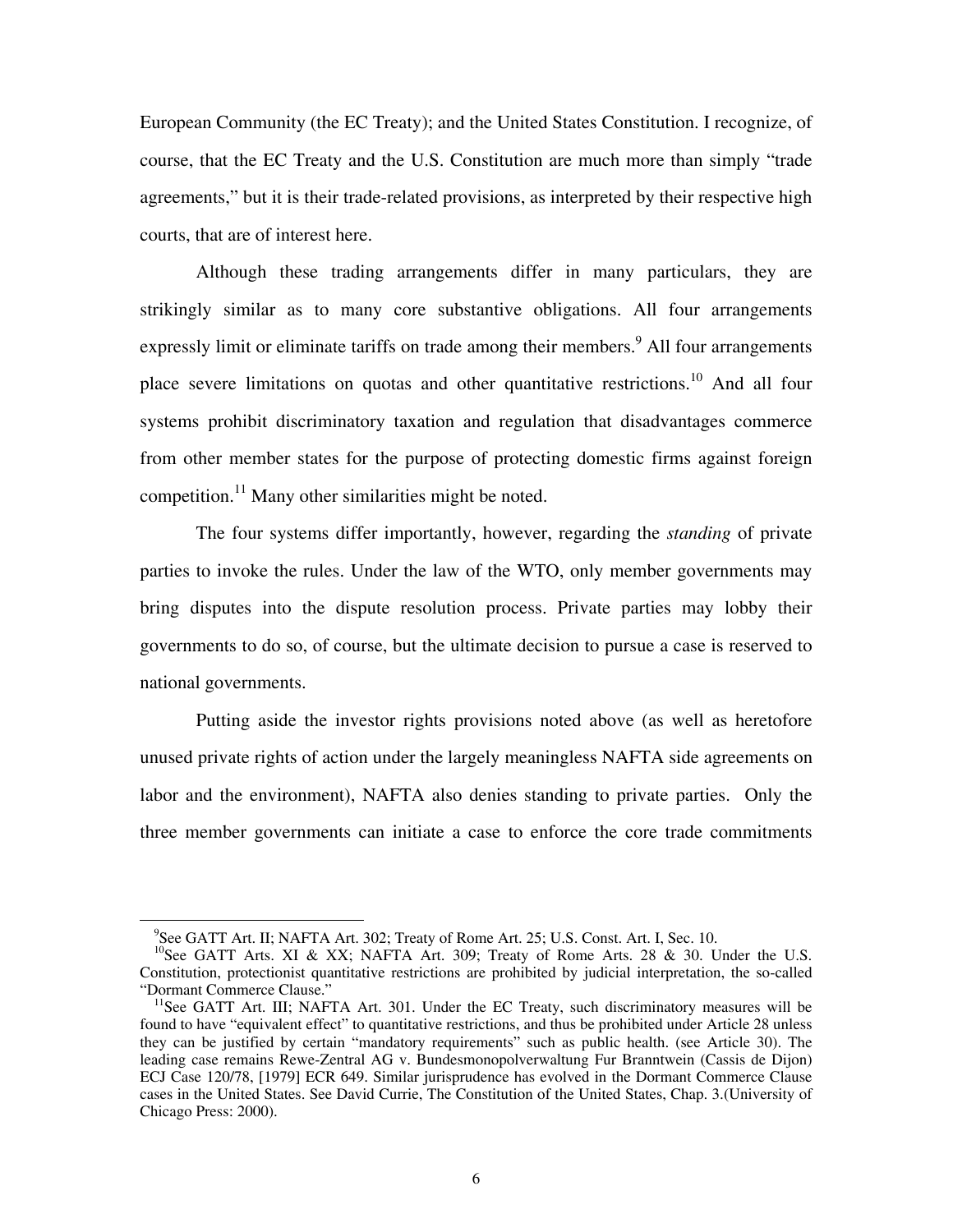regarding tariffs, quotas, nondiscrimination commitments, and the like.<sup>12</sup>

 Within Europe, the situation is different. Private interests can resist the enforcement of laws that violate the EC Treaty in the courts of member states. Controversial issues may be referred to the European Court of Justice for a ruling, which the courts of member states treat as binding. $13$  In an indirect way, therefore, private parties may be said to have standing to enforce the trade rules of the EC Treaty against member states that would otherwise violate them.

 The United States presents a similar picture. Private actors can challenge state laws that they believe to violate the trade-related principles of U.S. Constitutional jurisprudence in state or federal court. A ruling to the effect that a state law in unconstitutional will ordinarily be accompanied by an order directing state enforcement authorities not to enforce it.

 With regard to the *remedy* that is available when a party challenging the legality of a member state law obtains a favorable ruling, the four systems also exhibit some important differences. The WTO system requires member states adjudged to be in violation of WTO rules to conform their behavior within a "reasonable period of time."<sup>14</sup> If the member state fails to do so (and the "reasonable period will be fixed by arbitration if necessary), the complaining member and the violator must negotiate over the possibility of trade compensation (usually, substitute trade concessions by the violator to "compensate" for the violation). If those negotiations fail, the complainant may withdraw trade concessions that it has made to the violator (i.e., retaliate) in an amount "equivalent" to the harm done by the violation.<sup>15</sup> The magnitude of retaliatory suspension of concessions is also subject to binding arbitration. In cases where the violator conforms

 $12$ To be sure, private parties can appeal certain disputes arising in national administrative agencies to "binational panels" as an alternative to appellate review in national courts. But these cases simply afford an alternative mechanism for the enforcement of national law, and do not confer standing on private parties to enforce principles of NAFTA law *per se*.<br><sup>13</sup>See Cassis de Dijon, supra.

<sup>&</sup>lt;sup>14</sup>WTO Dispute Settlement Understanding (DSU) Art. 21(3).

<sup>&</sup>lt;sup>15</sup>Some commentators argue that the equivalence requirement can be understood, in a rough way, to implement a rule of expectation damages. See Sykes (2000).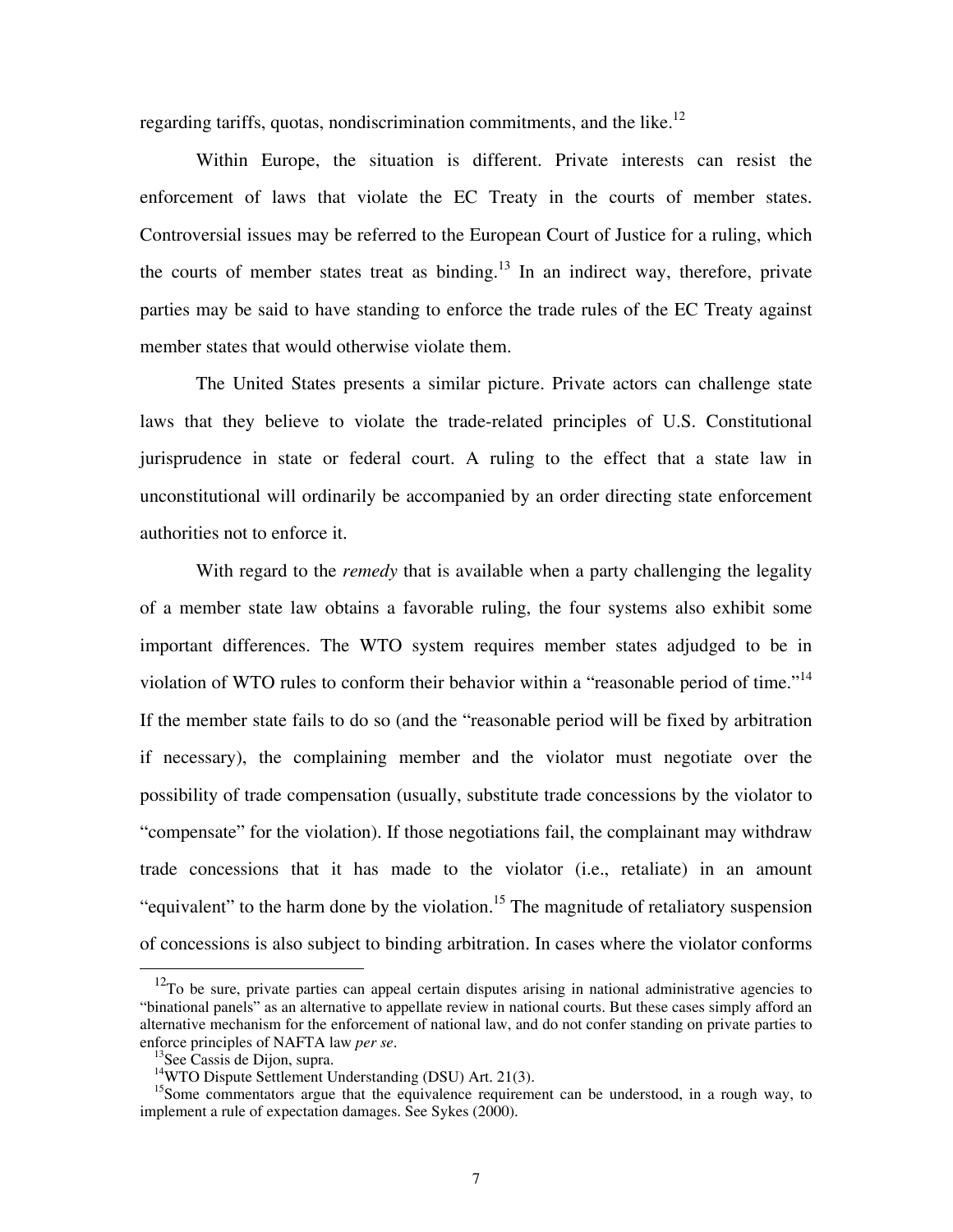its behavior within a "reasonable time," however, the mainstream view is that the complainant has no rights to trade compensation or retaliation, or to compensation of any other sort.<sup>16</sup> Some commentators have questioned this proposition, however, finding precedent in international law for retrospective remedies, and noting that a few dispute panels (mostly under the old GATT system) have recommended remedies that are retrospective (such as reimbursement of wrongfully collected antidumping duties). See Mavroidis (2000).

 Further, nothing in the structure of the system prevents WTO members from "settling" for monetary compensation. Such a settlement has occurred once to my knowledge, in a case involving a challenge to the U.S. Copyright Act brought by Europe under the WTO TRIPs agreement. U.S. law did not require the collection of royalties for music played at certain smaller eating and drinking establishments, and was adjudged to violate TRIPs. In lieu of amending the Act, the United States ultimately agreed to pay approximately \$1 million per year in compensation to European artists. See Bhala and Attard (2003). The Copyright case is discussed at length in Grossman and Mavroidis (2003).

 The NAFTA dispute resolution system is quite similar to that of the WTO. Under Chapter 20, disputes that cannot be settled through consultations are referred to an arbitral panel. If the panel rules in favor of the complaining member, the losing party must comply with the ruling, offer compensation to the prevailing party, or else suffer retaliation in the form of the suspension of "benefits of equivalent effect." There is no monetary remedy.

 $<sup>16</sup>$ One might argue that such a system encourages cheating because there is no penalty for it unless the</sup> cheater is caught and still refuses to stop within a "reasonable time." No fully satisfactory explanation for this aspect of the system exists, although Schwartz and Sykes (2002) offer a speculation. They argue that the bulk of disputes involve good faith differences in interpretation of WTO law, and that litigating such disputes to conclusion may create an important positive externality in the form of useful precedent for the hundred-plus other states bound by the same ambiguous "contract." The rule denying a right of compensation or retaliation for violations unless cured within a reasonable time encourages parties to litigate to a final judgment. It may also assist developing countries, whose legal capacities are limited and who may inadvertently fail to comply with WTO law quite regularly.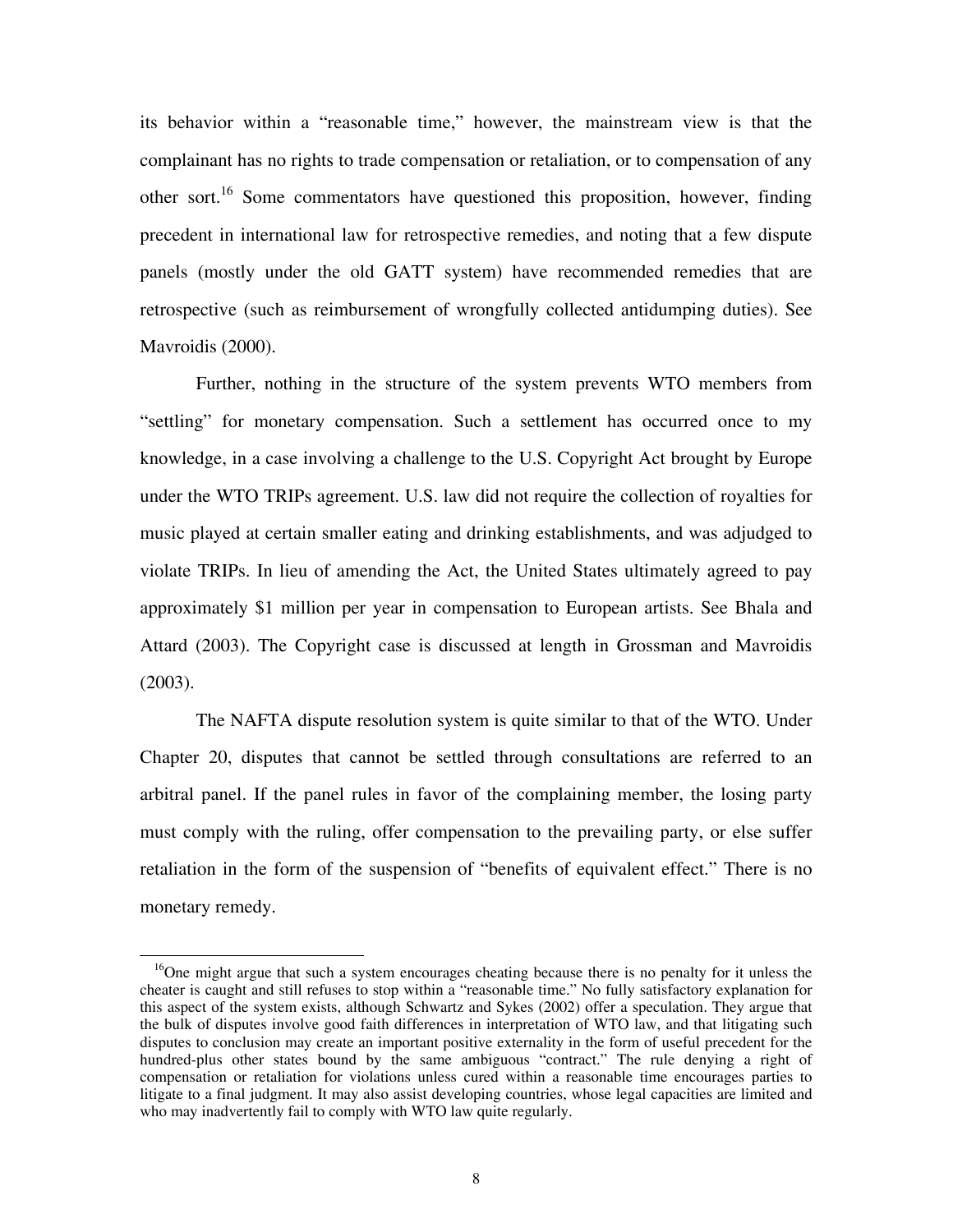The situation is a bit muddled in Europe, but a damages remedy is available in some cases against a member state for a violation by that state of its EC treaty. A leading case on monetary compensation is  $Francovich$  v. Italy,<sup>17</sup> in which the Court of Justice held that workers injured by the failure of the Italian government to implement a Commission Directive to protect workers in bankrupt firms might have an action for damages against the Italian government. Subsequently, in Brasserie du Pecheur v. Germany, <sup>18</sup> the Court of Justice ruled that Community Law afforded a right to damages under three conditions: "the rule of law infringed must be intended to confer rights on individuals; the breach must be sufficiently serious; and there must be a direct causal link between the breach...and the damage."<sup>19</sup> The second factor is often the key issue, and the question whether a breach is "sufficiently serious" turns in significant part on courts' assessments of whether the national government in question has committed a flagrant breach of EC law or has instead acted in good faith (albeit illegally) in an area where it has considerable discretion.<sup>20</sup>

 The situation in the United States has changed somewhat in recent years. Until fairly recently, cases challenging state laws under the Dormant Commerce Clause sought only declaratory or injunctive relief. Sitting in the background since the Reconstruction Era, however, was 42 U.S.C. §1983, which provides for private rights of action against any "person" who, under "color" of state law, deprives any individual of "any rights, privileges, or immunities secured by the Constitution and laws" of the United States. The remedy for a violation of §1983 includes money damages and attorney fees (pursuant to 42 U.S.C. §1988). Only in modern times did litigants begin to advance the theory that state laws, regulations and administrative actions in violation of the Dormant Commerce

 $17$ (cases C 6 & 9/90) [1992] IRLR 84.

<sup>&</sup>lt;sup>18</sup>Joined with The Queen v. Secretary of State for Transport, Ex Parte Factortame Ltd., Cases C-46, 48/93, [1996] ECR I-1029.

 $^{19}$ Id. ¶51.

<sup>&</sup>lt;sup>20</sup>See generally George A. Bermann, Roger Goebel, William J. Davey & Elanor M. Fox, European Union Law, 2d ed., chap. 10 (West: 2002).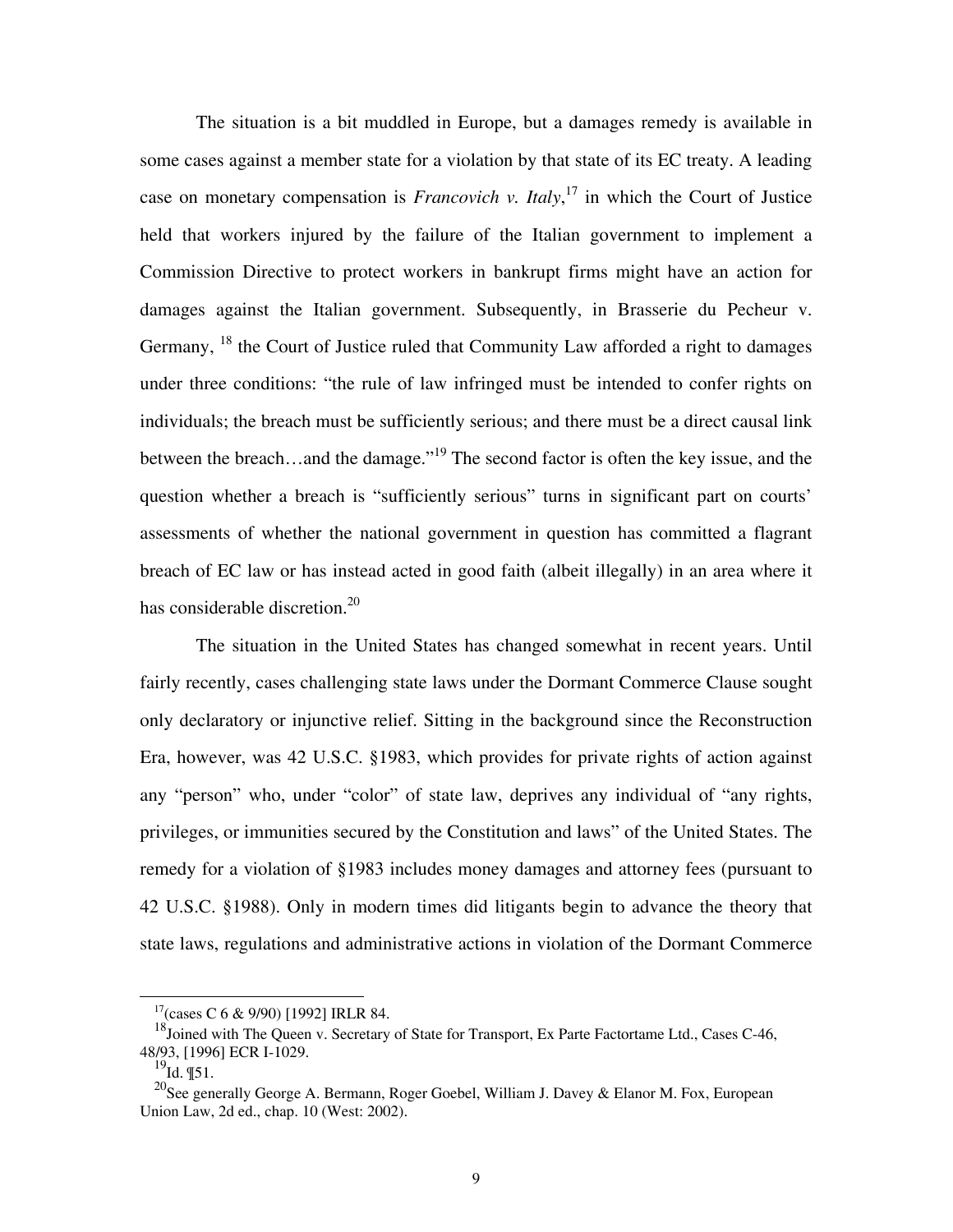Clause amounted to a violation of §1983. The first decisions rejected this theory, holding that the Commerce Clause creates no "individual rights" and merely constrains the activities of states.<sup>21</sup> But in *Dennis v. Higgins*,<sup>22</sup> the Supreme Court held that a violation of the Commerce Clause by a state does give rise to a cause of action under §1983 and to a claim for attorney fees under §1988. Later decisions by lower courts have awarded monetary damages for the injuries suffered by private plaintiffs due to Commerce Clause violations,  $^{23}$  although reported litigation in the area to date is sparse.  $^{24}$ 

 In sum, trade agreements present a mixed landscape on both the issues of standing and remedy. The two entities considered here with the deepest degree of economic integration, Europe and the United States, afford some private rights of action to enjoin member states from enforcing laws and regulations that violate core trade commitments. Both systems also open the door to monetary remedies to a limited extent. The WTO and NAFTA do not provide private rights of action with respect to trade commitments, nor do they provide monetary remedies even for the member governments with standing to bring cases (although nothing precludes monetary settlements).

#### B. Prior Commentary on Standing and Remedy in International Economic Law

Recent writing on standing and remedy in the trade and investment areas has

<sup>&</sup>lt;sup>21</sup>See, e.g., Consolidated Freightways Corporation of Delaware v. Kassel, 730 F.2d 1139 (8th Cir. 1984); J & J Anderson, Inc. v. Erie, 767 F.2d 1469 (10th Cir. 1985).<br><sup>22</sup>498 U.S. 439 (1991).

<sup>&</sup>lt;sup>23</sup> See Poor Richard's v. Ramsey County, 922 F. Supp. 1387 (D. MN 1996) (awarding approximately \$60,000 plus provable attorney fees for wrongful revocation of a waste disposal license).

 $^{24}$ Among the reasons for the paucity of litigation is the confusing body of precedent regarding what constitutes a "person" acting under color of law and what "immunities" such "persons" enjoy. Generally speaking, municipalities are considered "persons" and enjoy no immunity from suit, even when they act in good faith. However, municipal liability is limited to actions that represent the "policy or custom" of the municipality. State governments, by contrast, are completely immune from suits for damages unless they waive their immunity. Individual officials (state or municipal) may be sued in their "individual capacity" (as distinguished from suits against their government employers), but they enjoy various immunities as well, ranging from absolute immunity for some functions (like the actions of legislators) to qualified or good faith immunity for other types of actions. The result of this hodgepodge is that for a plaintiff to recover money damages from a state, either the state must have waived immunity, or the suit must be brought against a state official in their "individual capacity" and the plaintiff must overcome whatever "immunity" is afforded to the defendant. Then, damages may be sought from the individual defendant, and will be obtained from the state itself only if the state has a policy of indemnifying its employees against liability. Given all of these potential hurdles, it is no surprise that successful actions for damages appear to be quite rare. For an introduction to this confusing body of law, see Erwin Chemerinsky, Federal Jurisdiction,  $4<sup>th</sup>$  ed., chapter 8 (Aspen: 2003).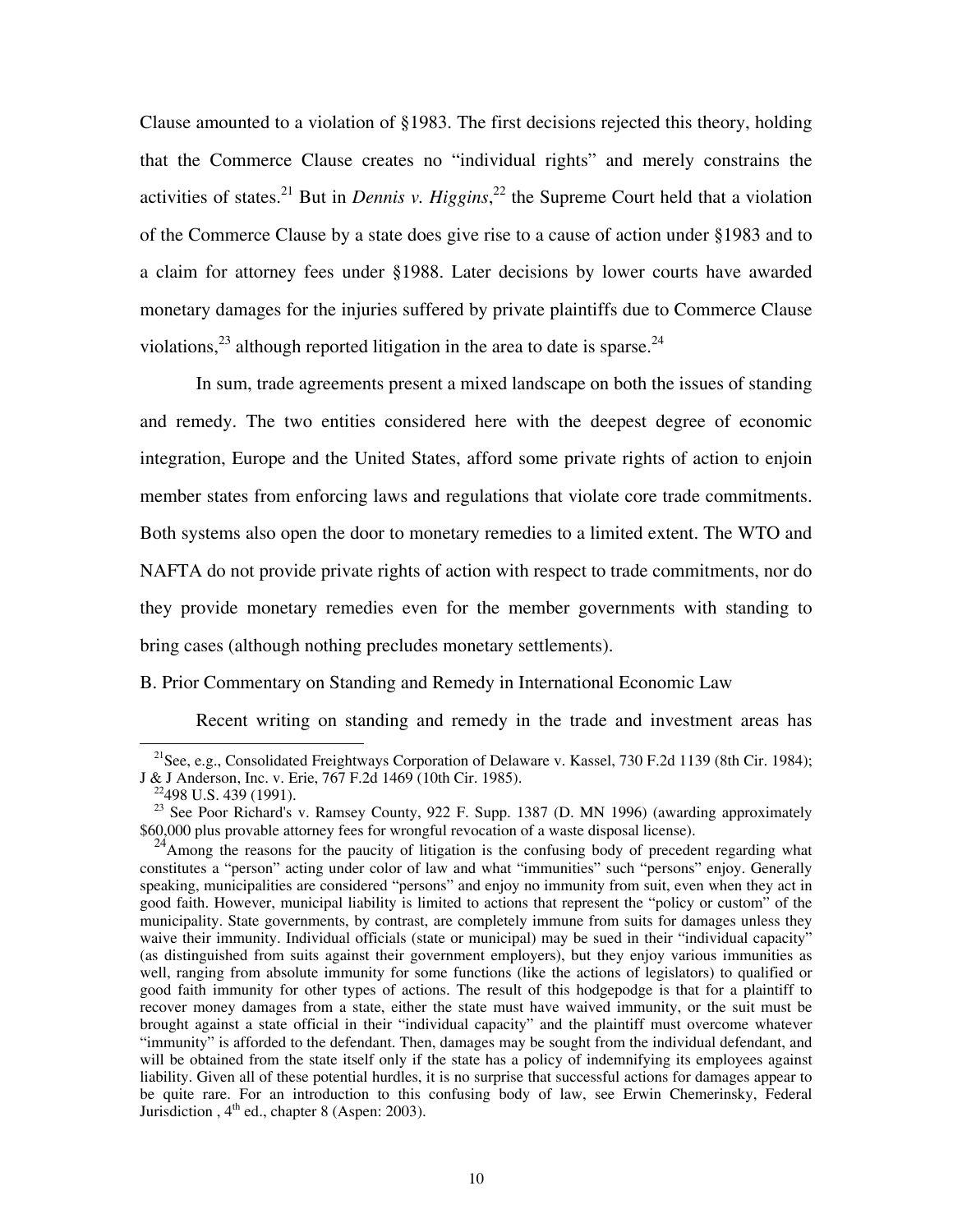focused on three issues: the wisdom of recent developments in NAFTA investor rights litigation; the proper role of private parties as *amicus curiae* in the WTO; and the wisdom of trade sanctions for violations of WTO law.

 Much of the commentary on NAFTA investor rights litigation has been highly critical of the decisions in cases brought by private parties. The greatest concern is that the concept of "expropriation" is being applied too elastically, and that "regulatory takings" are imprudently found to constitute compensable expropriation.<sup>25</sup> A case of particular concern in this context is *Metalclad Corp. v. United Mexican State,<sup>26</sup>* which involved the denial of an environmental permit to a waste disposal site, and resulted in a \$16 million award to the American complainant. Another notable case was *S.D. Myers, Inc. v. Canada,* which involved a claim by an American company producing a fuel additive in Canada that a Canadian ban on inter-provincial trade in the additive was enacted for protectionist reasons rather than the stated health reasons. Canada settled the case for \$19 million rather than litigate to conclusion.<sup>27</sup>

Commentators make the point that such decisions imply a far broader "takings" doctrine under NAFTA than under U.S. domestic law, and generally argue against compensation for these regulatory takings. Among other things, they contend that the conventional cost internalization argument for compensation is flawed, and that any benefits from compensation as "insurance" are available in the private insurance market. See Been and Beauvais (2003). The same issues feature prominently in earlier literature on domestic takings. See Epstein (1980); Blume and Rubinfeld (1984). Notwithstanding

 $^{25}$ Another concern was that arbitral panels would read NAFTA Article 1105 broadly, and that its requirement of "fair and equitable" treatment would become a license to award damages for any government action that the arbitrators viewed as unfair. Much of the concern here flowed from the arbitrators reading of Article 1105 in Metalclad Corp. v. United Mexican States, 40 I.L.M. 36 (2001), see esp. ¶100-01. That issue was perhaps laid to rest by a recent "clarification" adopted by the NAFTA Free Trade Commission, which stipulates that Art. 1105 requires no more than observance of the customary international law standard regarding minimum treatment of aliens. See the discussion of the *Metalclad* case in John H. Jackson, William J. Davey & Alan O. Sykes, International Economic Relations, 4th ed. (West 2002), 1153-66. [hereafter Jackson, Davey & Sykes].

 $^{26}$ 40 I.L.M. 36 (2001).

 $27$ Information on both cases may be found at hhttp://www.naftaclaims.com. Much of the critical commentary is collected in Brower (2003).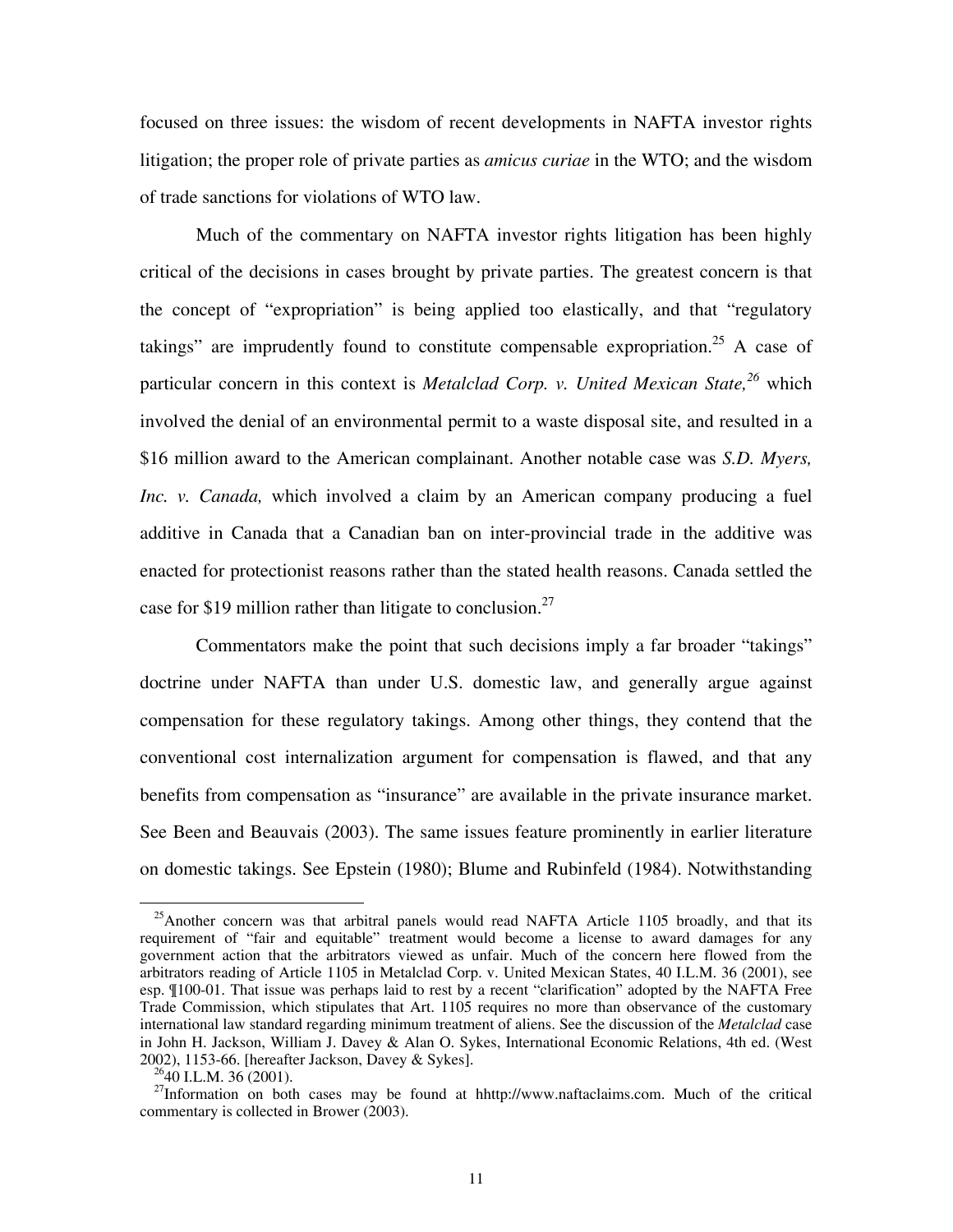the critique of individual decisions, however, there has been little or no criticism of private rights of action in the investment area *per se*. All of the commentators seem to accept their wisdom, as long as they are governed by the proper substantive rules.

 In the trade area, the absence of private rights of action in the WTO and NAFTA also seems to be accepted by most of the commentators.<sup>28</sup> See, for example, Trachtman and Moremen (2003). But the United States and many non-governmental organizations favor a more limited opportunity for private actors to participate in the WTO dispute process as amicus curiae. In two controversial decisions, the WTO Appellate Body ruled that dispute panels and the Appellate Body itself could accept such submissions at their discretion.<sup>29</sup> These decisions received a chilly reception from the membership at large, however, and reportedly only the United States spoke in defense of them before the Dispute Settlement Body. Developing countries argued that their result was to shift the balance of power toward the well-funded non-governmental organizations of the developed world, whose agendas were often at odds with the interests of developing countries.<sup>30</sup> One infers from these events that any proposal for creating private standing would be roundly rejected by the WTO membership as a whole.

 If there has been little advocacy of private standing, there has been much discussion of changing the remedy for violations of WTO rules. Numerous commentators have observed that trade sanctions cause substantial welfare losses. See Guzman (2002). It is considered a puzzle as to why international trade agreements do not use money damages as a sanction, which are said to constitute "transfers" without the deadweight costs of trade retaliation. See Guzman (2004). Such observations lead various commentators to advocate changes in WTO sanctions. Charnovitz (20001 & 2002); Davey (2001). Prominent practitioners have recently joined the chorus, arguing for

 $^{28}$ But see Shell (1995).

<sup>&</sup>lt;sup>29</sup>See Jackson, Davey & Sykes, supra, 315-17.

<sup>&</sup>lt;sup>30</sup>See Statement by Uruguay at the General Council Regarding the Decision by the Appellate Body Concerning Amicus Curiae Briefs, WT/GC/38 (December 12, 2000), excerpted in Jackson, Davey & Sykes, supra, 303-05.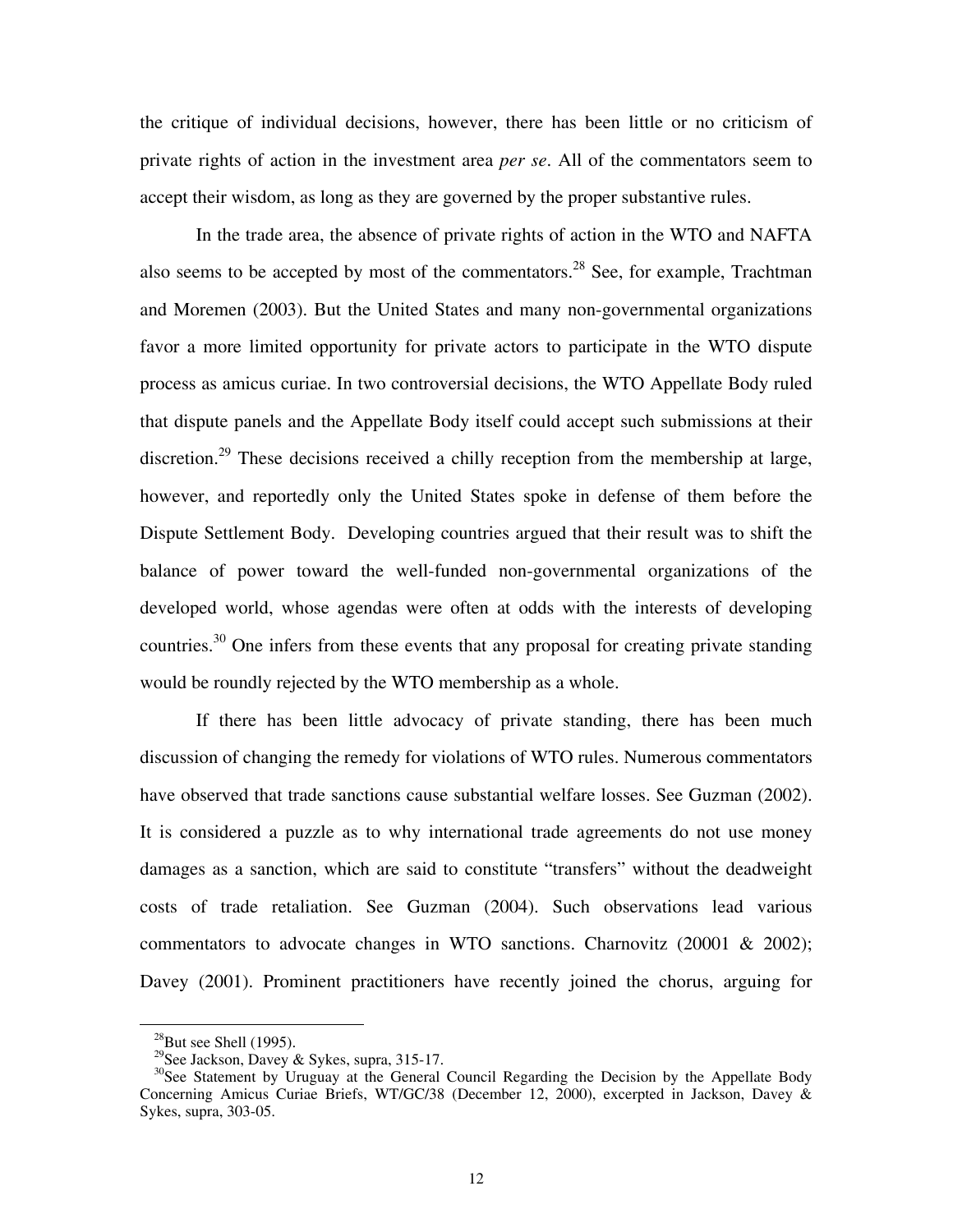monetary penalties calibrated to the damages suffered by injured exporters (though stopping short of advocating a private right of action).<sup>31</sup>

 Another line of commentary pushes in the same direction. It has long been claimed that developing countries are at a disadvantage in the WTO dispute resolution process. The explanation usually includes the notion that developing countries have small markets and are thus unable to affect the prices received by exporters to their markets (in effect, they lack any "monopsony power" that can be exploited through tariffs). Consistent with this thesis, Bagwell, Mavroidis and Staiger (2004) indicate that in not one instance has a developing country actually exercised its retaliation rights in a WTO dispute.<sup>32</sup> This perceived imbalance of power has led a group of African nations to propose that monetary penalties be introduced into the system, and has led Mexico to propose that retaliation rights be subject to auction. See Bagwell, Mavroidis and Staiger (2003).

 A few scholars have weighed in on the other side of this debate, suggesting that trade retaliation is preferable to monetary remedies because it will be more effective at inducing compliance with trade commitments. The most thorough exposition of this argument is that of Nzelibe (2005). See also Goldstein and Martin (2000). I will return to these arguments below.

#### **II. Investment**

 This section offers a rationale for the existence of private rights of action for money damages in investment agreements, a rationale that does not apply to trade agreements as Section III will demonstrate. As noted earlier, the impetus for modern BITs (which provide the model for NAFTA Chapter Eleven) was a growing concern

<sup>&</sup>lt;sup>31</sup>See Marco Bronckers and Naboth van den Broek, Trade Retaliation is a Poor Way to Get Even, Financial Times, June 24, 2004, p. 15.

 $^{32}$ Busch and Reinhardt (2003) look further at the experience of developing countries in WTO dispute settlement, and contend that they are disadvantaged by their relative incapacity to pursue effective strategies in the early phases of disputes.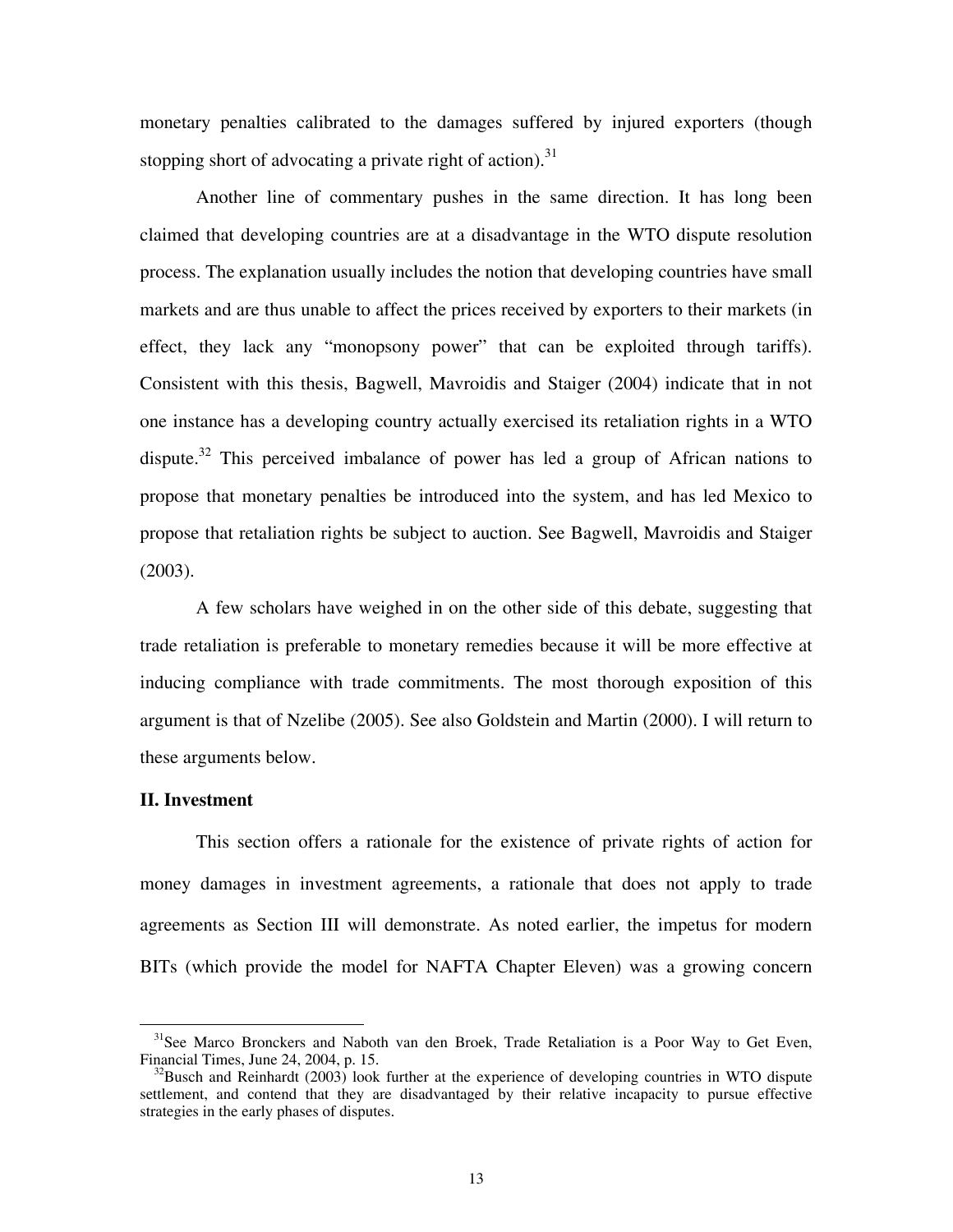about the expropriation of foreign investments in developing countries during the mid-20th century. The concern reached its zenith when developing countries as a group took the position in the United Nations that customary law did not require compensation for expropriation. Investors with sunk investments in those countries faced greater risk, and had an incentive to lobby their governments for international agreements to reduce it. This political pressure was the impetus for developed nations to seek to enter BITs with developing countries.

 From the developing countries' perspective, BITs were a double-edged sword. They plainly limited the capacity of governments to expropriate existing foreign investments without compensation, a limitation that worked to their disadvantage, other things being equal. But they also yielded an important benefit. Investors in developing countries (as elsewhere) will require a risk premium on their investments to ensure themselves an expected competitive rate of return. A risk of uncompensated expropriation thus increases the price of imported capital to developing countries. A reduction in this risk likewise lowers the cost of foreign capital, which creates rents for domestic factors of production that work with foreign capital. Those factors will in turn offer political support for any policy that reduces expropriation risk.<sup>33</sup> This explanation of why many developing countries agreed to BITs is a conventional one in the literature. See Guzman (1998), Elkins, Guzman and Simmons (2005).<sup>34</sup>

<sup>&</sup>lt;sup>33</sup>For a simple diagrammatic exposition of the benefits of capital inflow to the country that hosts new foreign investment, see Peter Lindert, International Economics  $9<sup>th</sup>$  ed. 547-49 (Irwin: 1991).

 $^{34}$ Guzman (1998) argues that developing countries accepted BITs because they lowered the cost of foreign capital in this fashion, and made direct foreign investment in the territory of the signatory more attractive than in the territories of other nations that had not executed BITs. Guzman further argues that the net effect on BITs on developing countries as a group may have been adverse – if they collectively possessed monopsony power in the capital market, a policy that permitted uncompensated expropriation might have allowed them to exploit it. He argues that proposed BITs induced the abandonment of this collectively valuable policy by forcing each developing nation into a sort of Prisoner's Dilemma. Each was tempted to defect from the collectively preferred regime by the prospect of obtaining a competitive advantage over others, and once they all defected they were collectively worse off than before. Whether or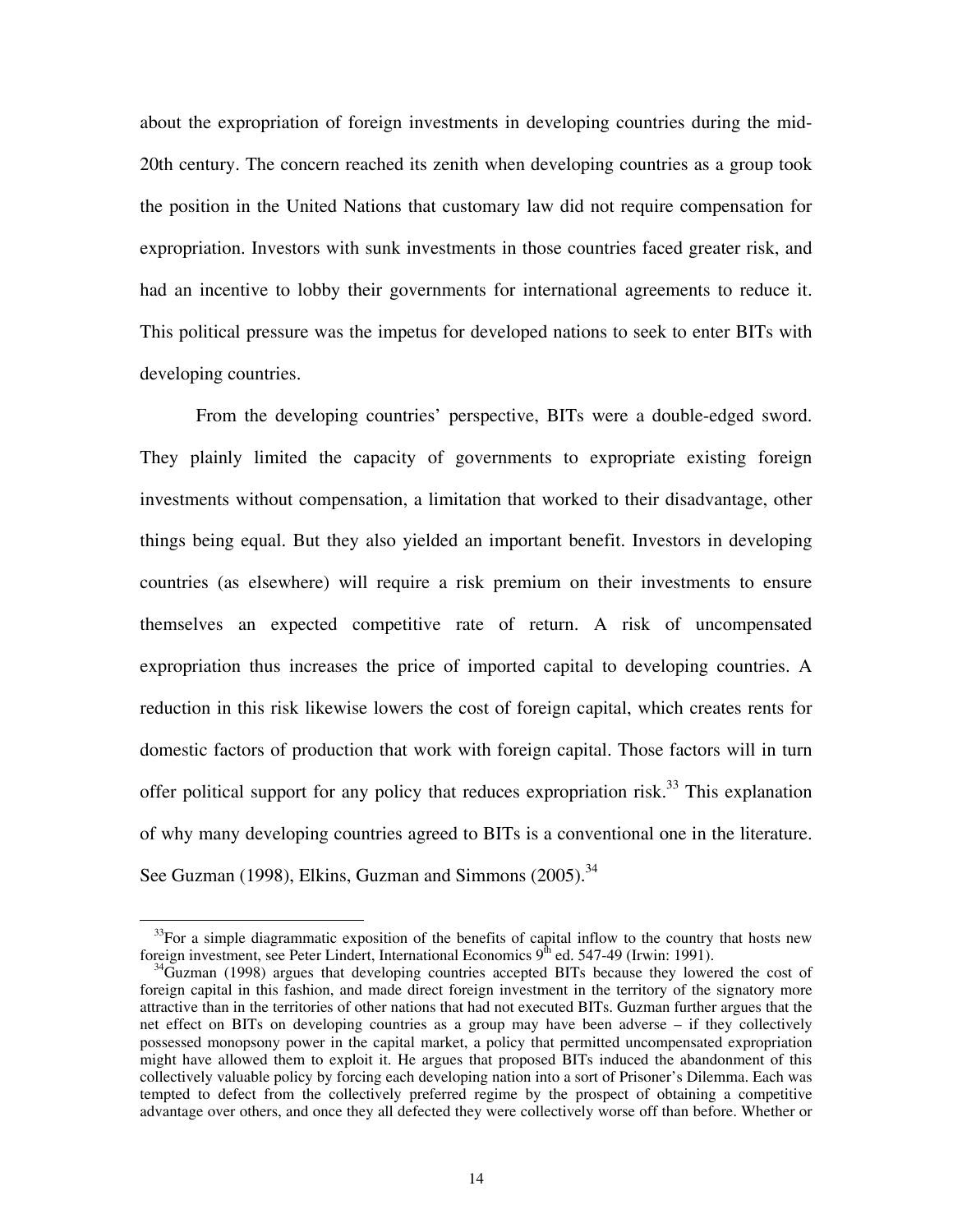Because a central objective of the investment agreements was to induce foreign investors to make new investments in developing countries at a lower interest rate, the utility of a private right of action for money damages is obvious. To see why, consider a world of BITs without the private action. In the event of an uncompensated expropriation or similar action, an investor would have to lobby its own government to take some sort of action against the violator state. The investor might be politically inefficacious in this process for any number of reasons. It may be unable to offer enough political benefits in return for the governments' assistance. Its government may have diplomatic reasons for declining to take any action, or for declining to retaliate against the violator in any effective way. And even if some retaliation were forthcoming, it might do nothing to compensate the investor for its losses. Considerable risk for investors would remain, and the risk premium on new investments would reflect it. A credible promise of monetary compensation to investors, by contrast, in an amount set by neutral arbitrators, goes much farther to reduce investment risk and to achieve the developing countries' goal of lowering the cost of foreign capital.

 Moreover, for any developing country that does not plan to engage in significant expropriation or other prohibited activity, a credible promise of monetary compensation to investors imposes few if any offsetting costs. If expropriation never occurs, compensation and the attendant litigation costs need never be paid. The possibility of socially excessive litigation because of a divergence between the private and social costs of suit—a concern explored in Section III below—is then minimal. A promise of monetary compensation to investors is thus a cheap commitment device for states with benign intentions toward investors, and a cheap way for states with more benign

not Guzman is correct in this account, it seems that on any account the developing countries accepted BITs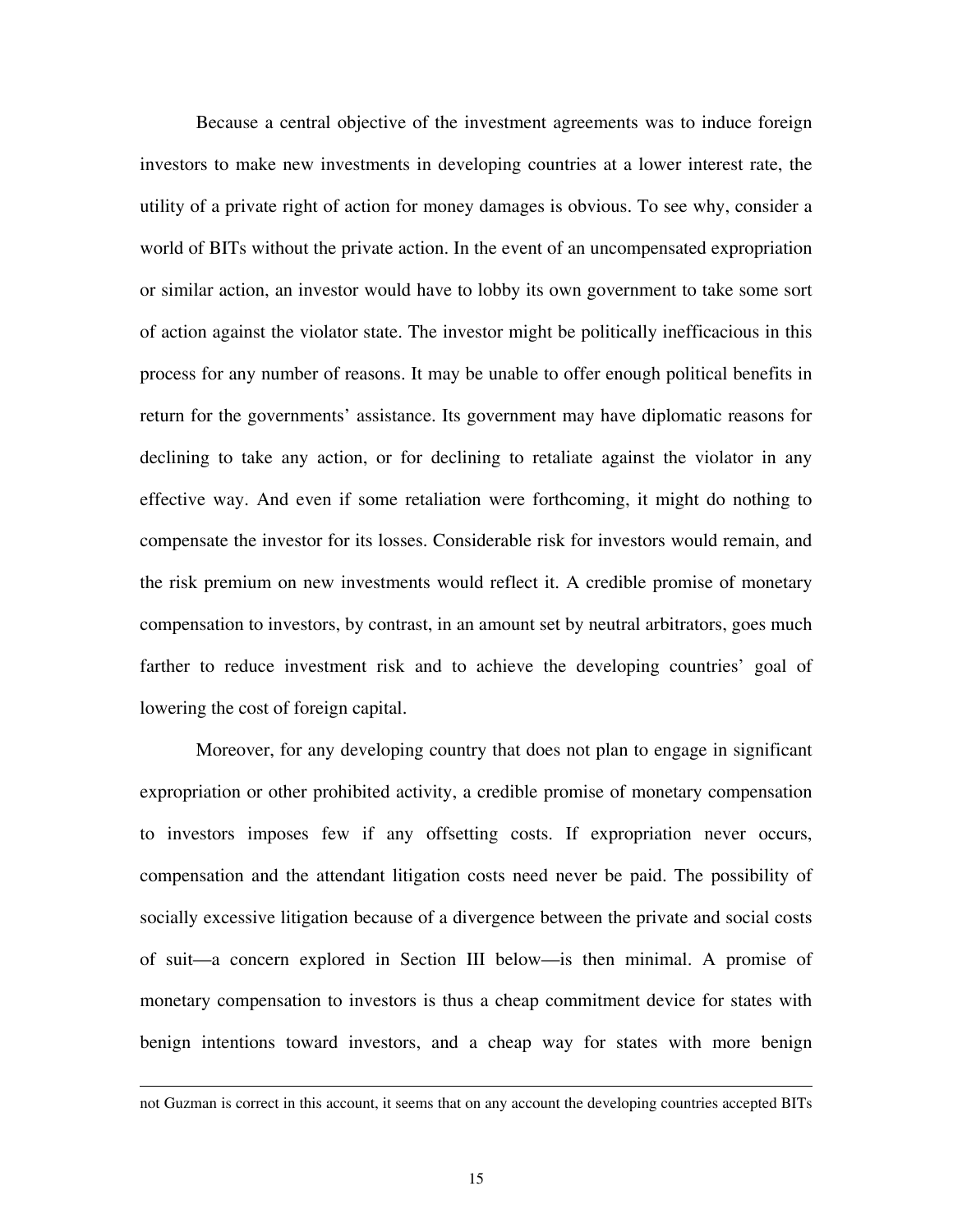intentions than others to signal their "type." As long as the capital importing nation is confident that it does no wish to engage in prohibited behavior, therefore, the private right of action on behalf of foreign investors is not a burden on it but a clear benefit.

*Implications: The NAFTA Chapter Eleven Controversy*. The explanation developed here for private rights of action under investment agreements offers some additional support to the argument of Been and Beauvais (2003) that a "regulatory takings" doctrine under NAFTA Chapter Eleven is undesirable. The commitment by a developing country to a private right of action for investors is a low-cost commitment or signal that it will respect investors' property rights only to the extent that "expropriation" is defined to include acts that the national government is unlikely to want to undertake. An expansive regulatory takings doctrine, by contrast, can sweep in many acts of "expropriation" that arguably result from the resolution of regulatory uncertainty (like the denial of the environmental operating permit in *Metalclad*) or the emergence of new information about the subject of regulation (such as the health issues associated with the gasoline additive in *S.D. Myers*).35

Been and Beauvais note that such regulatory policy changes typically do not confer private rights of action for damages under U.S. law, and it seems unlikely that developing countries would wish to provide broader "insurance' against regulatory policy changes. The extensive literature on legal transitions suggests that compensation for policy changes (or insurance against them) can encourage over-reliance on policies that may change, and may chill desirable change as well. See, e.g., Kaplow (1986b); Shaviro (2000). Further, the capacity of international dispute panels accurately to distinguish

because of their desire to lower the cost of foreign capital.

 $35I$  stipulate that some commentators have a less benign view of the actions of the respective governments in those cases, and take no position on the ultimate merits of either case.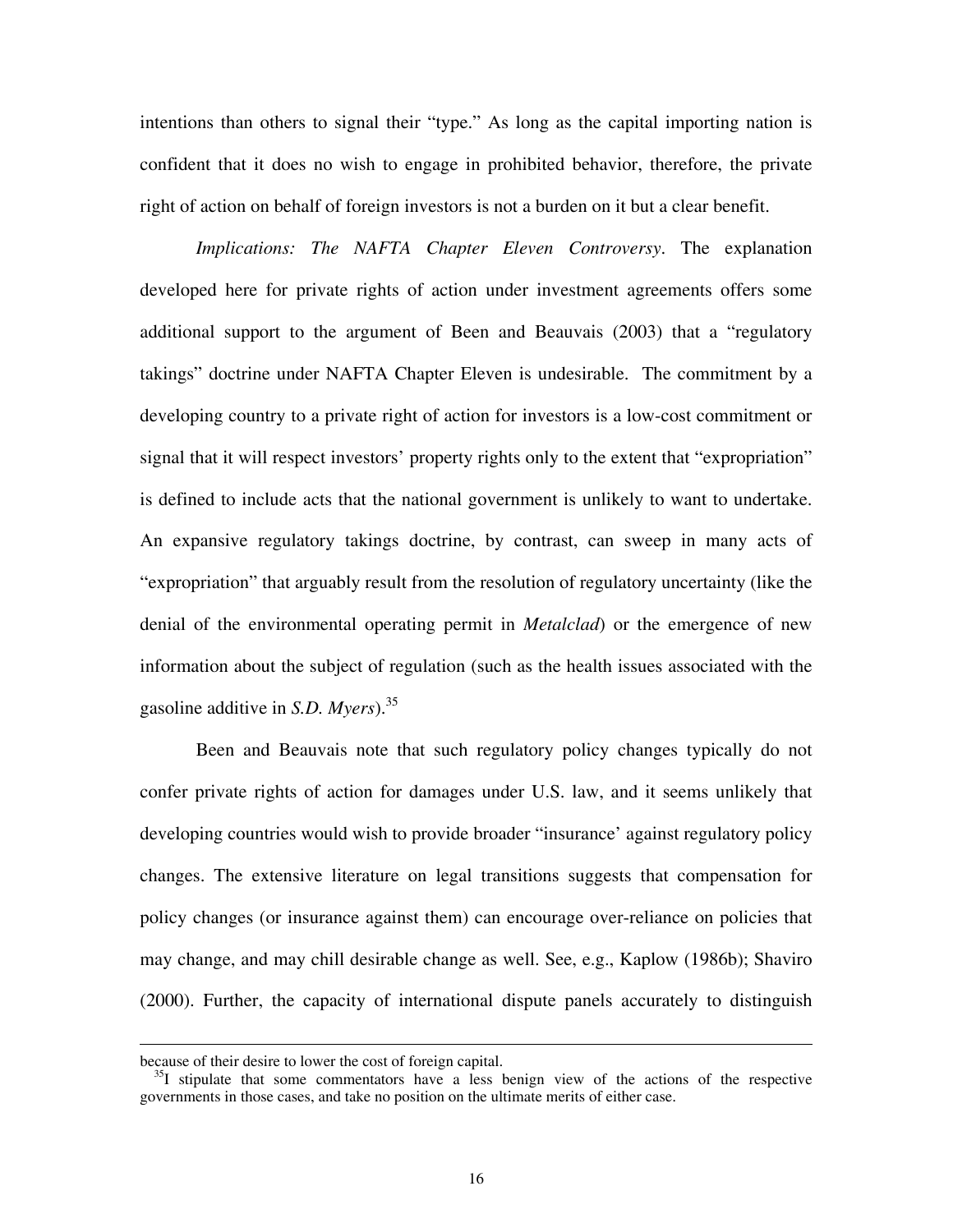well-intentioned or desirable regulatory policies from those driven by protectionism or other forms of capture is limited. The tendency in international law is to restrict the scrutiny of domestic regulation by international dispute panels to fairly narrow issues such as the presence of clear discrimination or the violation of various procedural requirements, and to foreclose open-ended inquiry into the wisdom or legitimacy or regulation through cost-benefit balancing and the like. See Sykes (1999, 2003), Trebilcock and Soloway (2002). An open-ended "expropriation" doctrine that permits challenges to regulatory outcomes under investment agreements would thus stand in contrast to the treatment of national regulation in other areas of international economic law, a fact that casts additional doubt on the wisdom of compensation for regulatory takings under NAFTA.

#### **III. International Trade**

 $\overline{a}$ 

 The (capital) importing nation that is party to an investment agreement wishes to commit or signal to private (capital) exporters that their investments are secure against government interference. The private right of action for compensatory damages facilitates this government-to-firm commitment, in a way that a mere government-togovernment commitment cannot. Trade agreements are different in an important way— (goods and services) importing nations have no direct interest in making (goods and services) exporters more secure or confident that market access commitments will be respected. An importing nation, call it *A*, will make commitments that benefit exporters in another nation, call it *B*, only to the degree that the government of *B* will make reciprocal commitments that benefit *A*'s exporters. For this reason, trade agreements are better structured as government-to-government commitments, and a private right of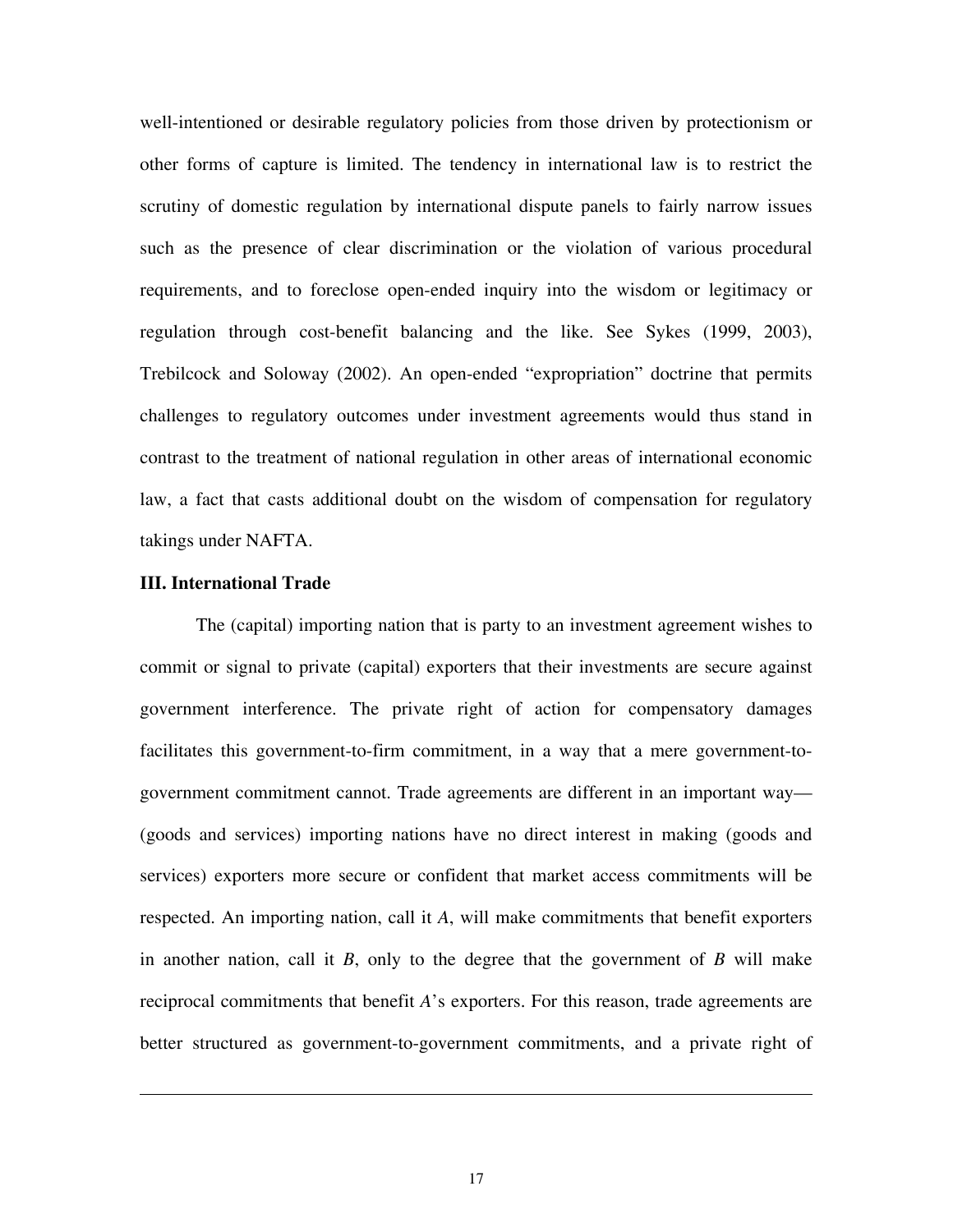action for damages may actually be counterproductive.<sup>36</sup> Indeed, private standing irrespective of the remedy may be counterproductive. Section A develops this argument.

 Even if standing under trade agreements is best limited to governments, it remains to consider what remedy the agreement should select. Section B offer several new reasons why trade sanctions might be preferred to money damages, despite what some commentators note as the apparent inefficiency of trade sanctions.

#### A. Standing

The political rationale for trade agreements differs importantly from the rationale for investment agreements. In the absence of trade agreements, trade policy reflects the political equilibrium between the interest groups opposed to imports (domestic importcompeting industries) and interest groups that favor imports (domestic import-consuming industries and consumers). Export industries have only a modest stake in policy, reflected in the degree to which a more restrictive import policy may result in some retaliation against them by foreign governments acting unilaterally. When trade agreements become possible, by contrast, nations can negotiate reductions in their trade barriers in exchange for reciprocal reductions by others. Exporters thus have a more direct stake in policy, and will lobby their home governments to secure market access concessions abroad. The new political equilibrium will result in a more open trading system.

 Unlike the situation with investment agreements, importing nations do not enter trade agreements out of a desire to lower the price of imports. They view any reduction in their own trade barriers, and the attendant price of their imports, as a "concession" that is

<sup>&</sup>lt;sup>36</sup> The proposition that trade agreements arise to facilitate government-to-government market access commitments is a standard one in the modern economics literature. See, e.g., Bagwell and Staiger (2002). A smaller strand of literature, however, explores whether trade agreements may also facilitate valuable commitments by governments to their domestic firms. Because such theories do not suggest any role for private rights of action by *foreign* firms, however, I do not address them here. Useful references include Maggi and Rodriguez-Clare (1998) and Staiger and Tabellini (1999).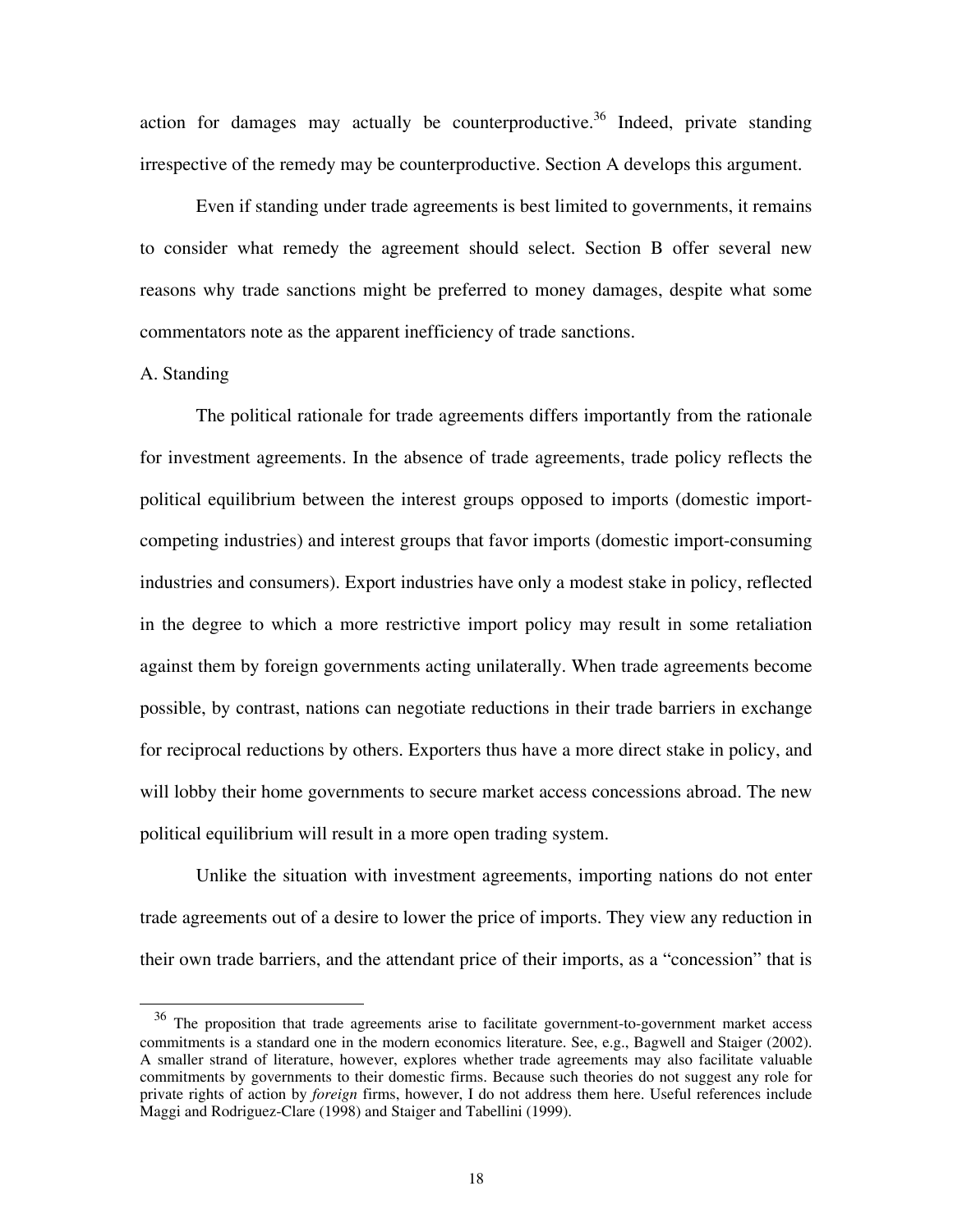only tolerable in return for concessions by trading partners. Holding constant the concessions by trading partners, therefore, importing nations will prefer that foreign exporters face *greater* risk regarding the security of market access commitments. Indeed, importing nations would gladly reimpose their barriers to imports if they could do so without suffering any retaliation or punishment by foreign governments. From the importing nations' perspective, therefore, a private right of action to compensate foreign exporters for violations of trade agreements is undesirable, other things being equal.

 The reader may well observe, however, that even if there is little desire by the governments of importing nations to make their own market access concessions more secure, every importing nation is also an exporting nation. Exporters value secure market access commitments (or a promise of compensation should they be withdrawn), at least to the degree that the risks associated with their withdrawal cannot be priced up front to ensure an expected competitive return on investment. As in the investment area, therefore, exporters with sunk investments (or inelastically supplied factors of production that earn inframarginal rents), the returns to which would be threatened by the violation of trade agreements, might be expected to lobby their governments for a private right of action on their behalf. $37$ 

 The distinction identified thus far between investment agreements and trade agreements may be summarized as in Table 1:

 $37$ There is perhaps a shade of difference between the investment and trade areas in this regard, because the impetus for modern investment agreements arose during a time when developing countries were retreating from their commitment to compensate for expropriation and related actions. This retreat may have been unanticipated by many investors and may thus have threatened the quasi rents on substantial amounts of sunk investment, leading to especially strong political pressure for measures to restore the previous commitment by developing countries to compensation. Liberalization in the trade area has proceeded steadily, by contrast, and exporters never enjoyed a private right of action. The degree to which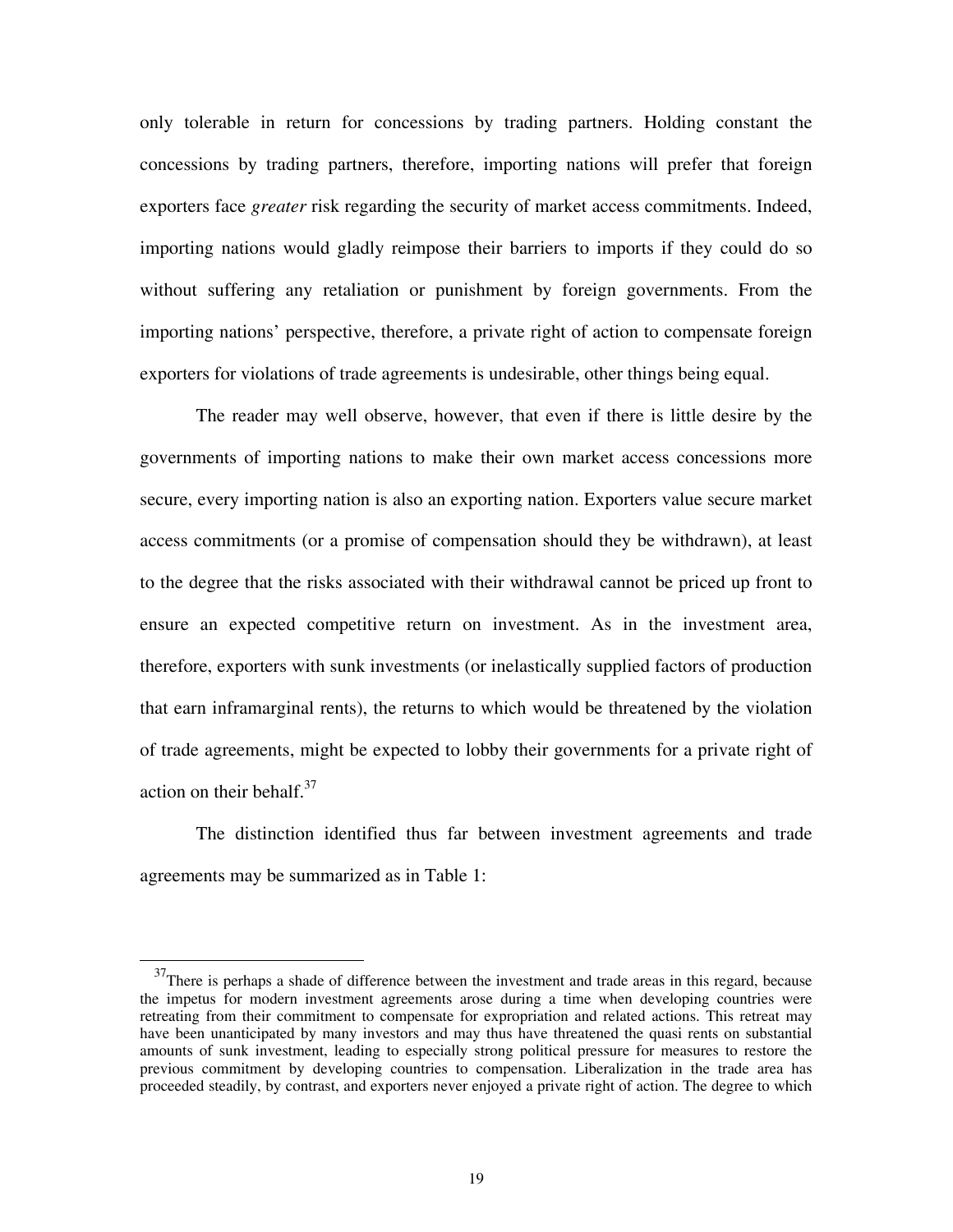|            | <b>Importing Nation</b><br>Derives Utility from<br>More Secure Commitments<br>to Exporters | <b>Exporting Nation</b><br>Derives Utility from<br>More Secure Commitments<br>to Exporters |
|------------|--------------------------------------------------------------------------------------------|--------------------------------------------------------------------------------------------|
| Investment | Yes                                                                                        | Yes                                                                                        |
| Trade      | N <sub>0</sub>                                                                             | Yes                                                                                        |

#### Table 1

The private damages action, which makes exporters more secure, is critical to achieving the goals of the importing nation in the investment area, but objectionable to the importing nation in the trade area. This key difference suggests that the private damages action will be *more attractive* to states contemplating an investment agreement. The distinction drawn here, however, is insufficient to establish that the private damages action will not also be attractive (if less so) to states contemplating a trade agreement. I now turn to some further considerations that weigh against the private damages action in the trade area.

 *The Value of Political Filters.* Recall the fact that goods and services importing nations are interested in making commitments that benefit foreign exporters only if they result in reciprocal commitments to benefit their own exporters. Likewise, an importing nation may have little interest in honoring a previously-made commitment to a foreign exporter unless the violation of that commitment would result in some detriment to its own exporters, perhaps in the form of direct retaliation or at least some damage to the importing nation's reputation that would harm its ability to secure future trade commitments. This fact suggests the virtue for trade agreements of what I will term a "political filter."

To elaborate, a central tenet of public choice theory is that some interest groups

sunk investments have been threatened by potential violations of trade agreements may be more modest, therefore, although this point is surely somewhat speculative.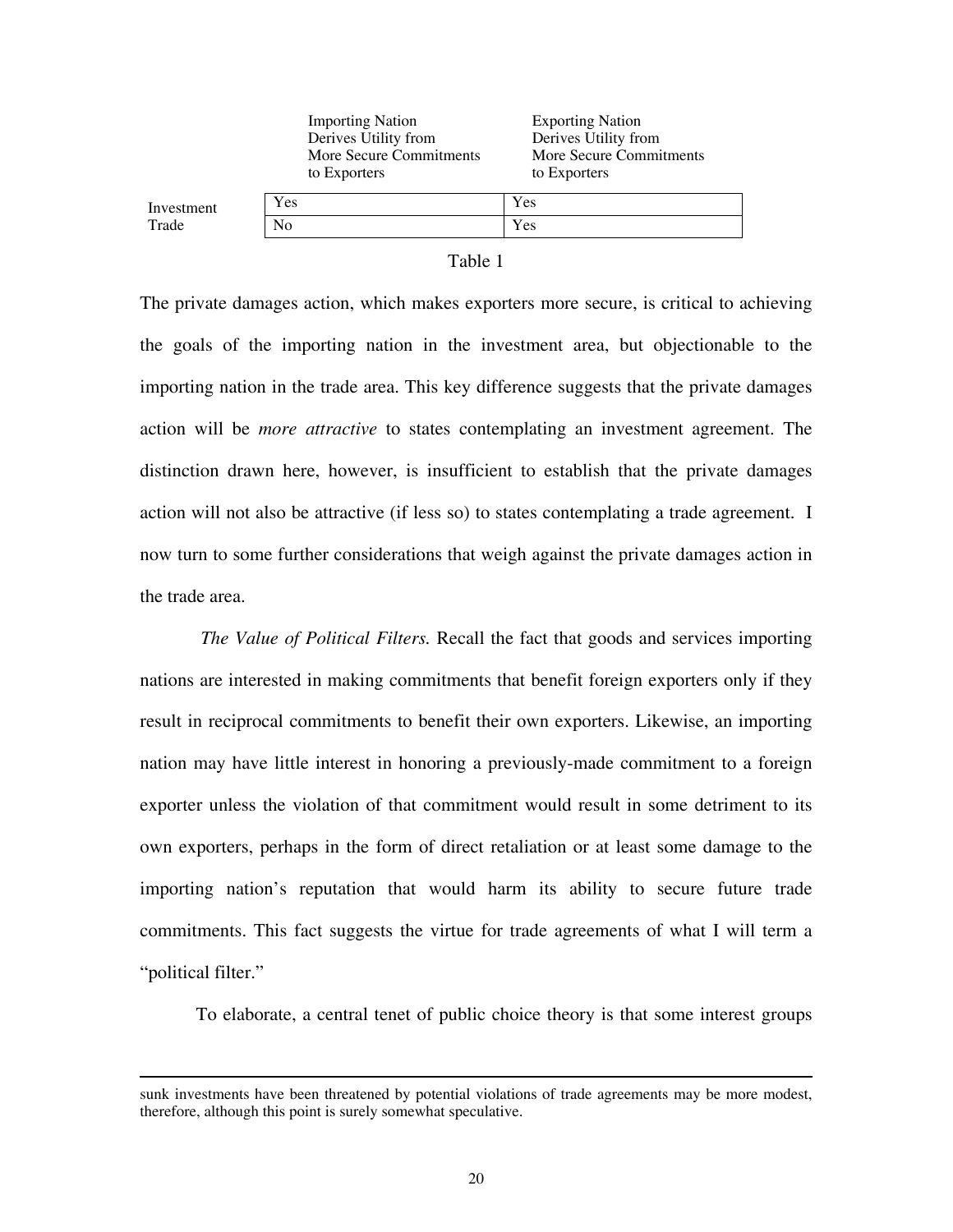are better organized than others, and thus better able to influence the political process. Indeed, this observation affords the standard explanation for protectionist trade policies, which (perhaps with rare exception) lower the national economic welfare of nations that employ them—the harm from protectionist policy is often borne by a diffuse group of poorly-organized consumers, while the benefits inure to well-organized importcompeting industries.

Not all industries are equally well organized either. Industries comprised of a large number of small producers, for example, may have difficulty overcoming the transaction costs and free rider problems associated with efforts to influence the political process. Industries with a few larger firms may be better able to overcome free rider problems and transaction costs, by contrast, and individual firms in such industries may have high enough stakes in the outcome of policy decisions that they are willing to incur the costs of acting alone to influence political representatives.

Thus, consider some generally applicable legal rule under a trade agreement, such as a requirement that forbids regulatory measures that discriminate against foreign commerce (the "national treatment" obligation in WTO parlance), and imagine that a party to a trade agreement has violated that obligation. In the absence of any private standing to enforce the rule, political officials in the nation whose exporters are aggrieved by the violation must decide whether to bring a compliance action themselves. If the violation affects a well-organized export industry, officials may expect significant political rewards from such an action. If the violation affects a poorly-organized industry, by contrast, they may expect few political rewards from bringing the enforcement action.

The violation of the national treatment rule will also have political consequences for officials in the violating state. An inadvertent violation that confers rents on a poorly-

21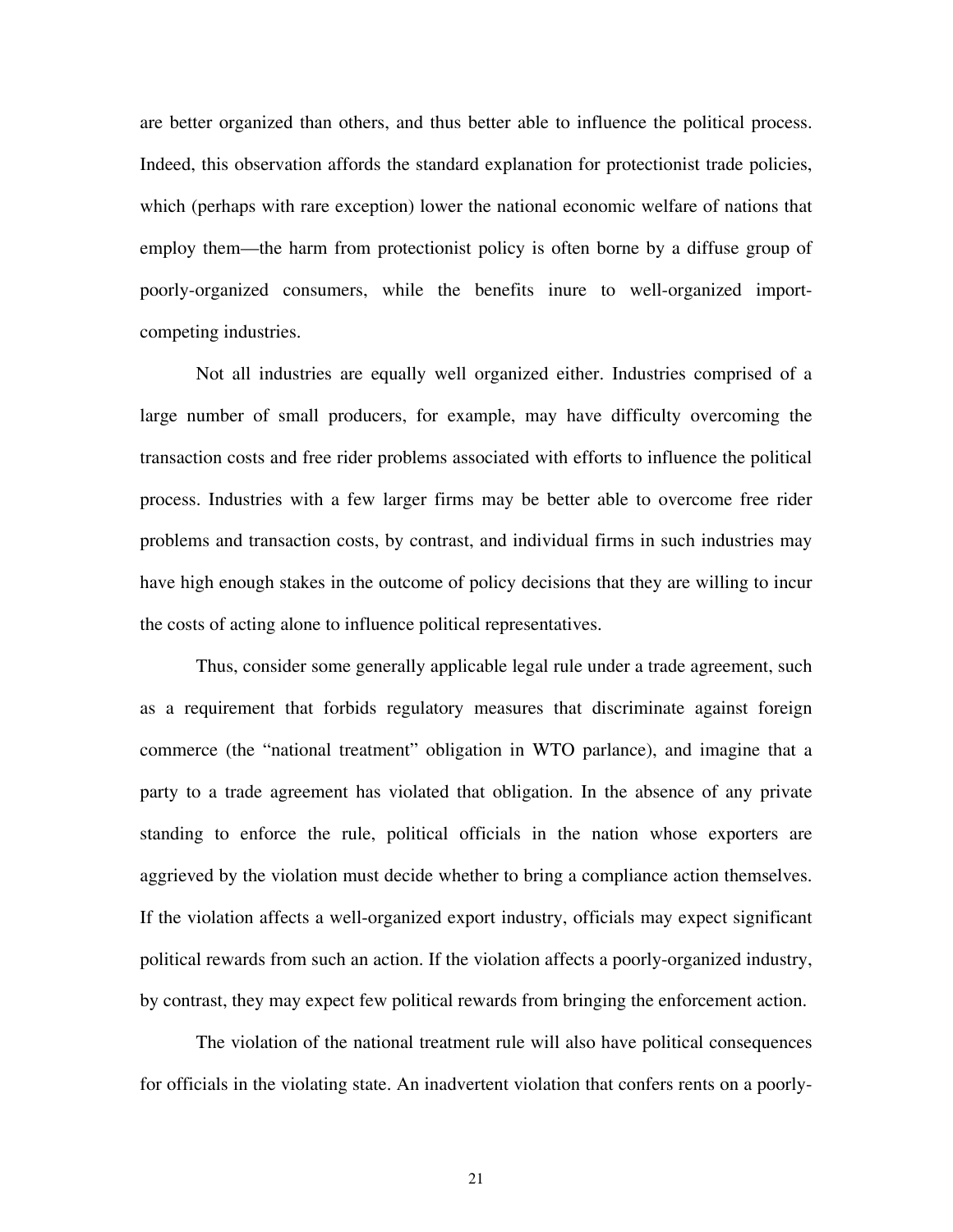organized import-competing industry, for example, will generate little political support for those officials. But if the violation confers substantial rents on a well-organized import-competing industry, it may be a source of considerable political benefits to the officials who can claim credit for it. These observations suggest that the political officials who become parties to trade agreements can enhance their mutual welfare by retaining the right to determine which enforcement actions are brought.

The basic idea can be formalized very simply as follows: Consider two states, A and B (although the analysis readily generalizes to the multilateral case). Assume for simplicity that states are unitary actors, each with a "political utility" function—let U() denote the utility function for A and V() denote the utility function for B. Each function is additive and its arguments will become clear in a moment.

Industries in each state may be divided into two categories, exporting industries and import-competing industries. State A has comparative advantage in the set of industries that export to B, call them industries in the set AB, with its members denoted  $\alpha_i$ , i = 1 to n. State B has comparative advantage in the industries that export to A, call them industries in the set BA, with its members denoted  $\beta_j$ , j = 1 to m.

States A and B have entered a trade agreement, which contains some generally applicable legal rule (say, national treatment). Import-competing industries in each state do not like the national treatment rule (which forecloses a range of protectionist policies that could benefit them), while exporting industries in each state benefit from the national treatment rule. Political officials in state A can thus gain political utility from a national treatment rule that is enforced for industries in AB, and but will suffer a loss of political utility from a national treatment rule that is enforced for industries in BA. Let  $u(\alpha_i)$ denote the political benefit derived by officials in state A from the enforcement of the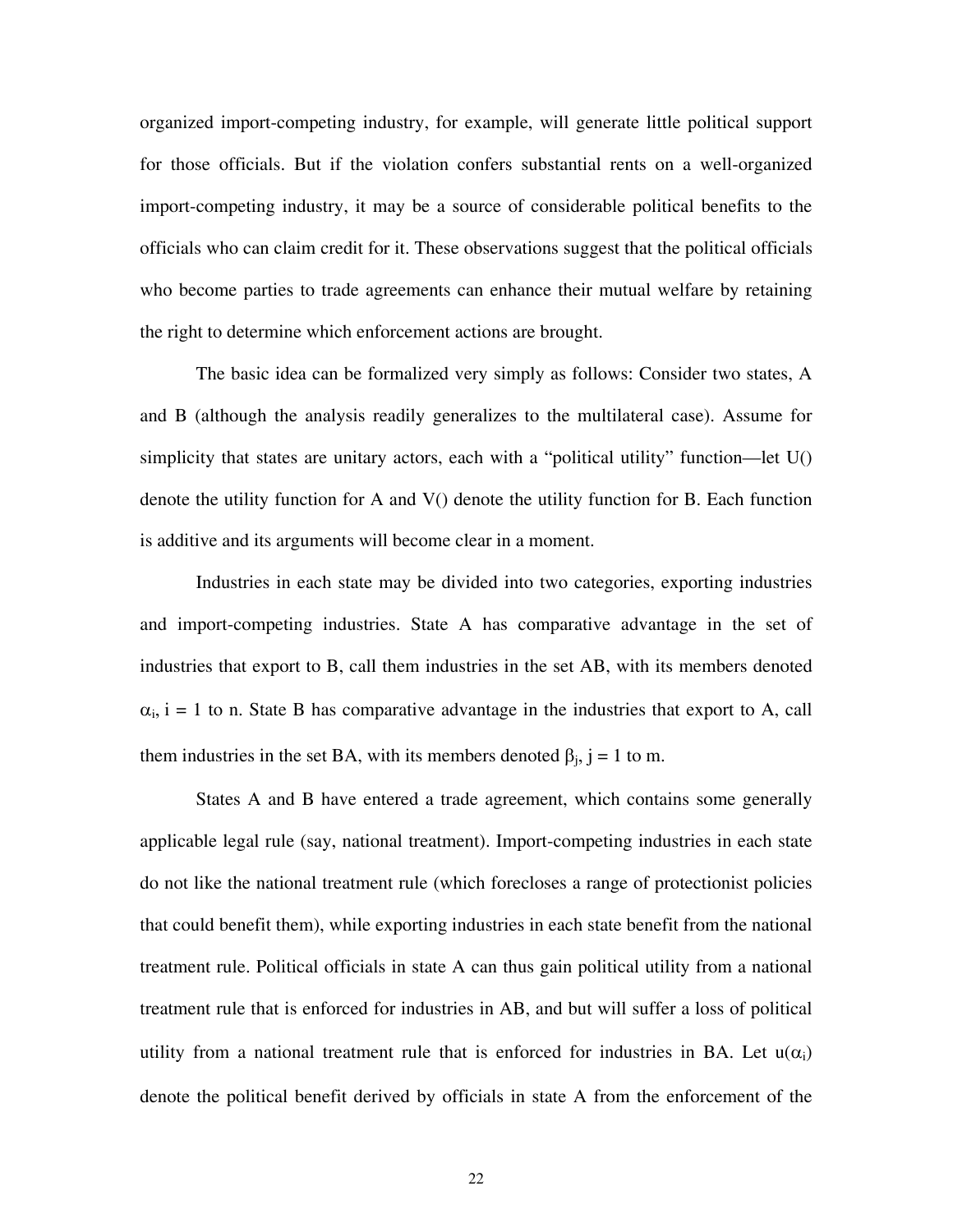national treatment rule in (its exporting) industry  $\alpha_i$ , and let  $u(\beta_i)$  be the political detriment suffered by officials in state A from the enforcement of the national treatment rule in (its import-competing) industry  $\beta_i$ . Choose the utility scale so that  $u(\alpha_i) \geq 0$ , all  $\alpha$ , and  $u(\beta_i) \leq 0$ , all  $\beta$ .

The situation in state B is exactly the opposite. Let  $v(\alpha_i)$  denote the political detriment suffered by officials in state B from the enforcement of a national treatment rule in (its import-competing) industry  $\alpha_i$ , and let  $u(\beta_i)$  be the political benefit derived by officials in state A from the enforcement of the national treatment rule in (its export) industry  $\beta_i$ . Choose the utility scale so that  $v(\alpha_i) \leq 0$ , all i, and  $v(\beta_i) \geq 0$ , all j.

If the national treatment rule is enforced in all industries, officials in each state enjoy total utility equal to the sum of their respective utilities from enforcement in each industry:

$$
U = \sum_{i=1...n} u(\alpha_i) + \sum_{j=1...m} u(\beta_j)
$$
 and 
$$
V = \sum_{i=1...n} v(\alpha_i) + \sum_{j=1...m} v(\beta_j).
$$

But the parties can almost certainly do better. Imagine that some exporters in state A are very poorly organized, say, those in industry  $\alpha_2$ . Suppose for simplicity that  $u(\alpha_2)=0$ . But imagine that the import-competing firms in state B are better-organized, so that  $v(\alpha_2)$  < 0. The parties to the trade agreement would then experience a (political) Pareto improvement if they agreed not to enforce the national treatment rule in industry  $\alpha_2$ —officials in state A would be no worse off, while officials in state B would enjoy utility gains.

The point is much more general, and does not depend on the presence of export industries for which the political utility of enforcement is zero (indeed the utility scale is completely arbitrary). State A can agree to forego enforcement of the national treatment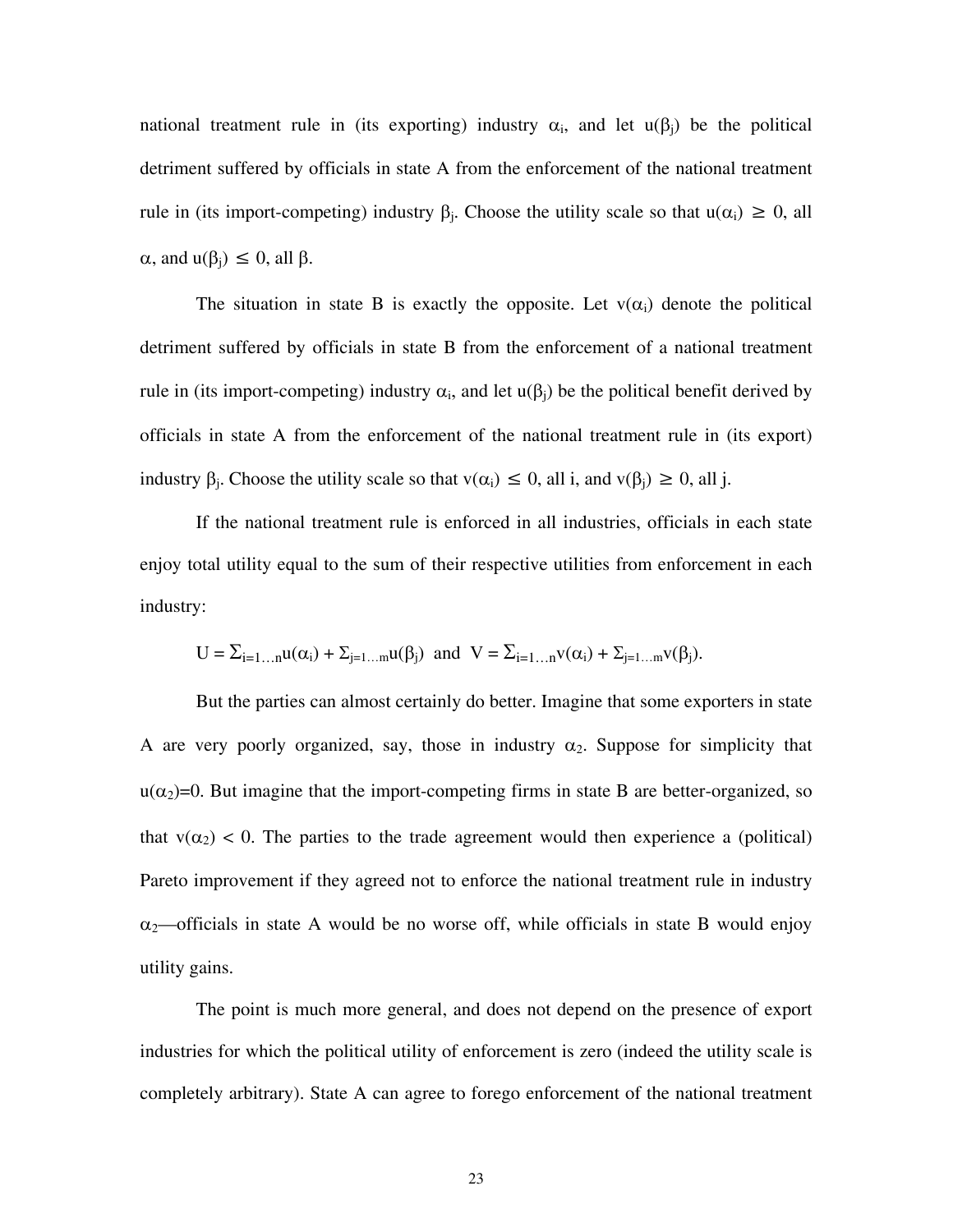rule on behalf of its industries where the political gains to its officials are "small" and the political costs to officials abroad are "large," while state B can make a reciprocal promise. The political costs in each state from foregone enforcement on behalf of export industries under such an arrangement can be far outweighed by the political gains from foregone enforcement in politically powerful import-competing industries.

One can take the analysis a step further and imagine that the parties write an elaborate contingent contract, specifying industry-by-industry where the national treatment rule applies and where it does not. Sykes (1991) solves a mathematically analogous continuous problem (here one might imagine a continuum of industries). For present purposes, it is enough to note that the solution has the following properties: For any point on the parties' Pareto frontier (and thus associated with an optimal treaty), a shadow price exists that allows units of each party's utility to be converted into units of the other's utility. An optimal treaty will provide that the parties forego enforcement of the national treatment rule (or any other rule, for that matter) in any industry for which the political utility gain to officials in the violator state "outweighs" the political utility loss to officials in the state harmed by the violation, using the treaty's shadow price to convert utilities into the same units.

A detailed contingent contract of that sort would be extremely costly to write, however, especially given the wide array of rules found in modern trade agreements. The parties may thus prefer cruder and cheaper rules. A simple rule with considerable potential appeal is that parties will not bring enforcement actions on behalf of politically weak industries. As long as the poorly-organized export industries in state A are not as poorly organized on average in state B, and vice-versa, an exchange of reciprocal promises to forego enforcement on behalf of poorly-organized industries can leave both

24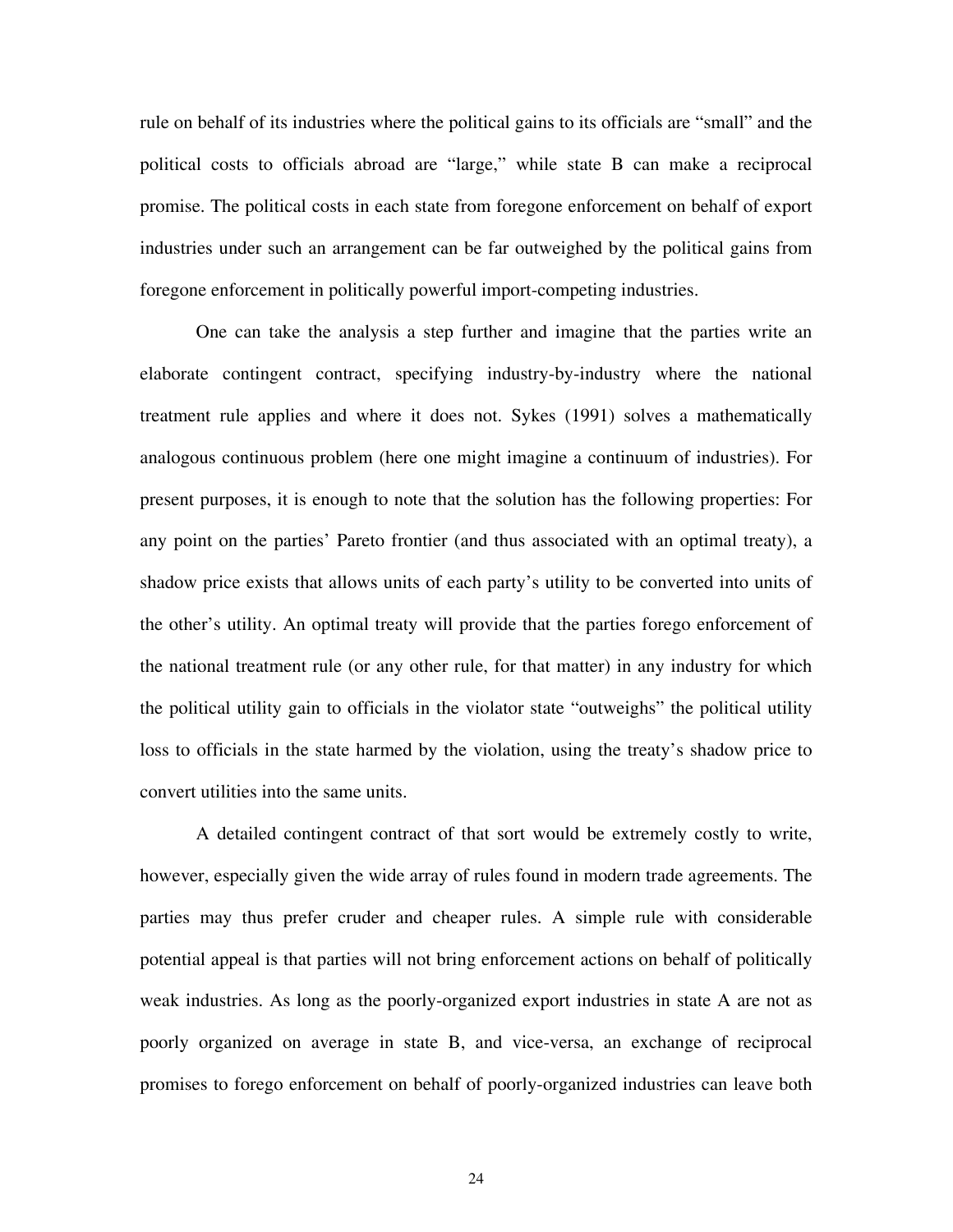sides at a considerably higher level of utility.

How might the parties implement such a rule? The obvious way is to omit any private rights of action from their agreement. Because it is costly for the parties to bring enforcement actions themselves, they will only bring actions on behalf of exporters who offer sufficient political rewards in exchange. It is precisely the group of politically weakest exporters whose cases will be ignored under this arrangement.

It is perhaps instructive here to note how the investment situation is different. Because the goal of the capital importing nation is to lower its cost of capital, it has an interest in assuring all capital exporters that it will respect their investor rights, not just the ones who are politically efficacious in their home countries. The reason is the distinction emphasized earlier—capital importing countries benefit directly from making foreign exporters more secure, but goods and services importing countries only benefit to the extent that foreign exporters reward their governments for greater security and induce them to grant reciprocal commitments.

Two further considerations support this general line of analysis. First, in *newer* trade agreements such as NAFTA and much of the WTO, each member state confronts a number of transition issues. The task of ferreting out all national and sub-national regulation that might run afoul of the WTO Technical Barriers Agreement, the Sanitary and Phytosanitary Measures Agreement, and so on, is not a trivial one. Thousands of regulatory measures are potentially in play (especially after the WTO agreement made clear that its obligations apply to state and local regulation as well as national regulation), and many nations may be constrained in their capacity to make conforming changes quickly (especially developing countries). In the face of many potential "transition" violations, therefore, the parties may well desire to limit enforcement actions to those of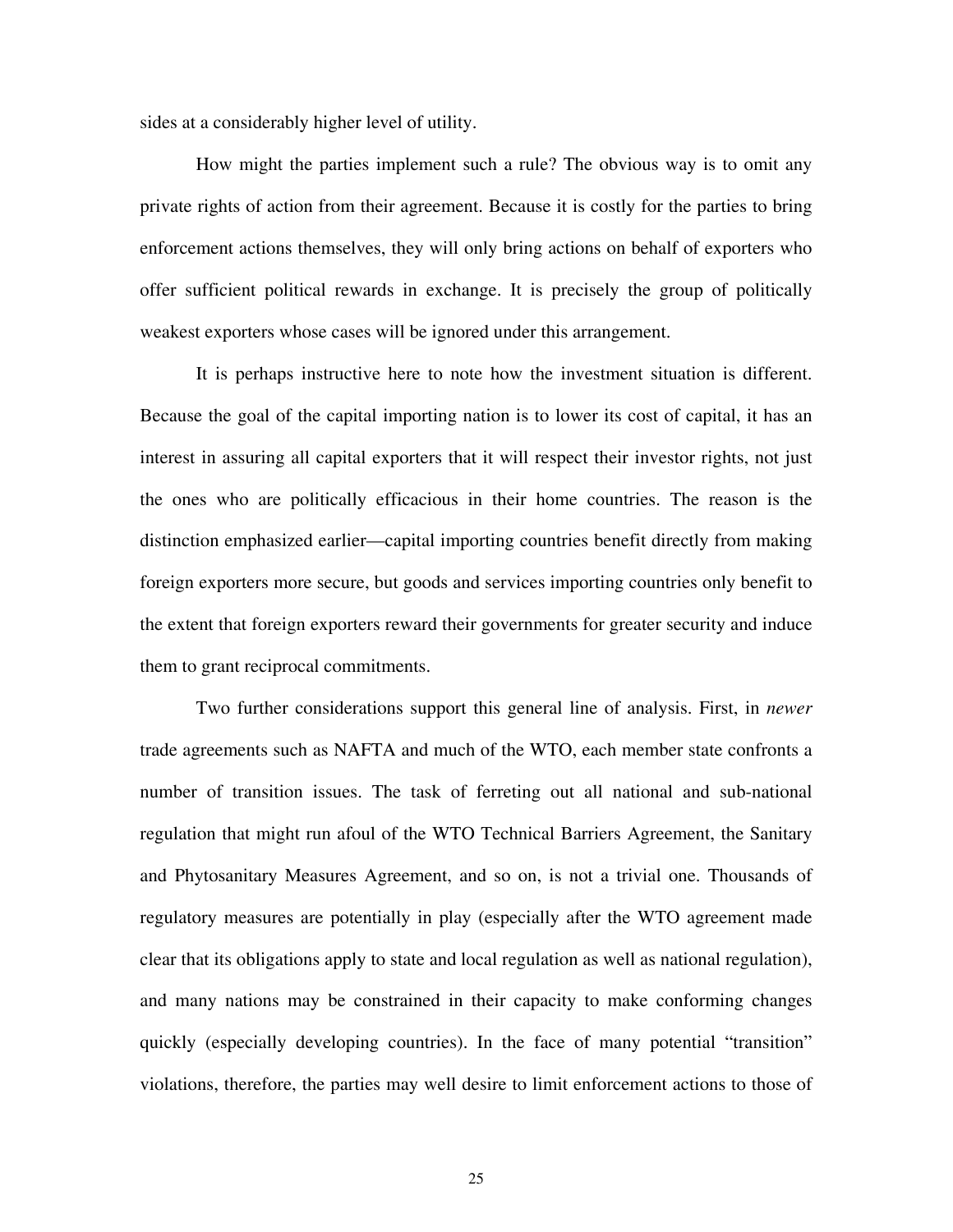the greatest political importance to aggrieved exporters. Private rights of action, by contrast, might tax the resources of nations seeking to comply with their obligations, and distort the timing of the compliance agenda (from the standpoint of maximizing joint political gains). This problem is likely to be far less acute in the investment area, where the basic rules have been established for a long time (although NAFTA decisions have shaken them up, perhaps unwisely, as noted earlier).

Second, legal interpretations developed in one case inevitably have consequences for others. Officials concerned with their political welfare must worry that precedents established in an enforcement action brought on behalf of their exporters will come back to haunt them in an action brought against them by foreign exporters. Only by reserving standing to themselves, and thereby retaining control over the arguments put forward in litigation, can officials ensure that their export interests do not advance legal theories that are lacking in "net" political value. The same issue can arise in the investment arena, to be sure, and one might interpret the uneasy reaction of NAFTA member governments to recent decisions as a manifestation of this problem. Trachtman and Moremen (2003) make a similar point. Levy and Srinivasan (1996) make the related point that private actors may bring actions when, for diplomatic reasons, their governments might prefer forbearance.

*Objections*. One possible objection to this line of reasoning is that it ignores the resources that political officials must expend to bring compliance actions. Perhaps the direct costs of briefing and arguing cases, and the related expenses of deciding which claims to bring, more than offset the benefits from the "political filter" mechanism outlined above.

Although this objection surely raises a logical possibility, it should not be

26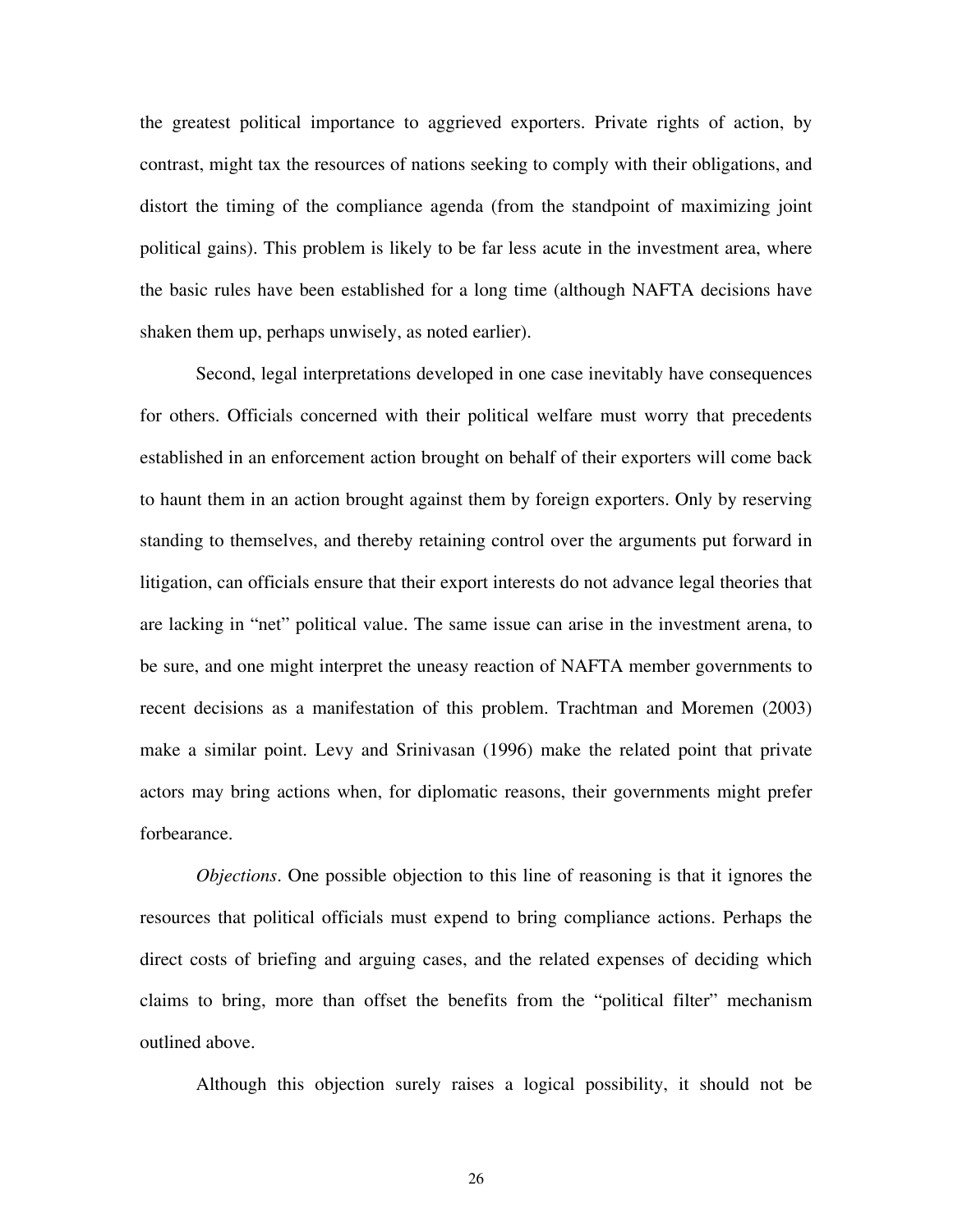exaggerated. As a practical matter, governments can (if they wish) push much of the cost of compliance actions back onto the private sector. Indeed, it is routine in WTO practice for the private interests who seek compliance actions on their behalf to supply legal assistance for the purpose of developing the legal analysis, writing briefs, and the like. Nations could also agree to allow privately funded counsel to argue the cases (although neither NAFTA or WTO practice allows private parties to appear at present). It is simply not the case, therefore, that governments must bear high litigation costs when they choose to act as a political filter.

A second possible objection is that the analysis proves too much. If governments can gain by interposing themselves as political filters between private interests and the dispute resolution process under trade agreements, why do private rights of action emerge in some contexts nevertheless? As noted earlier, both the European Union and the U.S. constitutional system afford limited private rights of action to parties aggrieved by violations of trade rules.

A partial explanation for the disparity across systems is that private rights of action may not have been contemplated by the framers of either the U.S. Constitution or the EC Treaty. In the United States, the important "free trade" principles associated with the Dormant Commerce Clause were developed by the Supreme Court years after the Constitution was written. Likewise, the modern powers of the European Court of Justice in the trade area may not have been anticipated during the founding period, and decisions such as *Cassis de Dijon*, analogizing regulatory trade barriers to measures having an "equivalent effect" to quantitative restrictions, may have come as a surprise. Private rights of action in each system may thus be an unanticipated creation of the courts rather than a mechanism desired by the political founders.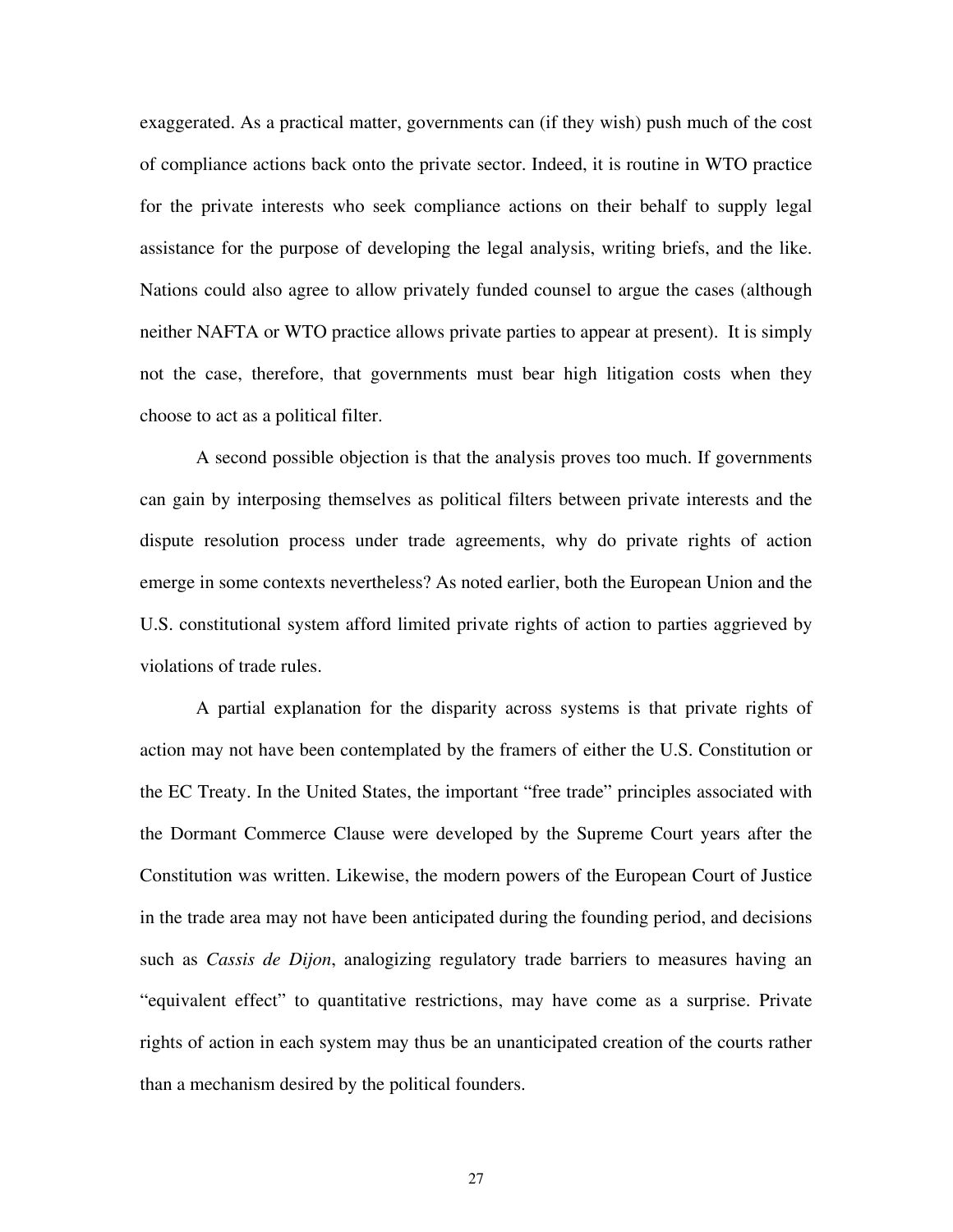Even if this suggestion is correct, however, it is at best an incomplete answer to the puzzle. Had private rights of action been viewed as seriously problematic in either system, political actors could have changed the law to extinguish them. This observation suggests a second important consideration bearing on the wisdom of private rights of action.

*Ex Post Political Oversight.* Both Europe and the United States have political bodies (the Congress and the EC Commission) with the capacity to address sensitive trade matters directly. NAFTA and the WTO do not have such bodies—only a costly process of amending the pertinent treaty text, which requires unanimous acceptance, can override judicial decisions that political actors find unpalatable.

The presence of a body like the Congress or the Commission reduces the value of interposing a political filter at the front end of the dispute resolution process. As long as the body has not lost too much flexibility to constitutional rules that it cannot change, it can handle the most politically charged matters directly, and can correct judicial decisions that become politically unacceptable over time (decisions under the Dormant Commerce Clause in the United States, for example, can always be overridden by an affirmative exercise of the Commerce power). In such a system, the danger of politically objectionable judicial decisions surviving for any length of time is much less, and the opportunity to shift the costs of bringing cases onto the private sector is more attractive. Put differently, bodies like the Congress and the Commission can serve as *ex post* political filters, undoing the undesirable decisions while avoiding the costs of sorting the larger number of cases that arise *ex ante*.

A possible objection to this line of reasoning, however, is that constitutional restrictions may preclude Congress and the Commission from discriminating among

28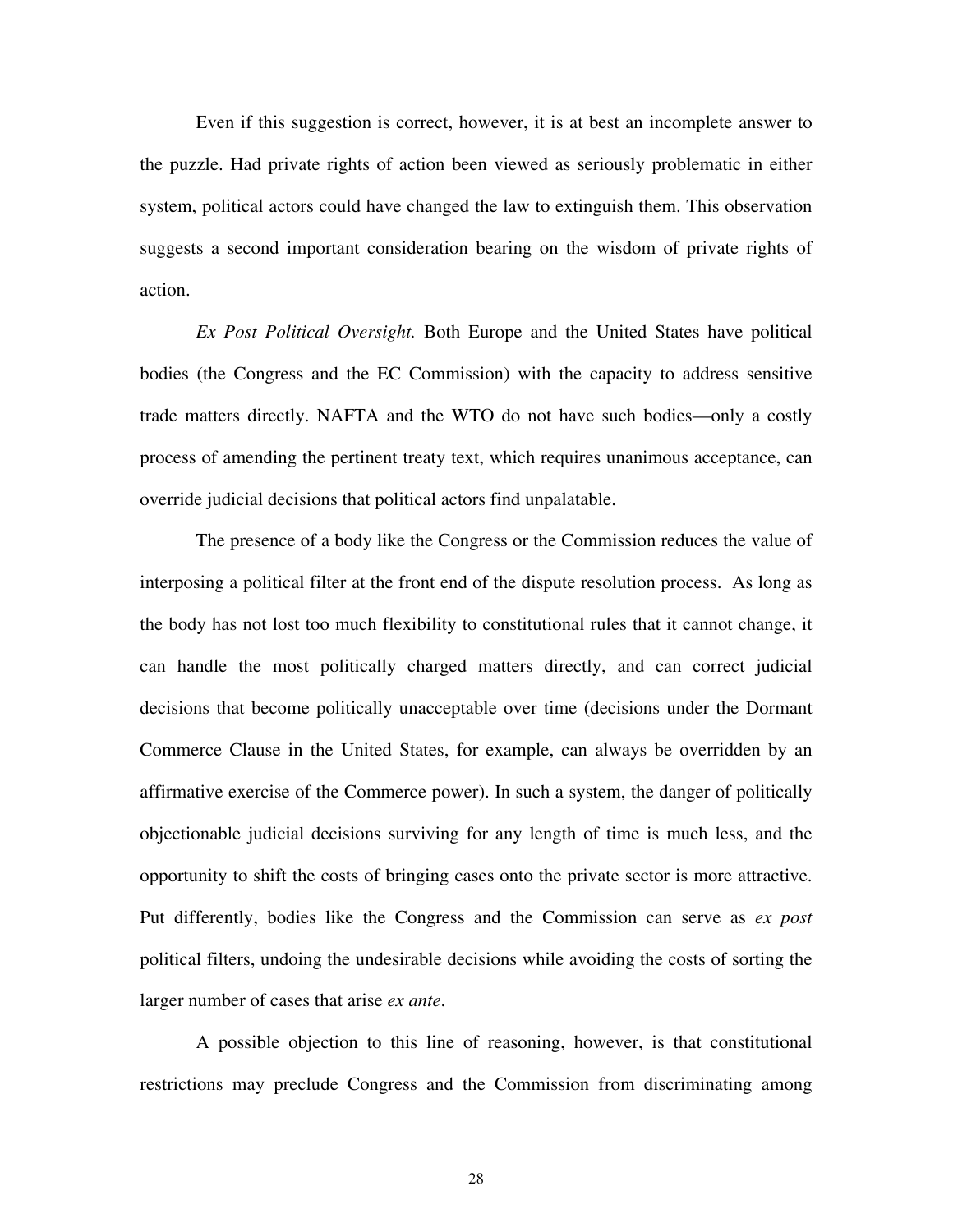industries in a politically desirable fashion. The Equal Protection clause of the U.S. Constitution, for example, likely precludes policies that treat industries differently solely in accordance with their political efficacy (some other "rational basis" is almost certainly required to justify disparate treatment). An *ex ante* political filter may have the advantage of circumventing such "bothersome" legal constraints. Still, the *ex post* mechanism has a potentially sizeable cost advantage that may on balance favor private standing.

#### B. Remedy: Trade Sanctions and Money Damages

Regardless of the rules governing the standing of private parties, some remedy must be made available to parties who have standing. We thus return to the puzzle of why trade agreements such as NAFTA and the WTO select the seemingly inefficient remedy of trade sanctions with their attendant deadweight costs, in preference to a remedy like money damages that is a mere "transfer."

As noted at the outset, nothing in the current law of NAFTA or the WTO precludes the use of monetary payments to resolve disputes. "Compensation" is allowable (and indeed preferred) to trade retaliation, and nothing restricts the form that compensation might take. Yet, with very rare exception, WTO and NAFTA cases are not settled in this fashion (putting aside NAFTA investor rights cases). Thus, by "revealed preference" of sorts, we must infer that trade retaliation is preferred in general by violator states to the alternative option of money compensation, at least given the implicit reservation prices of complainants. This section suggests a few considerations that may help explain this state of affairs. Before turning to those issues, however, I wish to rebut one argument that has appeared elsewhere.

*Are Trade Sanctions Preferred Because They Better Induce Compliance with Trade Agreements?* As noted earlier, some scholars, most notably Nzelibe (2005), have

29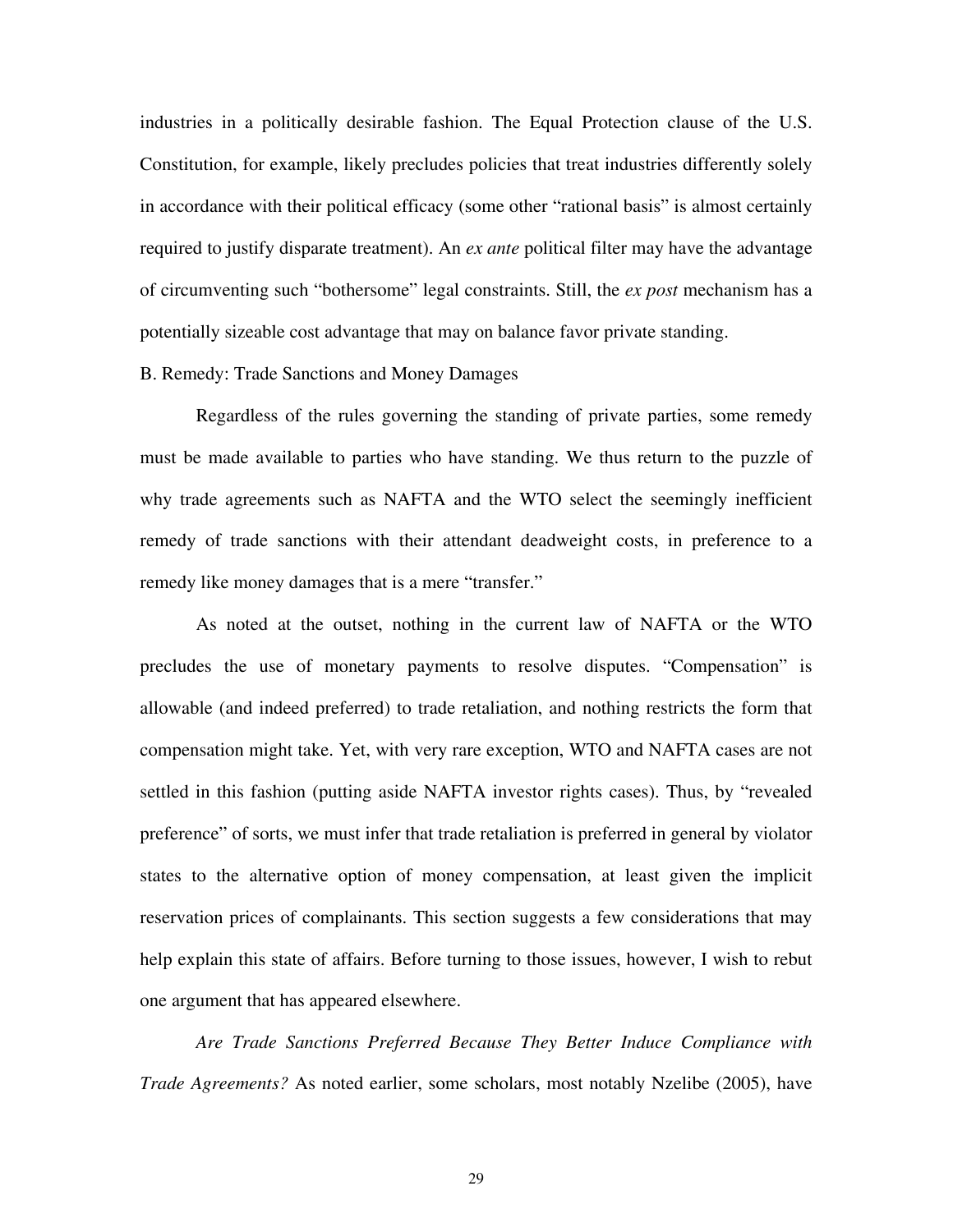argued that trade agreements utilize trade sanctions rather than money damages because the sanctions mechanism is more effective at inducing parties to comply with their commitments. Trade retaliation can be targeted at powerful export groups in the violator country, the argument runs, which will motivate them to encourage their government to cease the violation. Likewise, trade retaliation provides at least temporary benefits to import-competing firms that compete with the imports that are targeted. Their political support for retaliation makes the use of the retaliatory sanction a credible threat. Money damages, it is argued, are inferior in both respects. Their costs are borne by a diffuse group of taxpayers in the violator state, who will not organize to lobby their government to avoid monetary liability—money is too "cheap" from the perspective of the violator state for monetary penalties to be an effective deterrent to misconduct. Further, the beneficiary of a monetary sanction will be the national treasury of the complaining state, and no interest group in that state will have much interest in pushing for its government to pursue the sanction.

I find this line of reasoning unconvincing for two reasons. First, to the degree that damages are a "cheap" penalty from the perspective of violators, they can always be increased. At some point, monetary penalties would become a sufficient burden on the treasury of even the wealthiest trading nations that a violator nation would prefer to comply with its commitments rather than to pay damages, and the prospect of collecting the money would be an appealing prospect for potential complainants. The claim that damages will not induce compliance, therefore, must be modified to something like the following: *compensatory* damages (perhaps measured by the loss of rents to foreign exporters injured by the violation) will not suffice to induce nations to comply with their commitments.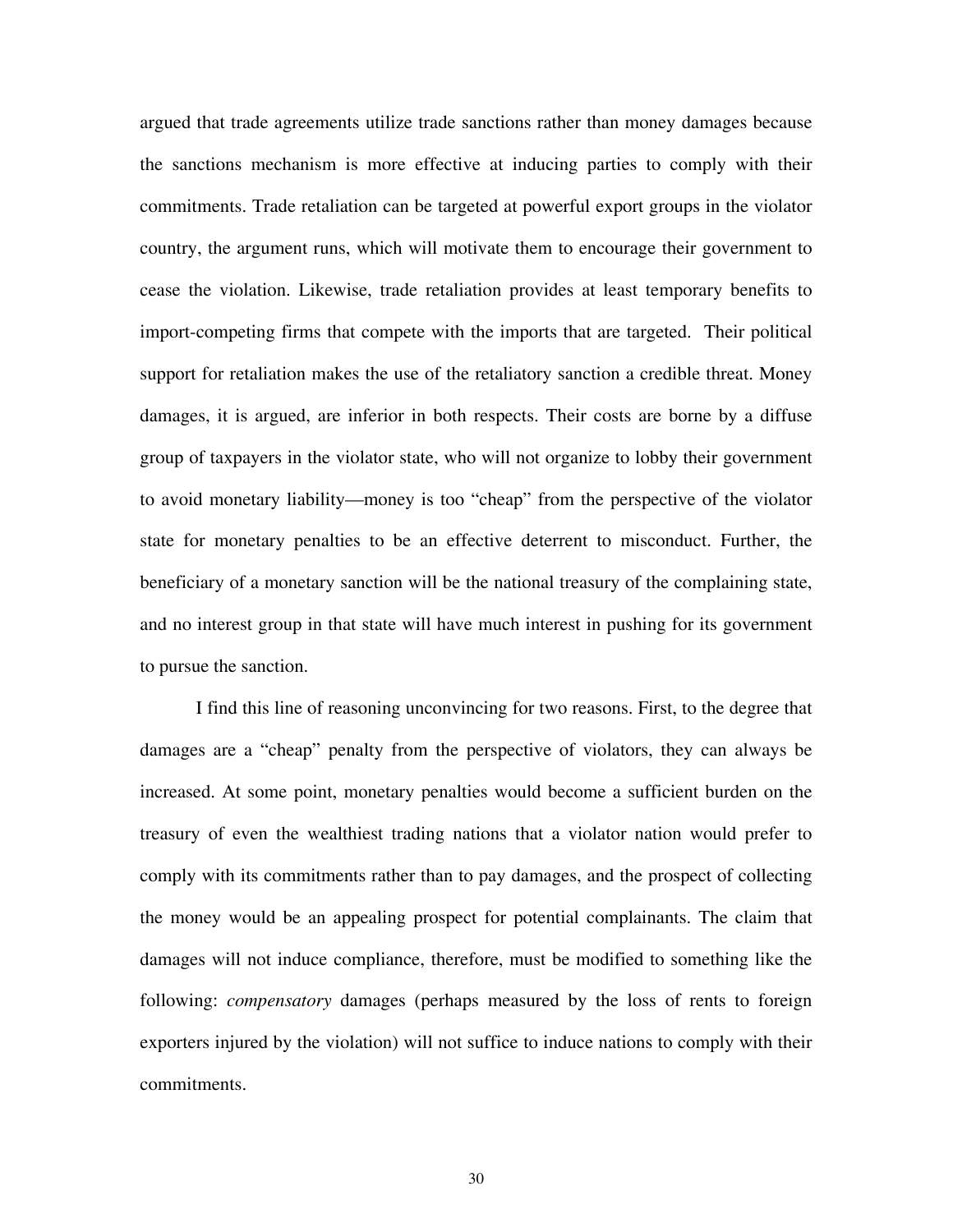Even this modified claim is problematic, for it implies that parties to trade agreements should actually *prefer* to utilize a compensatory damages remedy. To see why, assume, *arguendo*, that the claim is correct. Then, parties prefer a state of the world in which they violate the rules and pay compensatory damages, to state of the world in which they comply with their commitments and avoid damages. If this is true, however, then there is a clear opportunity for efficient breach (in a political sense), and the parties could enjoy Pareto gains by incorporating a compensatory damages remedy into the agreement. Violators by hypothesis enjoy higher utility even when bearing the cost of damages, and injured exporters should be indifferent between compliance with the agreement and full compensation for violations. Under these circumstances, a trade retaliation remedy that sufficed to induced compliance would eliminate this source of joint gains, and it would not be in the mutual interest of the parties to employ it.

The suggestion that trade retaliation is preferred over damages in trade agreements because it is a more effective mechanism for inducing compliance thus suffers from two logical problems. It is not a convincing rationale for the widespread use of trade retaliation in my view. I now turn to some other considerations that weigh against monetary remedies.

*Are Monetary Remedies a Mere "Transfer?"* The claim that money damages are a simple transfer is misleading for one well-known reason and one perhaps not so wellknown. First, governments face budget constraints, and must finance money damages through taxation. Putting aside "lump sum" taxes, oft invoked by economists but hardly ever used in practice, taxes create their own distortions. The choice between trade sanctions and money damages then is not a simple choice between a mechanism that creates welfare costs and one that does not. And although it may well be true that

31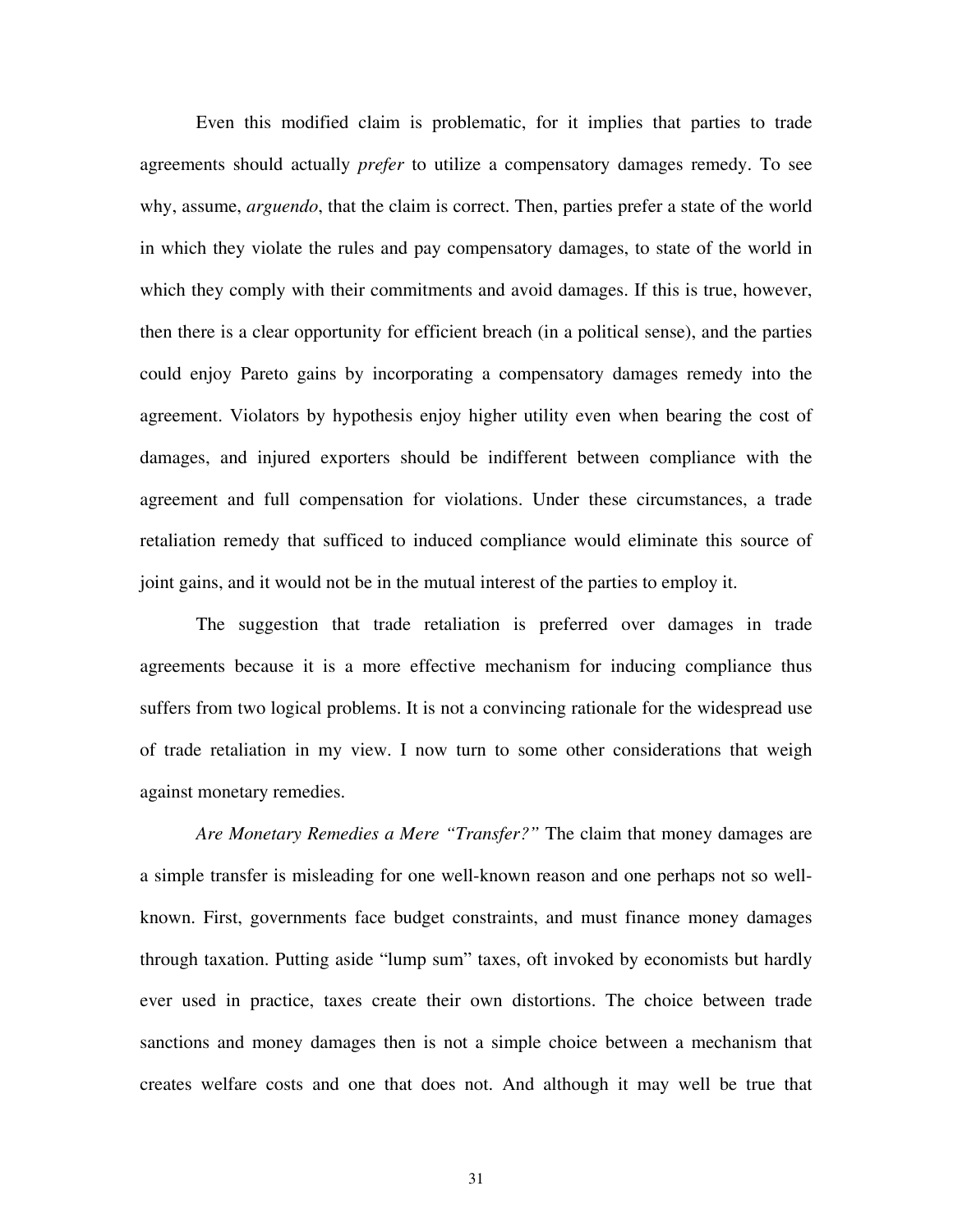methods to raise the money for a damages award can be found that cause less distortion than the trade sanctions for which the award substitutes, the magnitude of the difference need not be dramatic. This may be especially true in developing countries, some of which still rely heavily on trade taxes to raise funds for their national treasuries—trade sanctions against them raise inefficient barriers to their exports, but monetary awards against them might well force an increase in inefficient tariffs on their imports (which might even hurt the exporters from the complaining nation).

Second, the claim that money damages are a simple transfer neglects the lessons of the economic literature on the private versus social value of litigation. Landes and Posner (1975) note that the Becker/Stigler prescription in the criminal law area for higher penalties and lower probabilities of sanction (to save on administrative costs) becomes problematic if private enforcers could collect the higher penalties—increases in the penalty may induce more expenditure on enforcement rather than less. See also Polinsky (1980). In the same spirit, Shavell (1982) explores the difference between the private incentive to file civil claims for damages, and their social value, in a tort setting. The social return to a prospective lawsuit is the value of the *ex ante* change in risky behavior, which can be measured by the reduction in the expected costs of accidents induced by prospective liability. The social cost of a lawsuit is its litigation cost—the damages payment from a defendant to a plaintiff is simply a transfer. Because there is no necessary relationship between the damages payment (and the attendant incentive to file suit) on the one hand, and the social gains from prospective liability on the other, litigation may occur too often or too infrequently from an economic standpoint. The analysis is refined somewhat in Menell (1983) and Kaplow (1986a), but the essential point remains the same. See also Shavell (2004).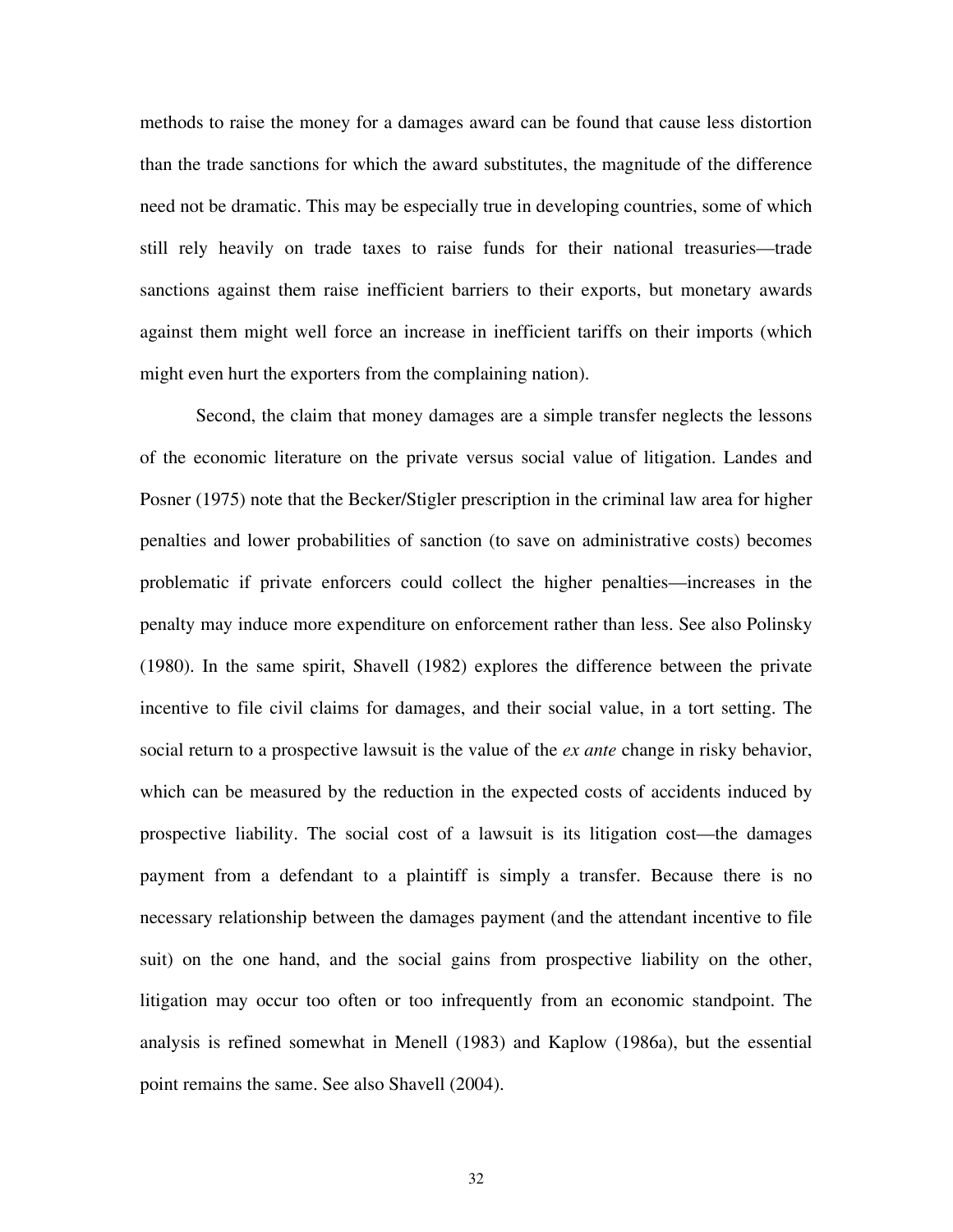These insights have potentially important implications for the wisdom of private damages actions in international economic law. The social gains from such actions and the private gains may be quite different. Consider a simple illustration. Figure I depicts a market for

imported goods in some importing state. The curve  $I_s$  is the import supply curve, reflecting the quantity of imports available to the state in question at each price. The curve I<sub>d</sub> is an import demand curve, constructed from the excess of domestic demand over domestic supply for the good in question at every price. Assume that a pertinent trade agreement requires "free" trade, which would produce an equilibrium price  $P_f$  and



quantity of imports  $Q_f$  where  $I_s$  and  $I_d$  intersect. But the importing nation violates the agreement, and imposes a tax of *t* on imported goods, yielding an equilibrium price to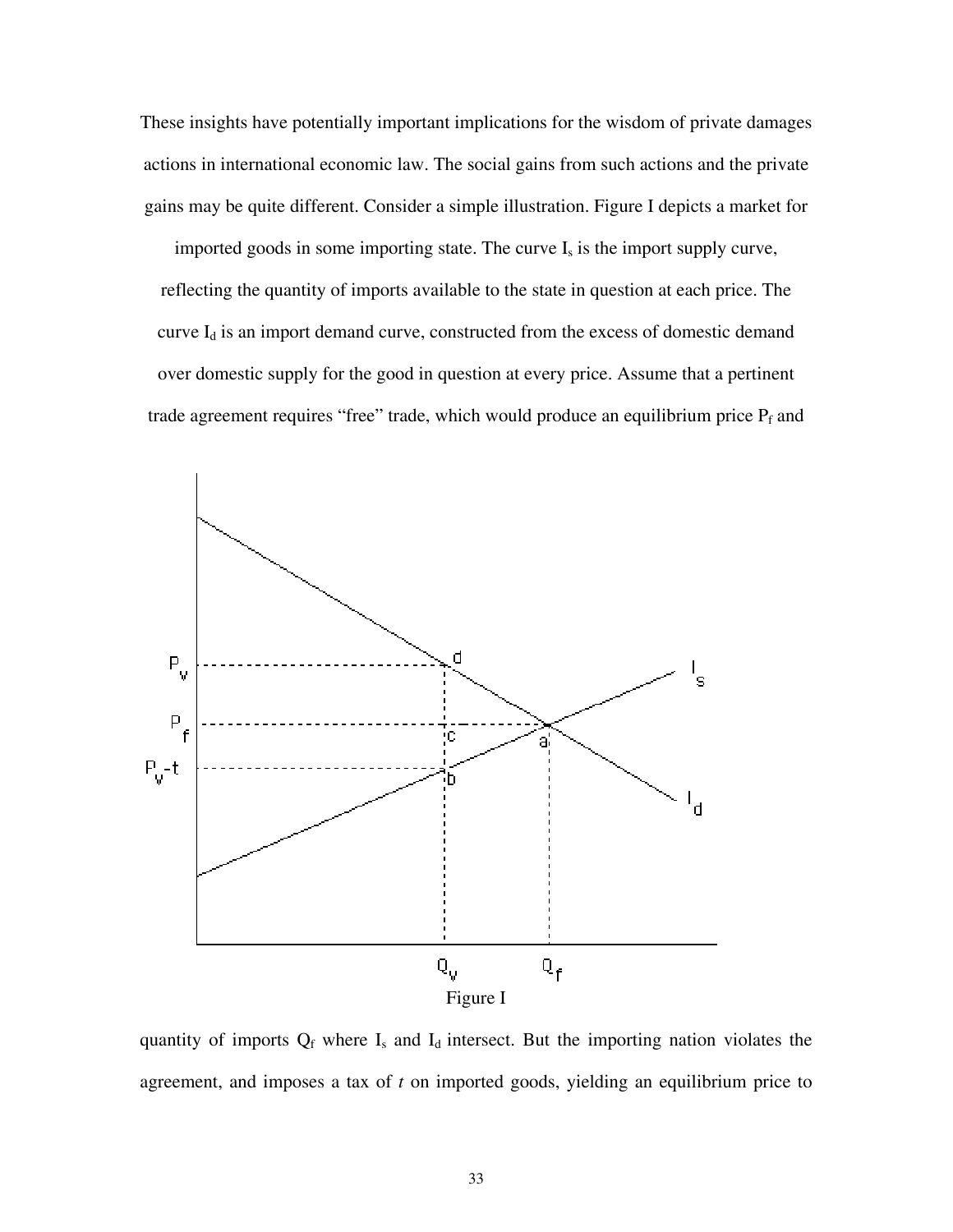domestic consumers of  $P_v$  and net price to foreign sellers of  $P_v$ -t; import quantity drops to  $Q<sub>v</sub>$ . The deadweight cost of the violation in this simple framework is equal to the area *abd*. The rectangle  $P_v db(P_v-t)$  is tax revenue.

Consider the incentives to file a case under these assumptions. Foreign sellers lose surplus in the amount  $P_f ab(P_v-t)$ . If the case will succeed with certainty, they will bring it as long as their litigation costs do not exceed this value. Because their gains from suit exceed the deadweight cost [triangle *acd* appears to be considerably smaller than rectangle  $P_fcb(P_v-t)$ , the distinct possibility arises that foreign sellers will file a case even if their litigation costs would exceed the social gains from correcting the violation. And if foreign sellers do not bear the litigation costs of the violator state and the tribunal (as in NAFTA or the WTO), there is an even greater danger that a case will be filed even though the social costs of litigation exceed the gains from correcting the violation.<sup>38</sup>

The analysis is not quite so simple, however, because the mere *threat* of litigation may deter the violation in the first place. If violations never occur, and thus litigation never ensues, the danger of socially excessive litigation evaporates. This point is akin to the observation in Shavell (2004) that the danger of socially excessive tort litigation is diminished when injurers are subject to a negligence rule rather than a strict liability rule, and can avoid suit by exercising due care.

It follows that the efficiency of private damages actions for violations of trade agreements turns, *inter alia*, on two empirical questions. First, when violations occur, how will the likely costs of litigation compare to the social gains of correcting the violation (assuming litigation will lead to its correction)? Second, to what extent will the prospect of private damages actions deter violations altogether?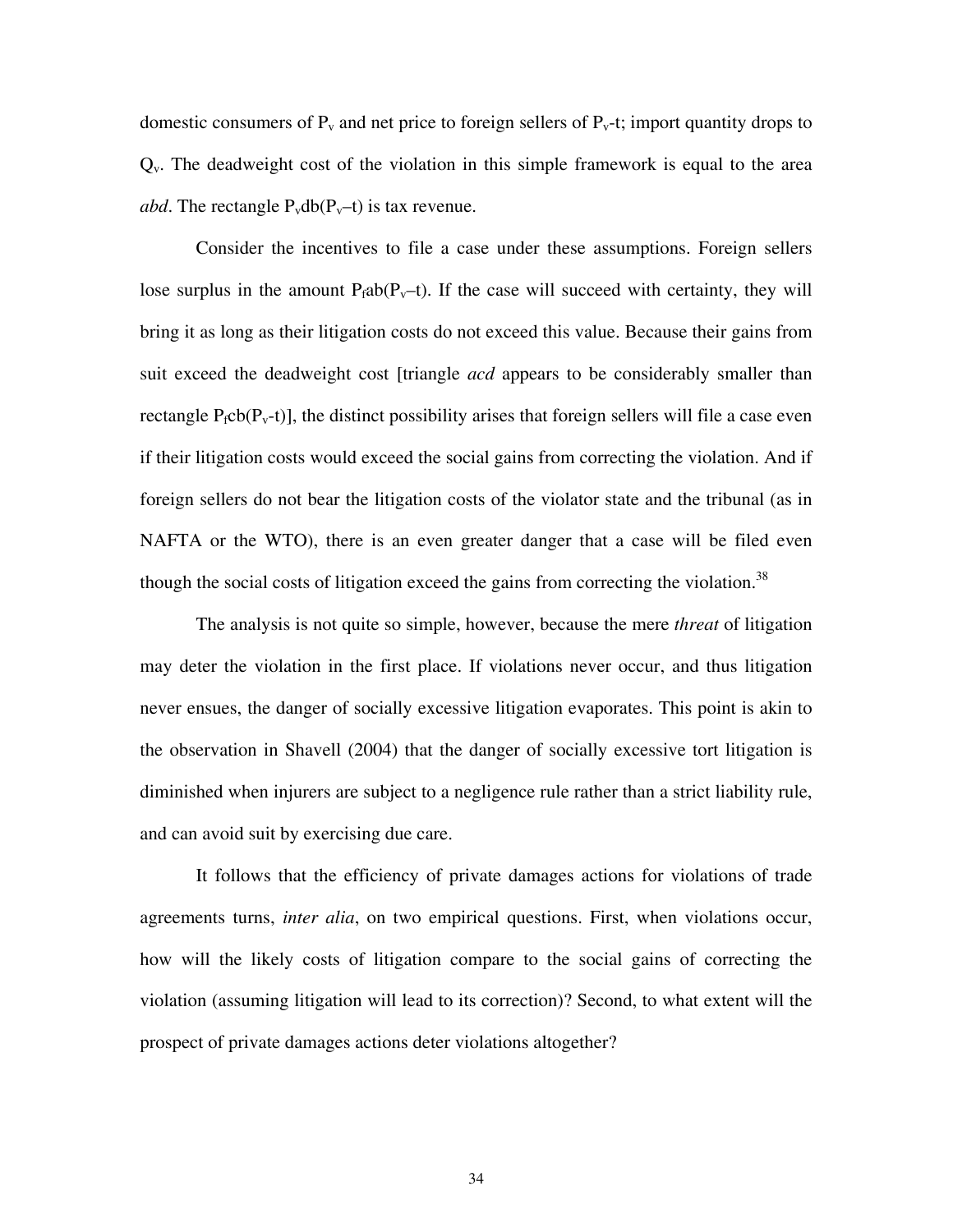Regarding the first question, Figure I hints at a potentially important general concern. Many violations of trade agreements result in large transfers—tax revenue for the government at the expense of foreign producers and domestic consumers, quota rents to domestic importers who hold importation rights at the expense of foreign producers and domestic consumers, producer surplus for favored trading partners at the expense of other trading partners who are discriminated against, and so on. Deadweight losses arise in all of these scenarios to be sure, but they may be much smaller than the transfers away from injured foreign exporters. Such situations present a clear danger of socially excessive litigation costs. The problem is all the more acute, of course, to the degree that nations would prefer to pay damages in perpetuity than to conform their behavior, a possibility that cannot be completely discounted.

Regarding the second question, it is questionable whether trading nations can avoid litigation costs by simply "complying" with the rules. Flagrant cheating occurs in the system to be sure, but many disputes involve good faith disputes over the interpretation of legal obligations or the application of legal principles to the facts. Many violations may simply be "accidental," especially by developing countries with limited compliance capacity. In other cases, the law is unclear or its application under the circumstances is fairly debatable—trading nations can then "comply" with the rules only by abandoning potentially legitimate policies, and they may be unlikely to do so in many cases.

*Money Damages and Developing Countries.* Developing countries might be quite threatened by a system of monetary damages, at least if they were calibrated to compensate foreign exporters for the damages they suffer due to illegal acts. Many

<sup>&</sup>lt;sup>38</sup> A dynamic perspective does not change the basic conclusion. Think of the amounts in Figure I as "per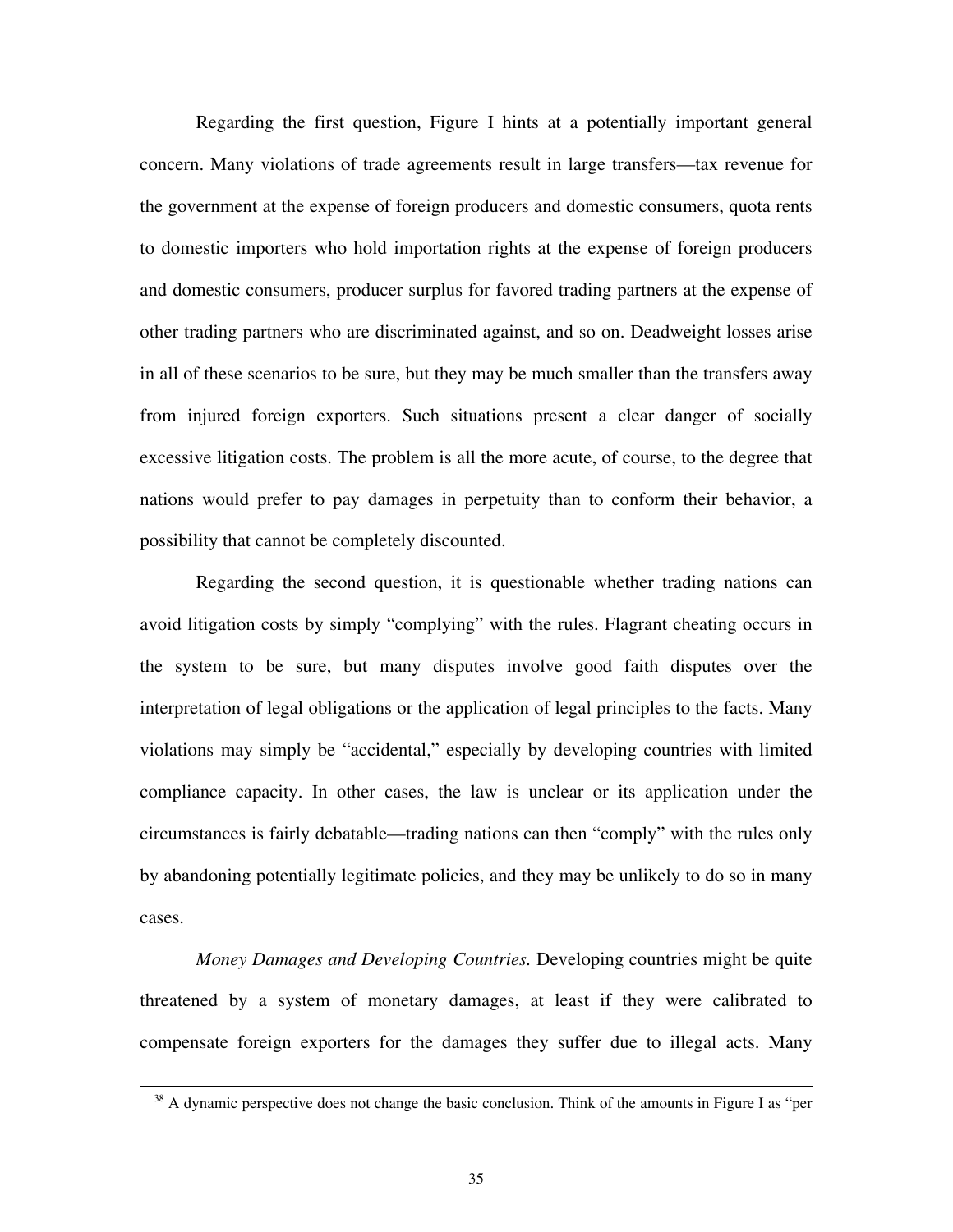developing countries regularly suffer severe shortages of hard currency, and will be hardpressed to pay significant damages in any currency that they cannot print. And because their legal infrastructure is often weak, their ability to avoid damages judgments by simply "complying" with the law is limited as noted above—indeed, within the WTO, developing countries often complain that they do not fully understand how to implement their obligations, and seek assistance for "capacity-building" in this regard. Monetary damages might thus produce a significant chill on their domestic regulatory initiatives, and expose them to considerable liability for inadvertent violations.

Although some developing countries have nevertheless suggested that a monetary remedy be introduced into WTO law as noted earlier, Davey (2001) explains the nature of the remedy that they have in mind. They do not advocate a system of "compensatory damages," but a sliding scale system of fines set on the basis of factors such as GDP and per capita income. Mexico's proposal for auctioned retaliation rights provides similar protection to the treasuries of developing countries, in that no nation would be compelled to participate in any auction. Existing proposals for monetary remedies, therefore, are aimed at imposing substantial monetary costs on violations by wealthier states while imposing small costs on violations by developing countries. It is thus possible that no system of monetary damages lies in the "core" of the bargaining game between North and South, at least not as the game has been structured so far. The problem might be overcome in future bargaining by some sort of issue linkage, but the opportunity for such an arrangement perhaps has not yet arisen.

*Is it Possible to Substitute Money Damages for Trade Sanctions?* Finally, one must reflect on the practical challenges of designing a credible system of monetary

period" amounts, sum them over time and discount to present value—the same issues arise.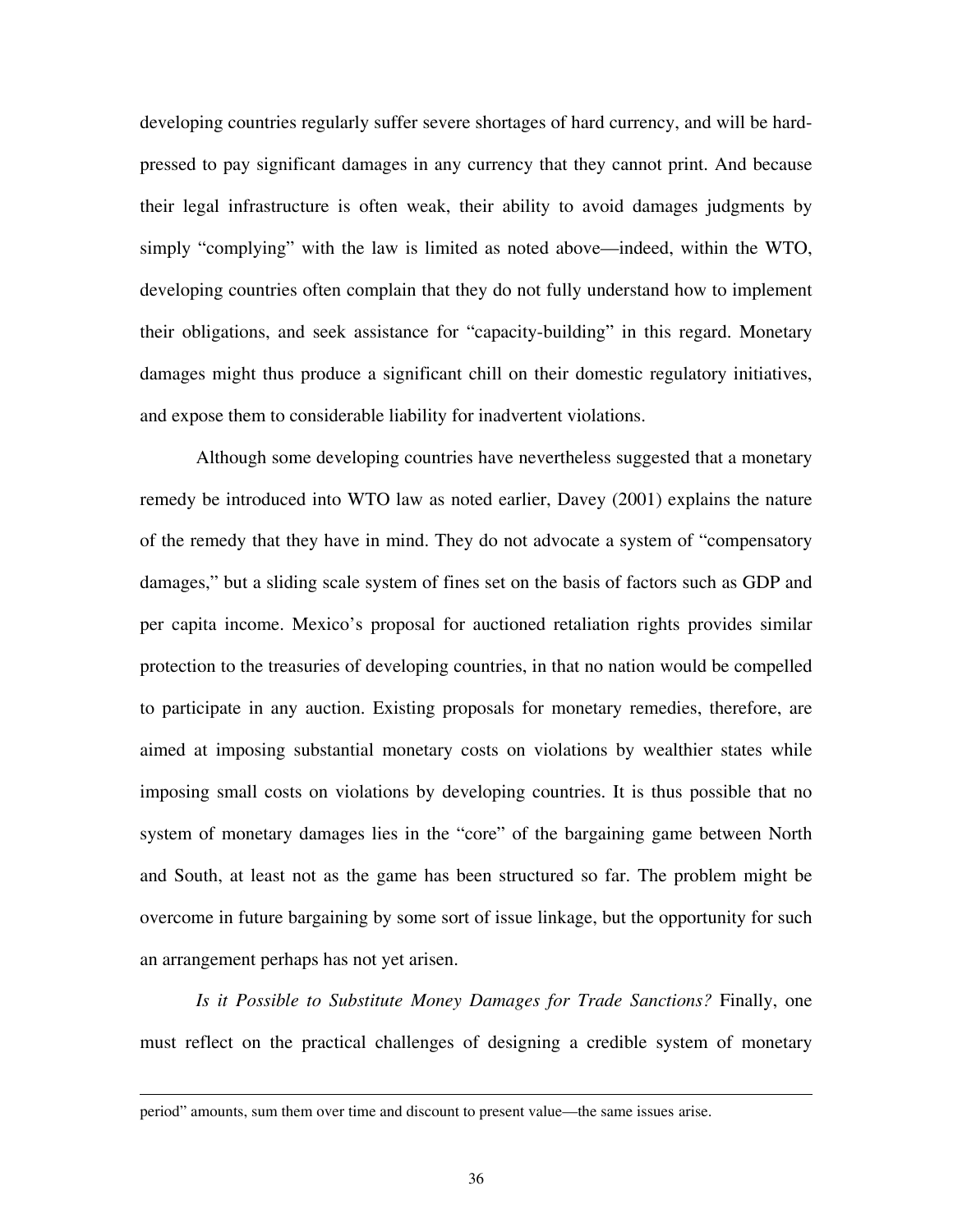penalties to replace trade sanctions. Imagine that monetary penalties were assessed against a violator state, which then declined to pay the judgment. What consequence would follow? Unless nations are confident that reputation or repeat play concerns will alone ensure respect for monetary awards—and they plainly lack confidence in these forces to police the rest of their obligations—it seems that any system of monetary liability would have to be backed up with the threat of trade sanctions. At the end of a dispute, violator states would then have the opportunity to choose between paying the assessed damages or suffering the trade retaliation that follows from non-payment. In many ways, such a system is the mirror image of the *status quo*—violator states today choose between retaliation under agreed standards for calibrating it, and negotiated compensation, which can be monetary or anything else. It is not clear what advantage an alternative system of monetary penalties would really offer.

To be sure, part of the problem might be avoided if trading nations posted bonds *ex ante.* But this system too could quickly break down without a threat of sanctions to induce bonds to be posted in timely fashion and to be replenished when needed.

The Mexican auction proposal, of course, does embody a blend of monetary payments and trade retaliation. The proposal is apparently making little headway in the WTO at large, however, perhaps because of the concern noted above—it would amount to a sizable transfer from North to South, and may not yet lie in the core of any near-term global bargain.

I conclude with one last point about the contrast between trade and investment. If a threat of trade sanctions is necessary for monetary penalties to be enforceable in a trade setting, why not also in the investment context? The answer is that an alternative threat sits in the background of an investment agreement to induce governments to pay

37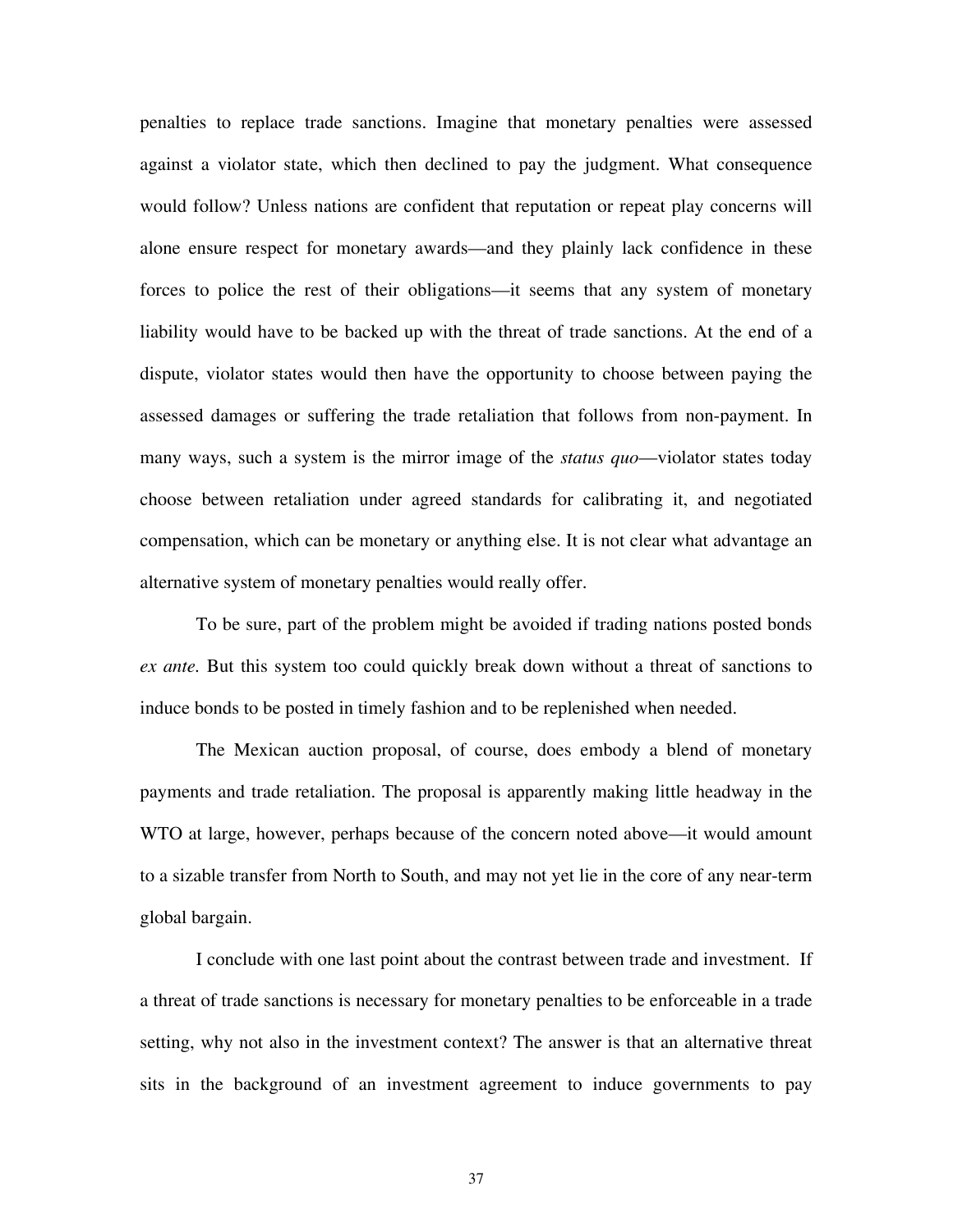damages, wielded by the global capital market. Any capital importing nation that defaults on its obligations under a BIT or similar instrument will face an increased cost of capital that lowers its welfare. Because the importing nation entered the BIT in the first place to avoid paying such risk premia, it will typically respect a judgment against it absent some substantial change in circumstances.

*Damages in Europe and the United States.* The remarks above perhaps prove too much in light of the difference between NAFTA and the WTO on the one hand, and Europe and the United States on the other. Damages awards in the U.S. and European systems are sometimes available to successful plaintiffs, and are collected, without the need for a trade sanctions regime in the background.<sup>39</sup> The reason is likely multifaceted, relating to the existence of a political body that sits above the member states with various coercive options, the power of judges to order individual public officials to act and to punish those who do not, and perhaps a stronger pull of reputation in these more deeplyintegrated systems. Monetary penalties assuredly may have more appeal, other things being equal, where the member states can be trusted to pay them without a fight.

#### Conclusion

 The role of private actors in the enforcement of international economic law varies greatly between investment and trade agreements, and considerably within the trade area as well. A private right of action for money damages is especially valuable in the investment arena, where a key objective of the parties is to lower the cost of capital for new, irreversible investments. Nations can cheaply achieve that objective by credibly promising to compensate for "expropriation" and related practices, so long as those

 <sup>39</sup> Recall *Dennis v. Higgins* in the United States and the *Francovich* line of cases in Europe, discussed supra.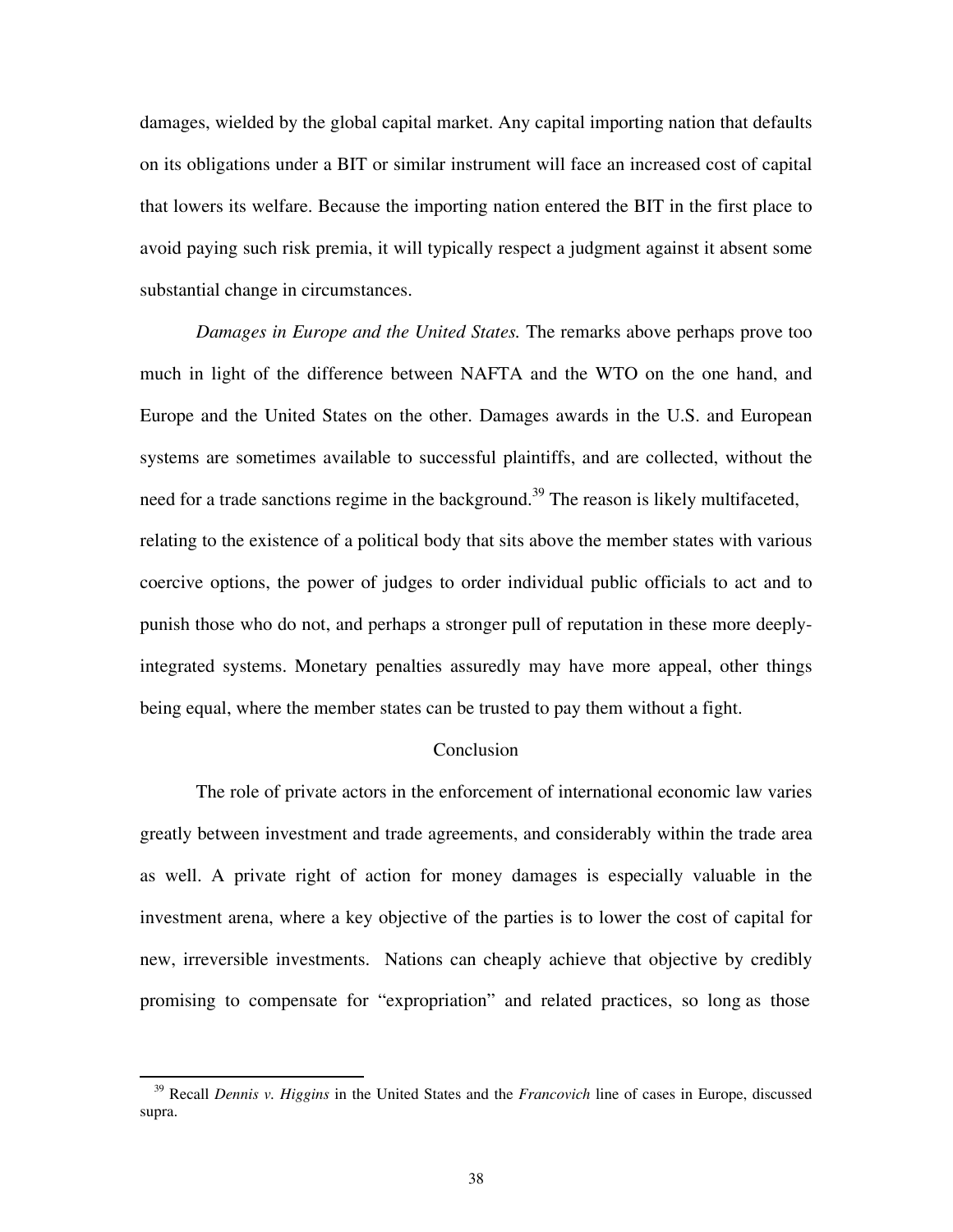practices are clearly and appropriately defined. This objective is absent in the trade area, where trading nations will often prefer to act as "political filters" by denying standing to private parties and thereby retaining the ability to block private enforcement actions that can reduce joint political welfare. The existence of a political body with the capacity to reverse politically unfortunate judicial decisions (an *ex post* political filter) is at least an imperfect substitute for the denial of private standing, and will make private rights of action more attractive, other things being equal. Finally, it is by no means clear that private rights of action for damages would be superior to trade sanctions, or that they could be substituted for trade sanctions as practical matter in a system such as the WTO or NAFTA. These observations can begin to explain, in broad brush, the patchwork of rules regarding private standing and remedies under existing investment and trade agreements.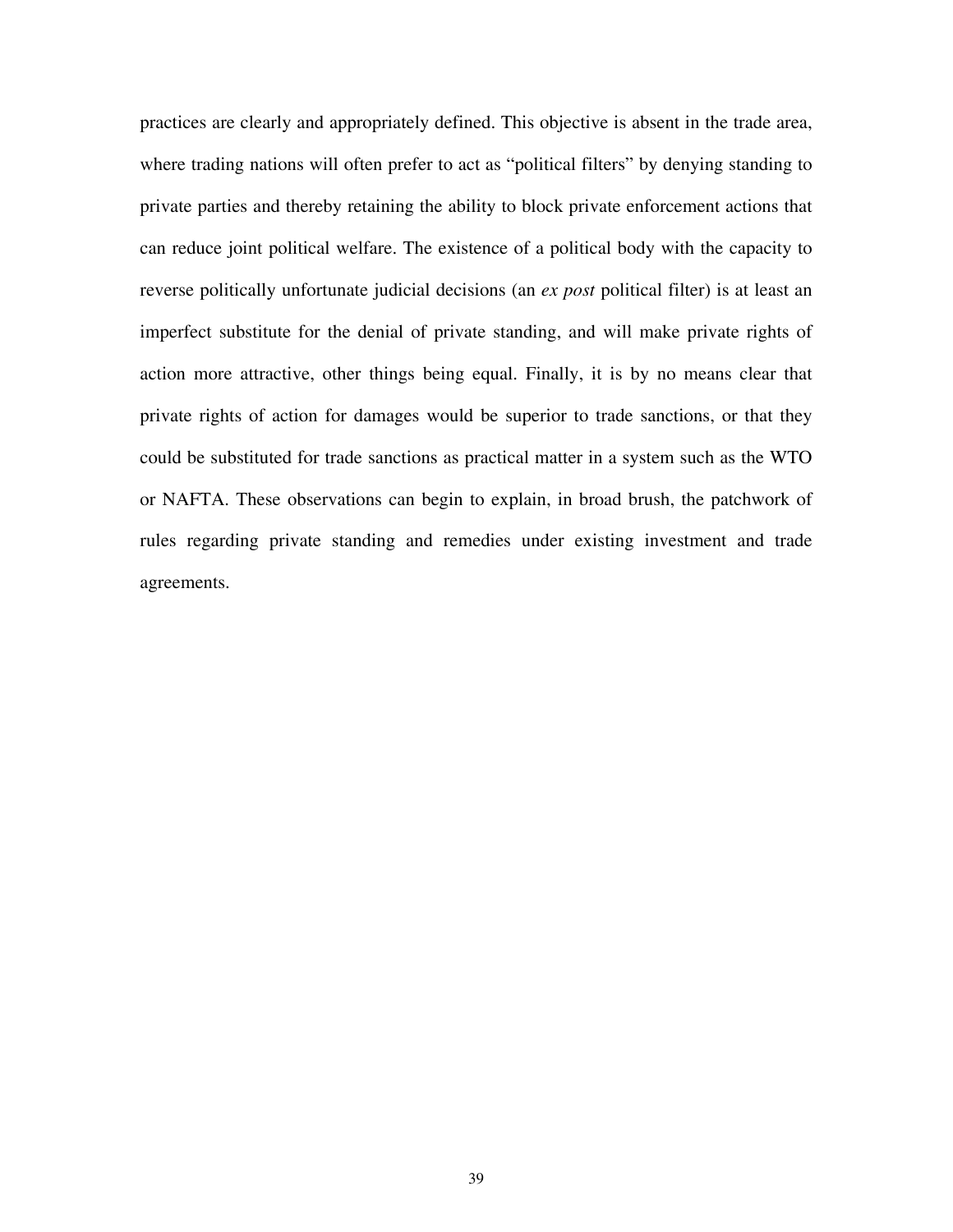#### REFERENCES

- Bagwell, Kyle and Robert W. Staiger (2002). The Economics of the World Trading System (MIT Press).
- Bagwell, Kyle, Petros C. Mavroidis and Robert W. Staiger (2003). The Case for Auctioning Countermeasures in the WTO, NBER Working Paper No. 9920.
- Bagwell, Kyle, Petros C. Mavroidis and Robert W. Staiger (2004). The Case for Tradable Remedies in WTO Dispute Settlement (mimeo).
- Been, Vicki and Joel C. Beauvais (2003). The Global Fifth Amendment? NAFTA's Investment Protections and the Misguided Quest for an International "Regulatory Takings" Doctrine, New York University Law Review 78: 30–143.
- Bhala, Raj and Lucienne Attard (2003). Austin's Ghost and DSU Reform, The International Lawyer 37: 651–76.
- Blume, Lawrence and Daniel L. Rubinfeld (1984). Compensation for Takings: An Economic Analysis, California Law Review 72: 569–628.
- Brower, Charles H. (2003). NAFTA's Investment Chapter: Initial Thoughts About Second-Generation Rights, Vanderbilt Journal of Transnational Law 36: 1533–66.
- Busch, Marc L. and Eric Reinhardt (2003). Developing Countries and General Agreement on Tariffs and Trade/World Trade Organization Dispute Settlement, Journal of World Trade 37: 719–35.
- Charnovitz, Steve (2001). Rethinking WTO Trade Sanctions, American Journal of International Law 95: 792–832.
- Charnovitz, Steve (2002). Should the Teeth be Pulled? An Analysis of WTO Sanctions, in Daniel L. M. Kennedy and James D. Southwick eds., The Political Economy of International Trade Law (Cambridge University Press).
- Davey, William J. (2001). WTO Dispute Settlement (mimeo).
- Elkins, Zachary, Andrew Guzman and Beth Simmons (2005). Competing for Capital: The Diffusion of Bilateral Investment Treaties, 1960–2000 (mimeo).
- Epstein, Richard (1980). Takings: Private Property and the Power of Eminent Domain (Harvard University Press).
- Goldstein, Judith L. and Lisa L. Martin (2000). Legalization, Trade Liberalization and Domestic Politics: A Cautionary Note, International Organization 54: 603–32.
- Grossman, Gene M. and Petros C. Mavroidis (2003). Would've or Should've?: Impaired benefits Due to Copyright Infringement, in Henrik Horn and Petros C. Mavroidis eds., The WTO Case Law of 2001 (Cambridge Press).
- Guzman, Andrew T. (1998). Why LDCs Sign Treaties That Hurt Them: Explaining the Popularity of Bilateral Investment Treaties, Virginia Journal of International Law 38: 639– 88.

Guzman, Andrew (2002). The Cost of Credibility: Explaining Resistance to Interstate Dispute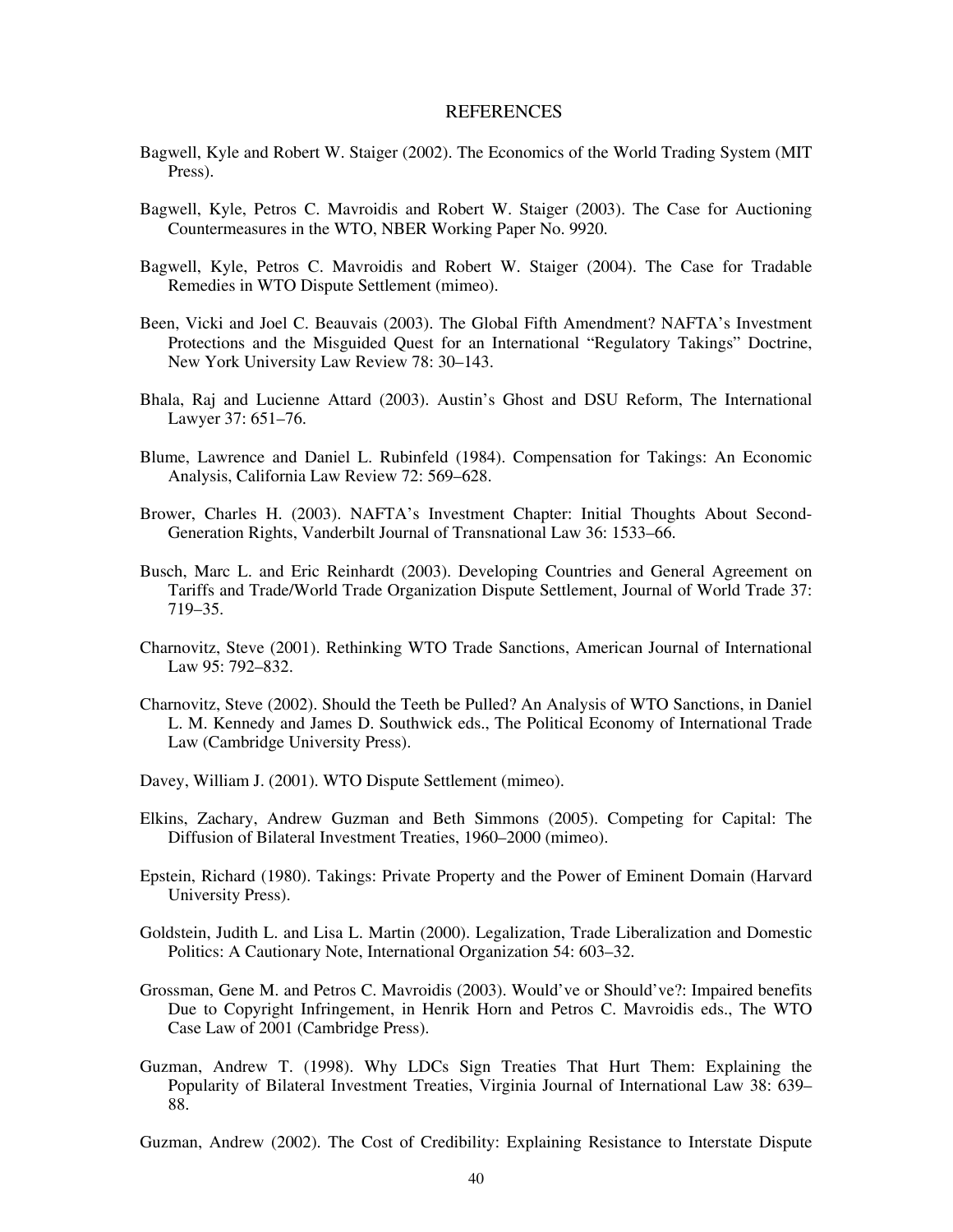Resolution Mechanisms, Journal of Legal Studies 31: 303–26.

Guzman, Andrew (2004). The Design of International Agreements (mimeo).

- Kaplow, Louis (1986a). Private versus Social Costs in Bringing Suit, Journal of Legal Studies 15: 371–85.
- Kaplow, Louis (1986b). An Economic Analysis of Legal Transitions, Harvard Law Review 99: 509–617.
- Landes, William and Richard A, Posner (1975). The Private Enforcement of Law, Journal of Legal Studies 4: 1–46.
- Levy, Philip I. and T.N. Srinivasan (1996). Regionalism and the (Dis)advantage of Dispute Settlement Access, American Economic Review (Papers and Proceedings) 86: 93–98.
- Maggi, Giovanni and Andres Rodriguez-Clare (1998). The Value of Trade Agreements in the Presence of Political Pressures, Journal of Political Economy 106: 574–601.
- Mavroidis, Petros C. (2000). Remedies in the WTO Legal System: Between a Rock and a Hard Place, European Journal of International Law 11: 763–814.
- Menell, Peter S. (1983). A Note on Private versus Social Incentives to Sue in a Costly Legal System, Journal of Legal Studies 12: 41–52.
- Nzelibe, Jide (2005). The Credibility Imperative: The Political Dynamics of Retaliation in the World Trade Organization's Dispute Resolution Mechanism, Theoretical Inquiries in Law(online edition) 6: Number 1, Article 7.
- Polinsky, A. Mitchell (1980). Private versus Public Enforcement of Fines, Journal of Legal Studies 9: 105–27.
- Schwartz, Warren F. and Alan O. Sykes (2002). The Economic Structure of Renegotiation and Dispute Settlement in the World Trade Organization, Journal of Legal Studies 31: S179– S204.
- Shavell, Steven (1982). The Social versus the Private Incentive to Bring Suit in a Costly Legal System, Journal of Legal Studies 11: 333–39.
- Shavell, Steven (2004). Foundations of Economic Analysis of Law (Harvard Press).
- Shaviro, Daniel (2000). When Rules Change: An Economic and Political Analysis of Transition Relief and Retroactivity (University of Chicago Press).
- Shell, G. Richard (1995). Trade Legalism and International Relations Theory: An Analysis of the World Trade Organization, Duke Law Journal 44: 829–927.
- Staiger, Robert W. and Guido Tabellini (1999). Do GATT Rules Help Governments Make Domestic Commitments?, Economics and Politics 11: 109–44.
- Sykes, Alan O. (1991). Protectionism as a "Safeguard": A Positive Theory of the GATT "Escape Clause" with Normative Speculations, University of Chicago Law Review 58: 255–305.
- Sykes, Alan O. (1999). Regulatory Protectionism and the Law of International Trade, University of Chicago Law Review 66: 1–46.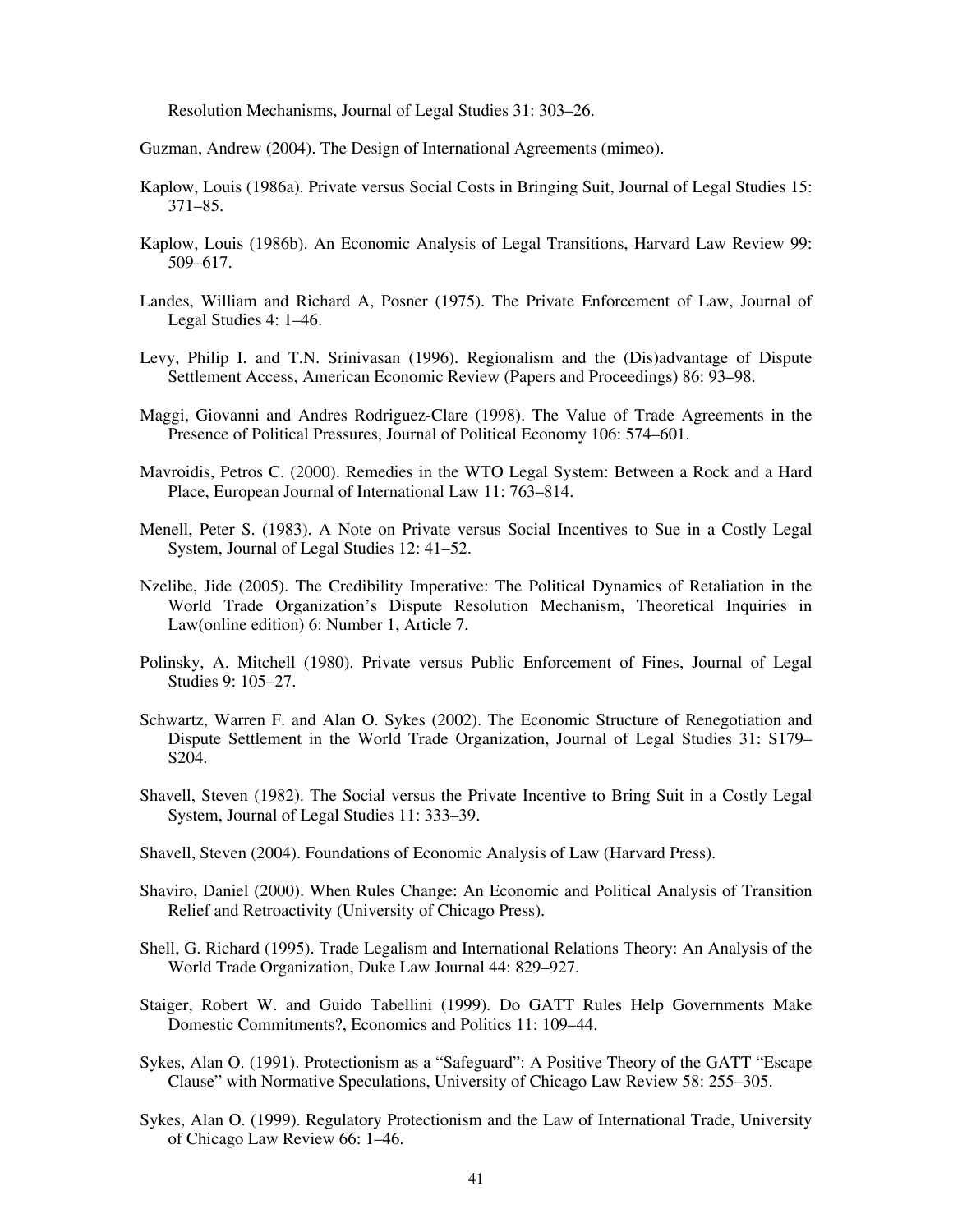- Sykes, Alan O. (2000). The Remedy for Breach of Obligations Under the WTO Dispute Settlement Understanding: Damages or Specific Performance?, in Marco Bronckers and Reinhard Quick eds., New Directions in International Economic Law (Kluwer Law International).
- Sykes, Alan O. (2003). The Least Restrictive Means, University of Chicago Law Review 70: 403–19.
- Trachtman, Joel P. and Philip M. Moremen (2003). Costs and Benefits of Private Participation in WTO Dispute Settlement: Whose Right is it Anyway?, Harvard International Law Journal 44: 221–50.
- Trebilcock, Michael and Julie Soloway (2002). International Trade Policy and Domestic Food Safety Regulation: The Case for Substantial Deference by the WTO Dispute Settlement Body under the SPS Agreement, in Daniel L. M. Kennedy and James D. Southwick eds., The Political Economy of International Trade Law (Cambridge University Press).
- Vandevelde, Kenneth J. (1993). U.S. Bilateral Investment Treaties: The Second Wave, Michigan Journal of International Law 14: 621–704.

Readers with comments should address them to:

Alan O. Sykes University of Chicago Law School 1111 East 60th Street Chicago, IL 60637 Alan\_Sykes@law.uchicago.edu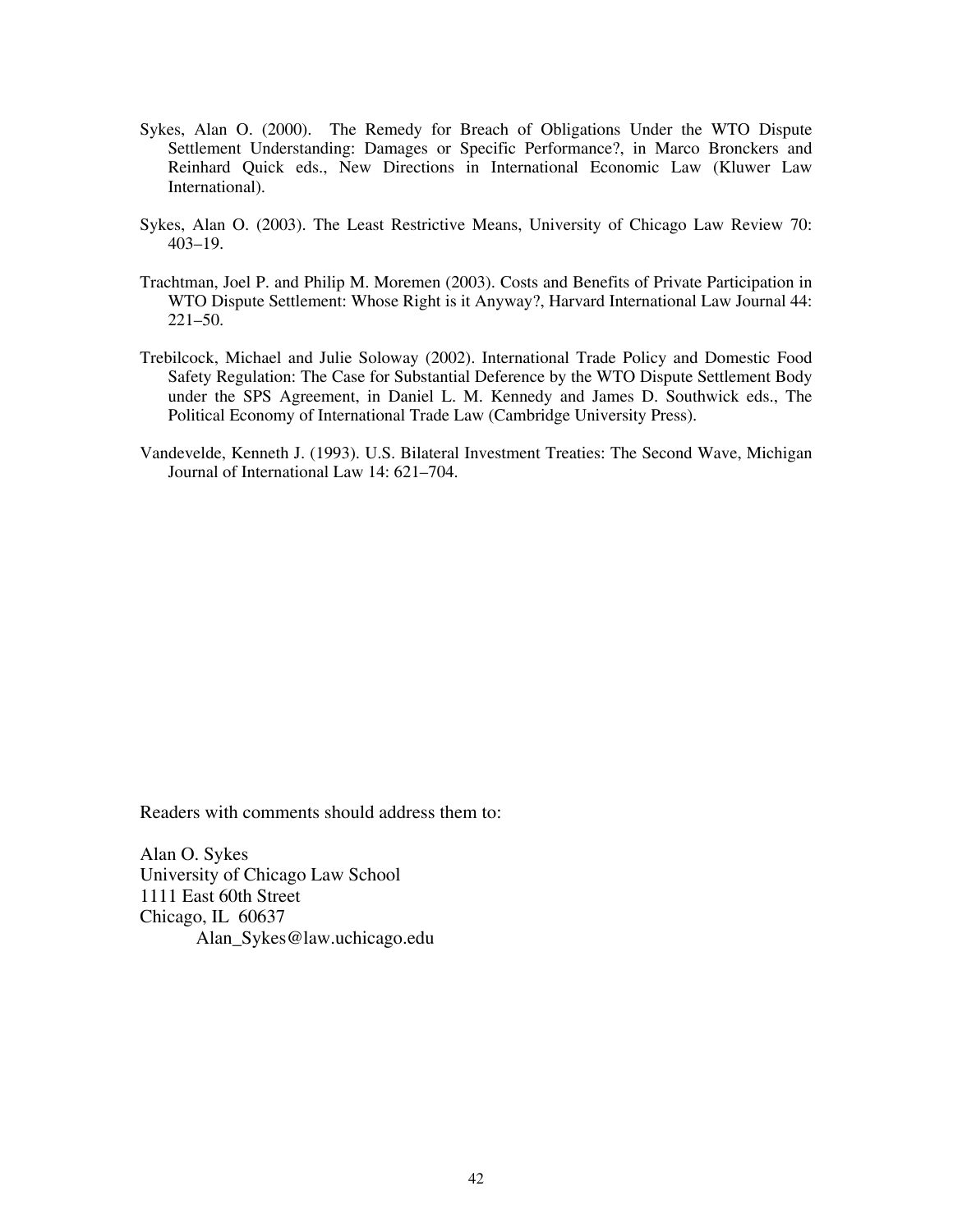#### Chicago Working Papers in Law and Economics (Second Series)

- 1. William M. Landes, Copyright Protection of Letters, Diaries and Other Unpublished Works: An Economic Approach (July 1991)
- 2. Richard A. Epstein, The Path to *The T.J. Hooper*: The Theory and History of Custom in the Law of Tort (August 1991)
- 3. Cass R. Sunstein, On Property and Constitutionalism (September 1991)
- 4. Richard A. Posner, Blackmail, Privacy, and Freedom of Contract (February 1992)
- 5. Randal C. Picker, Security Interests, Misbehavior, and Common Pools (February 1992)
- 6. Tomas J. Philipson & Richard A. Posner, Optimal Regulation of AIDS (April 1992)
- 7. Douglas G. Baird, Revisiting Auctions in Chapter 11 (April 1992)
- 8. William M. Landes, Sequential versus Unitary Trials: An Economic Analysis (July 1992)
- 9. William M. Landes & Richard A. Posner, The Influence of Economics on Law: A Quantitative Study (August 1992)
- 10. Alan O. Sykes, The Welfare Economics of Immigration Law: A Theoretical Survey With An Analysis of U.S. Policy (September 1992)
- 11. Douglas G. Baird, 1992 Katz Lecture: Reconstructing Contracts (November 1992)
- 12. Gary S. Becker, The Economic Way of Looking at Life (January 1993)
- 13. J. Mark Ramseyer, Credibly Committing to Efficiency Wages: Cotton Spinning Cartels in Imperial Japan (March 1993)
- 14. Cass R. Sunstein, Endogenous Preferences, Environmental Law (April 1993)
- 15. Richard A. Posner, What Do Judges and Justices Maximize? (The Same Thing Everyone Else Does) (April 1993)
- 16. Lucian Arye Bebchuk and Randal C. Picker, Bankruptcy Rules, Managerial Entrenchment, and Firm‐Specific Human Capital (August 1993)
- 17. J. Mark Ramseyer, Explicit Reasons for Implicit Contracts: The Legal Logic to the Japanese Main Bank System (August 1993)
- 18. William M. Landes and Richard A. Posner, The Economics of Anticipatory Adjudication (September 1993)
- 19. Kenneth W. Dam, The Economic Underpinnings of Patent Law (September 1993)
- 20. Alan O. Sykes, An Introduction to Regression Analysis (October 1993)
- 21. Richard A. Epstein, The Ubiquity of the Benefit Principle (March 1994)
- 22. Randal C. Picker, An Introduction to Game Theory and the Law (June 1994)
- 23. William M. Landes, Counterclaims: An Economic Analysis (June 1994)
- 24. J. Mark Ramseyer, The Market for Children: Evidence from Early Modern Japan (August 1994)
- 25. Robert H. Gertner and Geoffrey P. Miller, Settlement Escrows (August 1994)
- 26. Kenneth W. Dam, Some Economic Considerations in the Intellectual Property Protection of Software (August 1994)
- 27. Cass R. Sunstein, Rules and Rulelessness, (October 1994)
- 28. David Friedman, More Justice for Less Money: A Step Beyond *Cimino* (December 1994)
- 29. Daniel Shaviro, Budget Deficits and the Intergenerational Distribution of Lifetime Consumption (January 1995)
- 30. Douglas G. Baird, The Law and Economics of Contract Damages (February 1995)
- 31. Daniel Kessler, Thomas Meites, and Geoffrey P. Miller, Explaining Deviations from the Fifty Percent Rule: A Multimodal Approach to the Selection of Cases for Litigation (March 1995)
- 32. Geoffrey P. Miller, Das Kapital: Solvency Regulation of the American Business Enterprise (April 1995)
- 33. Richard Craswell, Freedom of Contract (August 1995)
- 34. J. Mark Ramseyer, Public Choice (November 1995)
- 35. Kenneth W. Dam, Intellectual Property in an Age of Software and Biotechnology (November 1995)
- 36. Cass R. Sunstein, Social Norms and Social Roles (January 1996)
- 37. J. Mark Ramseyer and Eric B. Rasmusen, Judicial Independence in Civil Law Regimes: Econometrics from Japan (January 1996)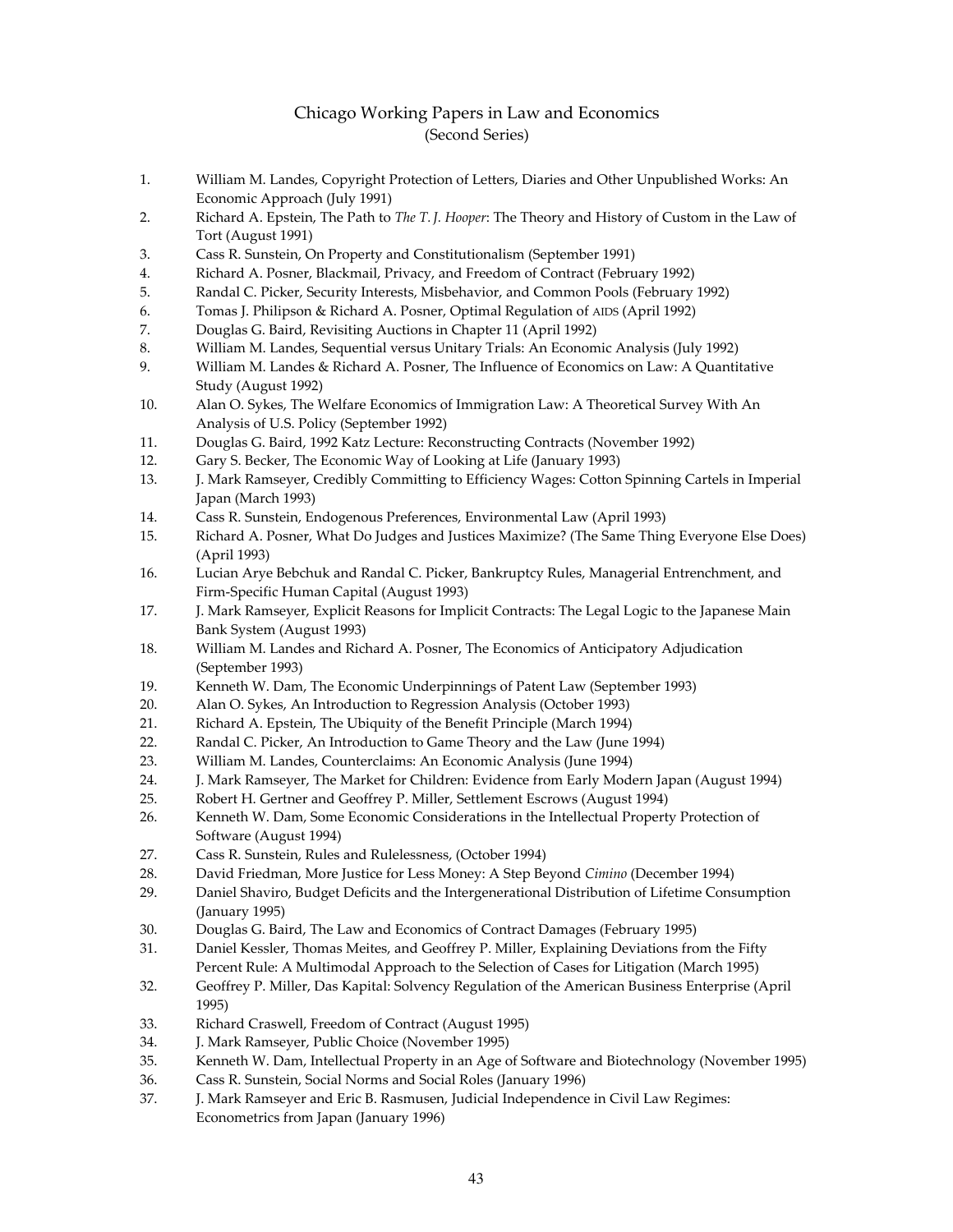- 38. Richard A. Epstein, Transaction Costs and Property Rights: Or Do Good Fences Make Good Neighbors? (March 1996)
- 39. Cass R. Sunstein, The Cost‐Benefit State (May 1996)
- 40. William M. Landes and Richard A. Posner, The Economics of Legal Disputes Over the Ownership of Works of Art and Other Collectibles (July 1996)
- 41. John R. Lott, Jr. and David B. Mustard, Crime, Deterrence, and Right-to-Carry Concealed Handguns (August 1996)
- 42. Cass R. Sunstein, Health‐Health Tradeoffs (September 1996)
- 43. G. Baird, The Hidden Virtues of Chapter 11: An Overview of the Law and Economics of Financially Distressed Firms (March 1997)
- 44. Richard A. Posner, Community, Wealth, and Equality (March 1997)
- 45. William M. Landes, The Art of Law and Economics: An Autobiographical Essay (March 1997)
- 46. Cass R. Sunstein, Behavioral Analysis of Law (April 1997)
- 47. John R. Lott, Jr. and Kermit Daniel, Term Limits and Electoral Competitiveness: Evidence from California's State Legislative Races (May 1997)
- 48. Randal C. Picker, Simple Games in a Complex World: A Generative Approach to the Adoption of Norms (June 1997)
- 49. Richard A. Epstein, Contracts Small and Contracts Large: Contract Law through the Lens of Laissez‐Faire (August 1997)
- 50. Cass R. Sunstein, Daniel Kahneman, and David Schkade, Assessing Punitive Damages (with Notes on Cognition and Valuation in Law) (December 1997)
- 51. William M. Landes, Lawrence Lessig, and Michael E. Solimine, Judicial Influence: A Citation Analysis of Federal Courts of Appeals Judges (January 1998)
- 52. John R. Lott, Jr., A Simple Explanation for Why Campaign Expenditures are Increasing: The Government is Getting Bigger (February 1998)
- 53. Richard A. Posner, Values and Consequences: An Introduction to Economic Analysis of Law (March 1998)
- 54. Denise DiPasquale and Edward L. Glaeser, Incentives and Social Capital: Are Homeowners Better Citizens? (April 1998)
- 55. Christine Jolls, Cass R. Sunstein, and Richard Thaler, A Behavioral Approach to Law and Economics (May 1998)
- 56. John R. Lott, Jr., Does a Helping Hand Put Others At Risk?: Affirmative Action, Police Departments, and Crime (May 1998)
- 57. Cass R. Sunstein and Edna Ullmann‐Margalit, Second‐Order Decisions (June 1998)
- 58. Jonathan M. Karpoff and John R. Lott, Jr., Punitive Damages: Their Determinants, Effects on Firm Value, and the Impact of Supreme Court and Congressional Attempts to Limit Awards (July 1998)
- 59. Kenneth W. Dam, Self‐Help in the Digital Jungle (August 1998)
- 60. John R. Lott, Jr., How Dramatically Did Women's Suffrage Change the Size and Scope of Government? (September 1998)
- 61. Kevin A. Kordana and Eric A. Posner, A Positive Theory of Chapter 11 (October 1998)
- 62. David A. Weisbach, Line Drawing, Doctrine, and Efficiency in the Tax Law (November 1998)
- 63. Jack L. Goldsmith and Eric A. Posner, A Theory of Customary International Law (November 1998)
- 64. John R. Lott, Jr., Public Schooling, Indoctrination, and Totalitarianism (December 1998)
- 65. Cass R. Sunstein, Private Broadcasters and the Public Interest: Notes Toward A "Third Way" (January 1999)
- 66. Richard A. Posner, An Economic Approach to the Law of Evidence (February 1999)
- 67. Yannis Bakos, Erik Brynjolfsson, Douglas Lichtman, Shared Information Goods (February 1999)
- 68. Kenneth W. Dam, Intellectual Property and the Academic Enterprise (February 1999)
- 69. Gertrud M. Fremling and Richard A. Posner, Status Signaling and the Law, with Particular Application to Sexual Harassment (March 1999)
- 70. Cass R. Sunstein, Must Formalism Be Defended Empirically? (March 1999)
- 71. Jonathan M. Karpoff, John R. Lott, Jr., and Graeme Rankine, Environmental Violations, Legal Penalties, and Reputation Costs (March 1999)
- 72. Matthew D. Adler and Eric A. Posner, Rethinking Cost-Benefit Analysis (April 1999)
- 73. John R. Lott, Jr. and William M. Landes, Multiple Victim Public Shooting, Bombings, and Right‐to‐ Carry Concealed Handgun Laws: Contrasting Private and Public Law Enforcement (April 1999)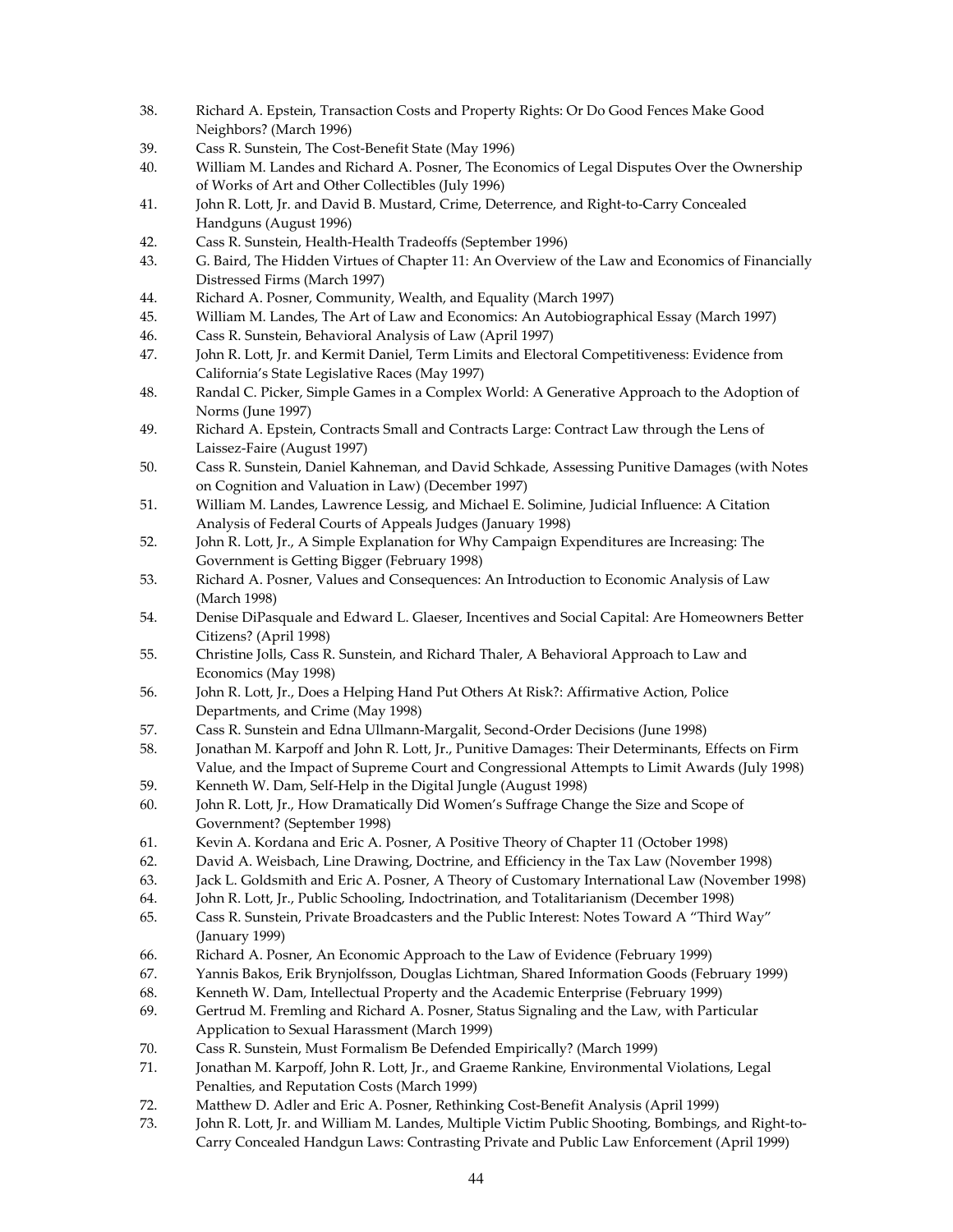- 74. Lisa Bernstein, The Questionable Empirical Basis of Article 2's Incorporation Strategy: A Preliminary Study (May 1999)
- 75. Richard A. Epstein, Deconstructing Privacy: and Putting It Back Together Again (May 1999)
- 76. William M. Landes, Winning the Art Lottery: The Economic Returns to the Ganz Collection (May 1999)
- 77. Cass R. Sunstein, David Schkade, and Daniel Kahneman, Do People Want Optimal Deterrence? (June 1999)
- 78. Tomas J. Philipson and Richard A. Posner, The Long‐Run Growth in Obesity as a Function of Technological Change (June 1999)
- 79. David A. Weisbach, Ironing Out the Flat Tax (August 1999)
- 80. Eric A. Posner, A Theory of Contract Law under Conditions of Radical Judicial Error (August 1999)
- 81. David Schkade, Cass R. Sunstein, and Daniel Kahneman, Are Juries Less Erratic than Individuals? Deliberation, Polarization, and Punitive Damages (September 1999)
- 82. Cass R. Sunstein, Nondelegation Canons (September 1999)
- 83. Richard A. Posner, The Theory and Practice of Citations Analysis, with Special Reference to Law and Economics (September 1999)
- 84. Randal C. Picker, Regulating Network Industries: A Look at *Intel* (October 1999)
- 85. Cass R. Sunstein, Cognition and Cost‐Benefit Analysis (October 1999)
- 86. Douglas G. Baird and Edward R. Morrison, Optimal Timing and Legal Decisionmaking: The Case of the Liquidation Decision in Bankruptcy (October 1999)
- 87. Gertrud M. Fremling and Richard A. Posner, Market Signaling of Personal Characteristics (November 1999)
- 88. Matthew D. Adler and Eric A. Posner, Implementing Cost-Benefit Analysis When Preferences Are Distorted (November 1999)
- 89. Richard A. Posner, Orwell versus Huxley: Economics, Technology, Privacy, and Satire (November 1999)
- 90. David A. Weisbach, Should the Tax Law Require Current Accrual of Interest on Derivative Financial Instruments? (December 1999)
- 91. Cass R. Sunstein, The Law of Group Polarization (December 1999)
- 92. Eric A. Posner, Agency Models in Law and Economics (January 2000)
- 93. Karen Eggleston, Eric A. Posner, and Richard Zeckhauser, Simplicity and Complexity in Contracts (January 2000)
- 94. Douglas G. Baird and Robert K. Rasmussen, Boyd's Legacy and Blackstone's Ghost (February 2000)
- 95. David Schkade, Cass R. Sunstein, Daniel Kahneman, Deliberating about Dollars: The Severity Shift (February 2000)
- 96. Richard A. Posner and Eric B. Rasmusen, Creating and Enforcing Norms, with Special Reference to Sanctions (March 2000)
- 97. Douglas Lichtman, Property Rights in Emerging Platform Technologies (April 2000)
- 98. Cass R. Sunstein and Edna Ullmann‐Margalit, Solidarity in Consumption (May 2000)
- 99. David A. Weisbach, An Economic Analysis of Anti-Tax Avoidance Laws (May 2000, revised May 2002)
- 100. Cass R. Sunstein, Human Behavior and the Law of Work (June 2000)
- 101. William M. Landes and Richard A. Posner, Harmless Error (June 2000)
- 102. Robert H. Frank and Cass R. Sunstein, Cost‐Benefit Analysis and Relative Position (August 2000)
- 103. Eric A. Posner, Law and the Emotions (September 2000)
- 104. Cass R. Sunstein, Cost-Benefit Default Principles (October 2000)
- 105. Jack Goldsmith and Alan Sykes, The Dormant Commerce Clause and the Internet (November 2000)
- 106. Richard A. Posner, Antitrust in the New Economy (November 2000)
- 107. Douglas Lichtman, Scott Baker, and Kate Kraus, Strategic Disclosure in the Patent System (November 2000)
- 108. Jack L. Goldsmith and Eric A. Posner, Moral and Legal Rhetoric in International Relations: A Rational Choice Perspective (November 2000)
- 109. William Meadow and Cass R. Sunstein, Statistics, Not Experts (December 2000)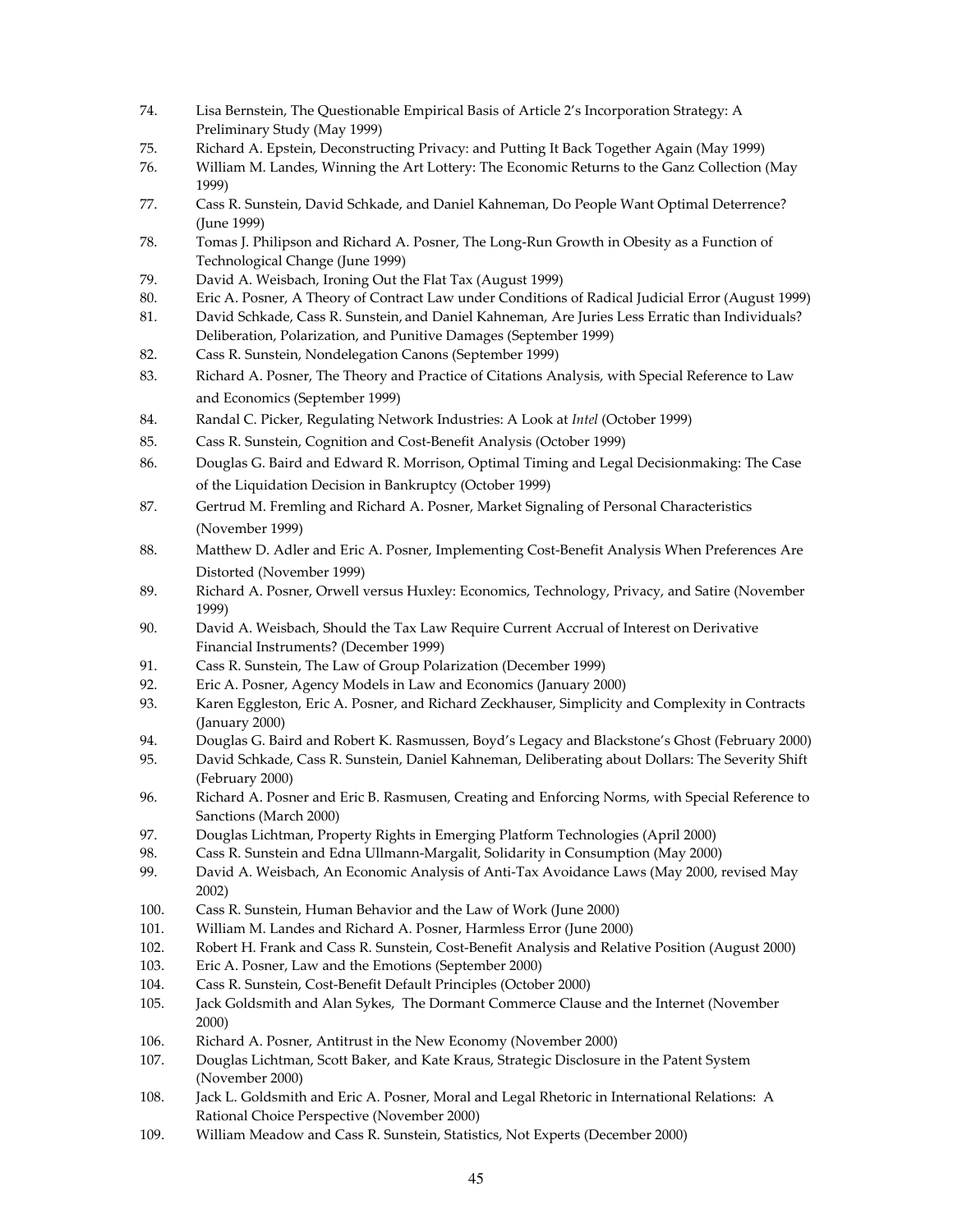- 110. Saul Levmore, Conjunction and Aggregation (December 2000)
- 111. Saul Levmore, Puzzling Stock Options and Compensation Norms (December 2000)
- 112. Richard A. Epstein and Alan O. Sykes, The Assault on Managed Care: Vicarious Liability, Class Actions and the Patient's Bill of Rights (December 2000)
- 113. William M. Landes, Copyright, Borrowed Images and Appropriation Art: An Economic Approach (December 2000)
- 114. Cass R. Sunstein, Switching the Default Rule (January 2001)
- 115. George G. Triantis, Financial Contract Design in the World of Venture Capital (January 2001)
- 116. Jack Goldsmith, Statutory Foreign Affairs Preemption (February 2001)
- 117. Richard Hynes and Eric A. Posner, The Law and Economics of Consumer Finance (February 2001)
- 118. Cass R. Sunstein, Academic Fads and Fashions (with Special Reference to Law) (March 2001)
- 119. Eric A. Posner, Controlling Agencies with Cost-Benefit Analysis: A Positive Political Theory Perspective (April 2001)
- 120. Douglas G. Baird, Does Bogart Still Get Scale? Rights of Publicity in the Digital Age (April 2001)
- 121. Douglas G. Baird and Robert K. Rasmussen, Control Rights, Priority Rights and the Conceptual Foundations of Corporate Reorganization (April 2001)
- 122. David A. Weisbach, Ten Truths about Tax Shelters (May 2001)
- 123. William M. Landes, What Has the Visual Arts Rights Act of 1990 Accomplished? (May 2001)
- 124. Cass R. Sunstein, Social and Economic Rights? Lessons from South Africa (May 2001)
- 125. Christopher Avery, Christine Jolls, Richard A. Posner, and Alvin E. Roth, The Market for Federal Judicial Law Clerks (June 2001)
- 126. Douglas G. Baird and Edward R. Morrison, Bankruptcy Decision Making (June 2001)
- 127. Cass R. Sunstein, Regulating Risks after ATA (June 2001)
- 128. Cass R. Sunstein, The Laws of Fear (June 2001)
- 129. Richard A. Epstein, In and Out of Public Solution: The Hidden Perils of Property Transfer (July 2001)
- 130. Randal C. Picker, Pursuing a Remedy in *Microsoft*: The Declining Need for Centralized Coordination in a Networked World (July 2001)
- 131. Cass R. Sunstein, Daniel Kahneman, David Schkade, and Ilana Ritov, Predictably Incoherent Judgments (July 2001)
- 132. Eric A. Posner, Courts Should Not Enforce Government Contracts (August 2001)
- 133. Lisa Bernstein, Private Commercial Law in the Cotton Industry: Creating Cooperation through Rules, Norms, and Institutions (August 2001)
- 134. Richard A. Epstein, The Allocation of the Commons: Parking and Stopping on the Commons (August 2001)
- 135. Cass R. Sunstein, The Arithmetic of Arsenic (September 2001)
- 136. Eric A. Posner, Richard Hynes, and Anup Malani, The Political Economy of Property Exemption Laws (September 2001)
- 137. Eric A. Posner and George G. Triantis, Covenants Not to Compete from an Incomplete Contracts Perspective (September 2001)
- 138. Cass R. Sunstein, Probability Neglect: Emotions, Worst Cases, and Law (November 2001)
- 139. Randall S. Kroszner and Philip E. Strahan, Throwing Good Money after Bad? Board Connections and Conflicts in Bank Lending (December 2001)
- 140. Alan O. Sykes, TRIPs, Pharmaceuticals, Developing Countries, and the Doha "Solution" (February 2002)
- 141. Edna Ullmann‐Margalit and Cass R. Sunstein, Inequality and Indignation (February 2002)
- 142. Daniel N. Shaviro and David A. Weisbach, The Fifth Circuit Gets It Wrong in *Compaq v. Commissioner* (February 2002) (Published in *Tax Notes*, January 28, 2002)
- 143. Warren F. Schwartz and Alan O. Sykes, The Economic Structure of Renegotiation and Dispute Resolution in the WTO/GATT System (March 2002, *Journal of Legal Studies* 2002)
- 144. Richard A. Epstein, HIPAA on Privacy: Its Unintended and Intended Consequences (March 2002, forthcoming *Cato Journal*, summer 2002)
- 145. David A. Weisbach, Thinking Outside the Little Boxes (March 2002, *Texas Law Review*)
- 146. Eric A. Posner, Economic Analysis of Contract Law after Three Decades: Success or Failure (March 2002)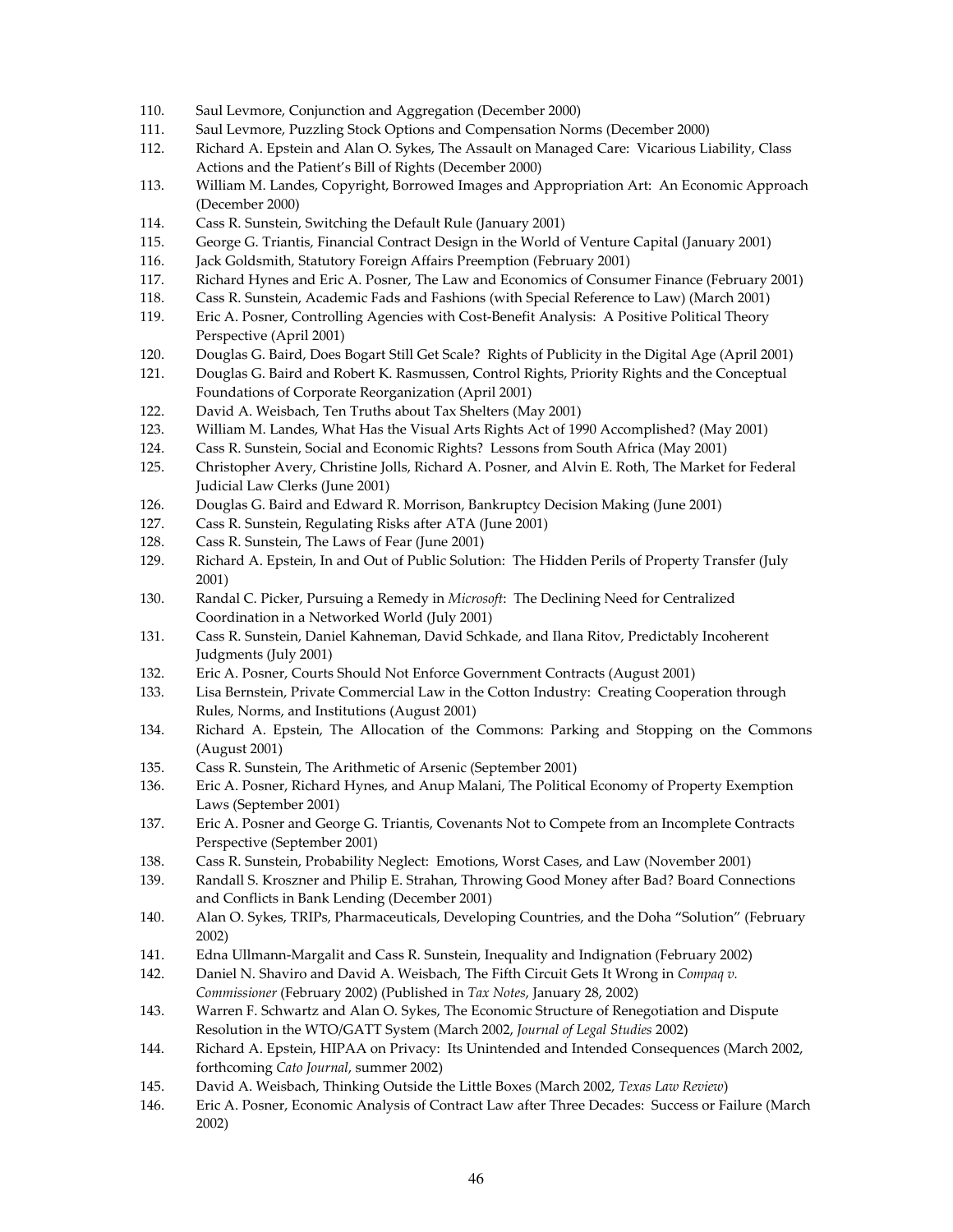- 147. Randal C. Picker, Copyright as Entry Policy: The Case of Digital Distribution (April 2002, The Antitrust Bulletin)
- 148. David A. Weisbach, Taxes and Torts in the Redistribution of Income (April 2002, Coase Lecture February 2002)
- 149. Cass R. Sunstein, Beyond the Precautionary Principle (April 2002)
- 150. Robert W. Hahn and Cass R. Sunstein, A New Executive Order for Improving Federal Regulation? Deeper and Wider Cost‐Benefit Analysis (April 2002)
- 151. Douglas Lichtman, Copyright as a Rule of Evidence (May 2002, updated January 2003)
- 152. Richard A. Epstein, Steady the Course: Property Rights in Genetic Material (May 2002; revised March 2003)
- 153. Jack Goldsmith and Cass R. Sunstein, Military Tribunals and Legal Culture: What a Difference Sixty Years Makes (June 2002)
- 154. William M. Landes and Richard A. Posner, Indefinitely Renewable Copyright (July 2002)
- 155. Anne Gron and Alan O. Sykes, Terrorism and Insurance Markets: A Role for the Government as Insurer? (July 2002)
- 156. Cass R. Sunstein and Adrian Vermeule, Interpretation and Institutions (July 2002)
- 157. Cass R. Sunstein, The Rights of Animals: A Very Short Primer (August 2002)
- 158. Cass R. Sunstein, Avoiding Absurdity? A New Canon in Regulatory Law (with Notes on Interpretive Theory) (August 2002)
- 159. Randal C. Picker, From Edison to the Broadcast Flag: Mechanisms of Consent and Refusal and the Propertization of Copyright (September 2002)
- 160. Eric A. Posner, A Theory of the Laws of War (September 2002)
- 161 Eric A. Posner, Probability Errors: Some Positive and Normative Implications for Tort and Contract Law (September 2002)
- 162. Lior Jacob Strahilevitz, Charismatic Code, Social Norms, and the Emergence of Cooperation on the File‐Swapping Networks (September 2002)
- 163. David A. Weisbach, Does the X‐Tax Mark the Spot? (September 2002)
- 164. Cass R. Sunstein, Conformity and Dissent (September 2002)
- 165. Cass R. Sunstein, Hazardous Heuristics (October 2002)
- 166. Douglas Lichtman, Uncertainty and the Standard for Preliminary Relief (October 2002)
- 167. Edward T. Swaine, Rational Custom (November 2002)
- 168. Julie Roin, Truth in Government: Beyond the Tax Expenditure Budget (November 2002)
- 169. Avraham D. Tabbach, Criminal Behavior: Sanctions and Income Taxation: An Economic Analysis (November 2002)
- 170. Richard A. Epstein, In Defense of "Old" Public Health: The Legal Framework for the Regulation of Public Health (December 2002)
- 171. Richard A. Epstein, Animals as Objects, or Subjects, of Rights (December 2002)
- 172. David A. Weisbach, Taxation and Risk‐Taking with Multiple Tax Rates (December 2002)
- 173. Douglas G. Baird and Robert K. Rasmussen, The End of Bankruptcy (December 2002)
- 174. Richard A. Epstein, Into the Frying Pan: Standing and Privity under the Telecommunications Act of 1996 and Beyond (December 2002)
- 175. Douglas G. Baird, In Coase's Footsteps (January 2003)
- 176. David A. Weisbach, Measurement and Tax Depreciation Policy: The Case of Short-Term Assets (January 2003)
- 177. Randal C. Picker, Understanding Statutory Bundles: Does the Sherman Act Come with the 1996 Telecommunications Act? (January 2003)
- 178. Douglas Lichtman and Randal C. Picker, Entry Policy in Local Telecommunications: *Iowa Utilities* and *Verizon* (January 2003)
- 179. William Landes and Douglas Lichtman, Indirect Liability for Copyright Infringement: An Economic Perspective (February 2003)
- 180. Cass R. Sunstein, Moral Heuristics (March 2003)
- 181. Amitai Aviram, Regulation by Networks (March 2003)
- 182. Richard A. Epstein, Class Actions: Aggregation, Amplification *and* Distortion (April 2003)
- 183. Richard A. Epstein, The "Necessary" History of Property and Liberty (April 2003)
- 184. Eric A. Posner, Transfer Regulations and Cost‐Effectiveness Analysis (April 2003)
- 185. Cass R. Sunstein and Richard H. Thaler, Libertarian Paternalizm Is Not an Oxymoron (May 2003)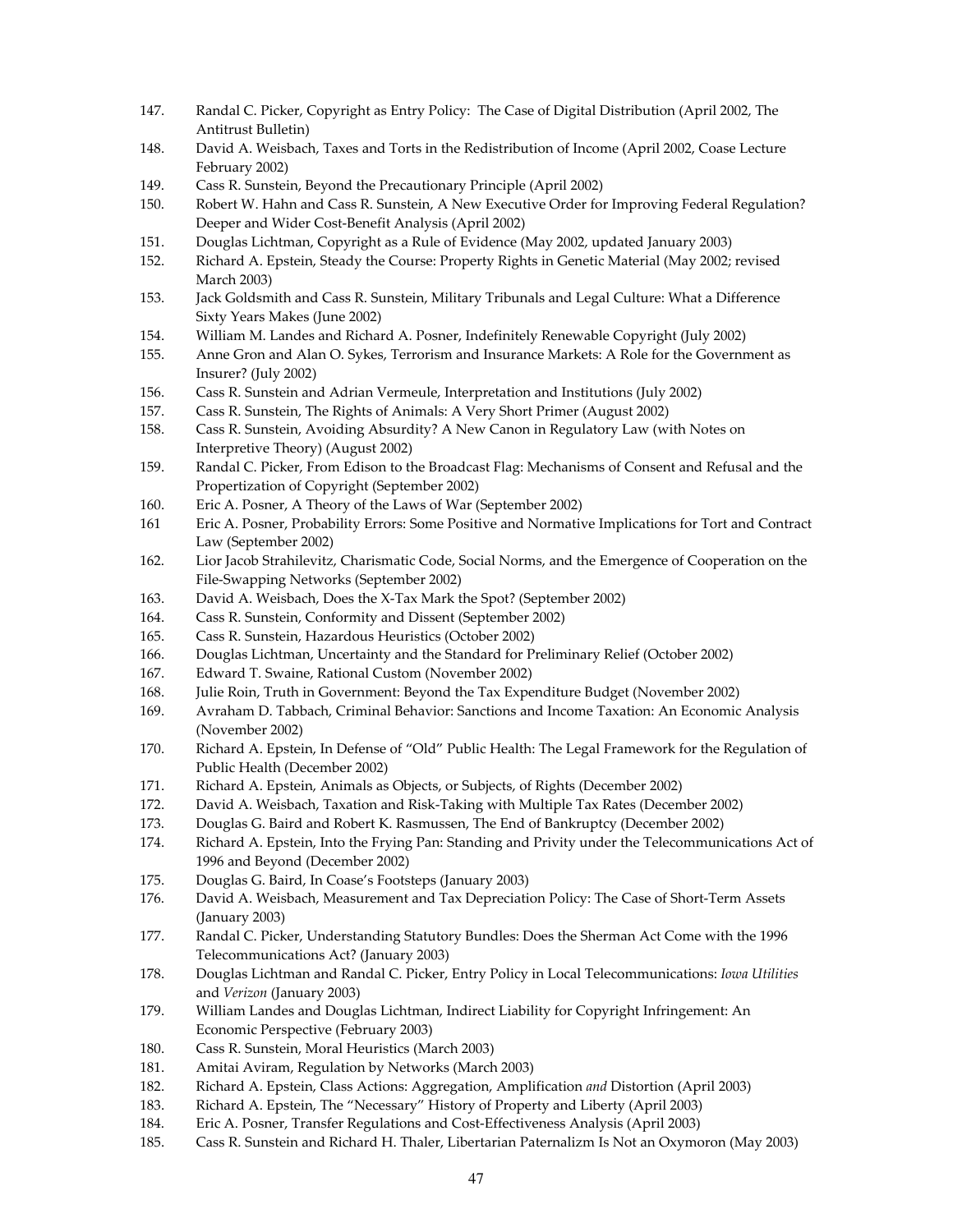- 186. Alan O. Sykes, The Economics of WTO Rules on Subsidies and Countervailing Measures (May 2003)
- 187. Alan O. Sykes, The Safeguards Mess: A Critique of WTO Jurisprudence (May 2003)
- 188. Alan O. Sykes, International Trade and Human Rights: An Economic Perspective (May 2003)
- 189. Saul Levmore and Kyle Logue, Insuring against Terrorism—and Crime (June 2003)
- 190. Richard A. Epstein, Trade Secrets as Private Property: Their Constitutional Protection (June 2003)
- 191. Cass R. Sunstein, Lives, Life-Years, and Willingness to Pay (June 2003)
- 192. Amitai Aviram, The Paradox of Spontaneous Formation of Private Legal Systems (July 2003)
- 193. Robert Cooter and Ariel Porat, Decreasing Liability Contracts (July 2003)
- 194. David A. Weisbach and Jacob Nussim, The Integration of Tax and Spending Programs (September 2003)
- 195. William L. Meadow, Anthony Bell, and Cass R. Sunstein, Statistics, Not Memories: What Was the Standard of Care for Administering Antenatal Steroids to Women in Preterm Labor between 1985 and 2000? (September 2003)
- 196. Cass R. Sunstein, What Did *Lawrence* Hold? Of Autonomy, Desuetude, Sexuality, and Marriage (September 2003)
- 197. Randal C. Picker, The Digital Video Recorder: Unbundling Advertising and Content (September 2003)
- 198. Cass R. Sunstein, David Schkade, and Lisa Michelle Ellman, Ideological Voting on Federal Courts of Appeals: A Preliminary Investigation (September 2003)
- 199. Avraham D. Tabbach, The Effects of Taxation on Income Producing Crimes with Variable Leisure Time (October 2003)
- 200. Douglas Lichtman, Rethinking Prosecution History Estoppel (October 2003)
- 201. Douglas G. Baird and Robert K. Rasmussen, Chapter 11 at Twilight (October 2003)
- 202. David A. Weisbach, Corporate Tax Avoidance (January 2004)
- 203. David A. Weisbach, The (Non)Taxation of Risk (January 2004)
- 204. Richard A. Epstein, Liberty versus Property? Cracks in the Foundations of Copyright Law (April 2004)
- 205. Lior Jacob Strahilevitz, The Right to Destroy (January 2004)
- 206. Eric A. Posner and John C. Yoo, A Theory of International Adjudication (February 2004)
- 207. Cass R. Sunstein, Are Poor People Worth Less Than Rich People? Disaggregating the Value of Statistical Lives (February 2004)
- 208. Richard A. Epstein, Disparities and Discrimination in Health Care Coverage; A Critique of the Institute of Medicine Study (March 2004)
- 209. Richard A. Epstein and Bruce N. Kuhlik, Navigating the Anticommons for Pharmaceutical Patents: Steady the Course on Hatch‐Waxman (March 2004)
- 210. Richard A. Esptein, The Optimal Complexity of Legal Rules (April 2004)
- 211. Eric A. Posner and Alan O. Sykes, Optimal War and *Jus Ad Bellum* (April 2004)
- 212. Alan O. Sykes, The Persistent Puzzles of Safeguards: Lessons from the Steel Dispute (May 2004)
- 213. Luis Garicano and Thomas N. Hubbard, Specialization, Firms, and Markets: The Division of Labor within and between Law Firms (April 2004)
- 214. Luis Garicano and Thomas N. Hubbard, Hierarchies, Specialization, and the Utilization of Knowledge: Theory and Evidence from the Legal Services Industry (April 2004)
- 215. James C. Spindler, Conflict or Credibility: Analyst Conflicts of Interest and the Market for Underwriting Business (July 2004)
- 216. Alan O. Sykes, The Economics of Public International Law (July 2004)
- 217. Douglas Lichtman and Eric Posner, Holding Internet Service Providers Accountable (July 2004)
- 218. Shlomo Benartzi, Richard H. Thaler, Stephen P. Utkus, and Cass R. Sunstein, Company Stock, Market Rationality, and Legal Reform (July 2004)
- 219. Cass R. Sunstein, Group Judgments: Deliberation, Statistical Means, and Information Markets (August 2004, revised October 2004)
- 220. Cass R. Sunstein, Precautions against What? The Availability Heuristic and Cross-Cultural Risk Perceptions (August 2004)
- 221. M. Todd Henderson and James C. Spindler, Corporate Herroin: A Defense of Perks (August 2004)
- 222. Eric A. Posner and Cass R. Sunstein, Dollars and Death (August 2004)
- 223. Randal C. Picker, Cyber Security: Of Heterogenity and Autarky (August 2004)